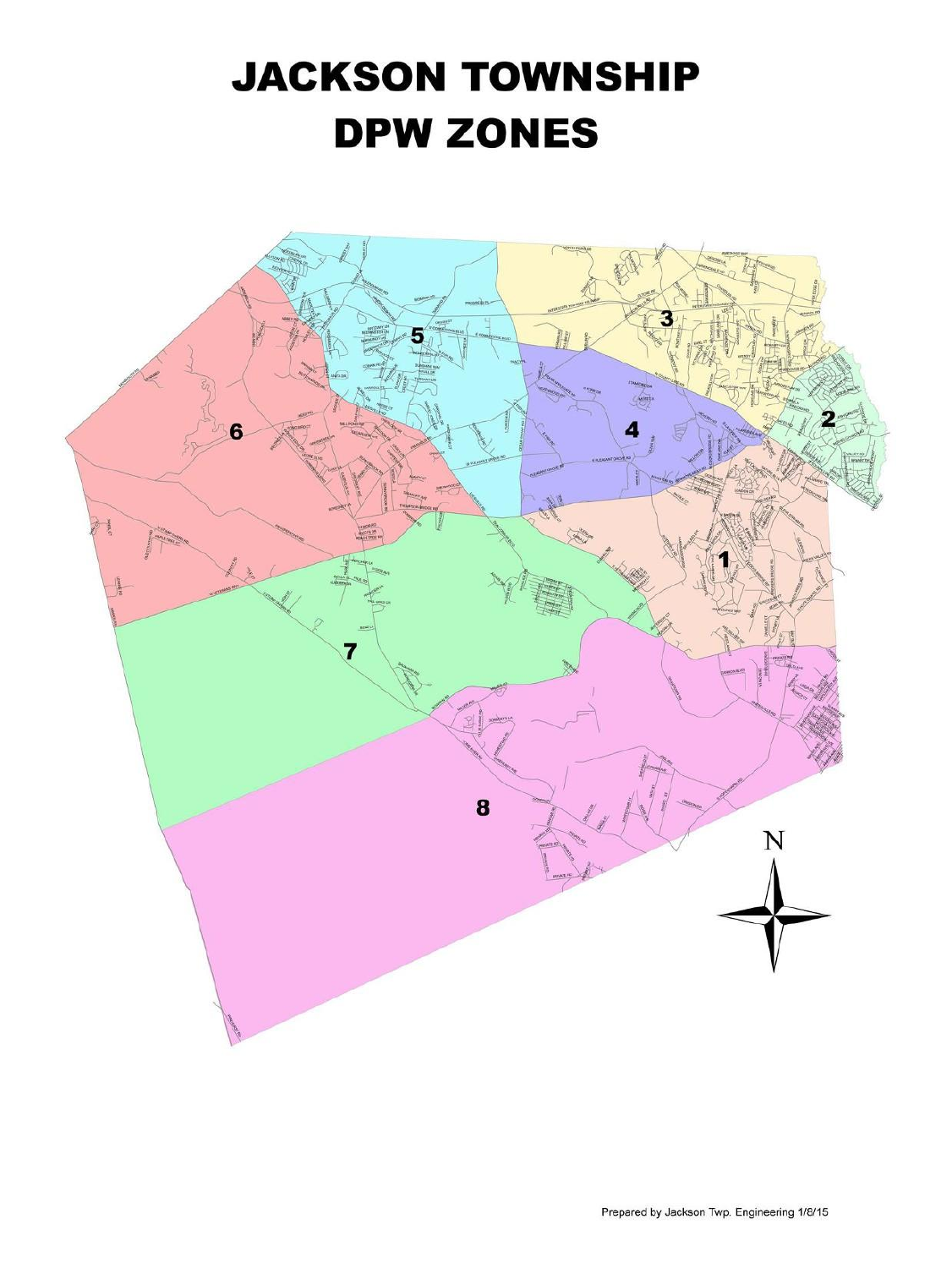| <b>STREET NAME</b>                | ZONE#                            | <b>LOCATION</b>                                                            |
|-----------------------------------|----------------------------------|----------------------------------------------------------------------------|
| ABBEY RD                          | 6                                | OFF RTE 571 BETWEEN ANDERSON & 526                                         |
| <b>ABBOT COURT-PRIVATE</b>        | 1                                | OFF SOUTH AVON-WINDING WAYS                                                |
| ABE'S WAY                         | 3                                | <b>HYSON OFF JACKSON MILLS RD</b>                                          |
| ABERCORN CT-PRIVATE               | 1                                | OFF NORTH BAKER NEAR DEXTER-WINDING WAYS                                   |
| <b>ABIGAL CT</b>                  | 4                                | OFF FRANK APPLEGATE RD & MARYBETH LANE                                     |
| <b>ACCESS RD</b>                  | $\overline{1}$                   | BETWEEN LONDON DR & MANHATTAN STREET                                       |
| <b>ACCESS RD</b>                  | 5                                | AKA/PROGRESS WAY OFF CEDAR SWAMP I-195                                     |
| <b>ADAMS WAY</b>                  | $\overline{7}$                   | OFF WILSON BLVD OFF DON CONNOR BLVD                                        |
| ADELPHI DR                        | $\mathbf{1}$                     | OFF VILLANOVA DR                                                           |
| <b>AFTON RD</b>                   | 5                                | OFF DIAMOND RD                                                             |
| AGERATUM DR-PRIVATE               | $\overline{4}$                   | OFF NORTH COOKS BRIDGE RD                                                  |
| AGOSTINA DR                       | 6                                | OFF ANDERSON RD VIC WINTERBERRY                                            |
| <b>AIDAN</b>                      | 7                                | OFF TOMS RIVER RD ACROSS FROM TALL OAKS DR                                 |
| ALABAMA CT                        | 3                                | OFF CONN CONCOURSE WEST                                                    |
| <b>ALAN TERRACE</b>               | 3                                | OFF SUSAN DR                                                               |
| <b>ALASKA AVE</b>                 | $\overline{2}$                   | OFF BROOKWOOD PKWY                                                         |
| <b>ALBANY AVE</b>                 | 2                                | OFF WOODLANE RD                                                            |
| <b>ALBERT CT</b>                  | 4                                | E. FISH BTWN E.PLEASANT GROVE&RTE 527                                      |
| ALDRICH RD-ODD #                  | $\overline{2}$                   | NEW PROSPECT RD TO HOWELL BORDER/ST AL'S SIDE                              |
| ALDRICH RD-EVEN                   | 3                                | NEW PROSPECT RD TO HOWELL BORDER/HASSLER FUNERAL SIDE                      |
| ALEXANDER AVE                     | 5                                | OFF DIAMOND RD                                                             |
| <b>ALISSA TERRACE</b>             | 5                                | LEFT OFF ALEXANDER DR                                                      |
| <b>ALLIGATOR RD</b>               | 8                                | OFF 571 DIRT RD INTO LAKEHURST NAVEL BASE                                  |
| ALLYSON RD-PRIVATE                | 5                                | <b>OFF 537</b>                                                             |
| ALYSSA-ROSE LANE                  | 6                                | <b>LEANNE DR-HAWKINS RD</b>                                                |
| AMBASSADOR CT                     | $\overline{1}$                   | OFF BUTTERFLY RD                                                           |
| AMBASSADOR WAY                    | $\mathbf{1}$                     | OFF BUTTERFLY RD                                                           |
| AMETHYST WAY                      | 3                                | SAPPHIRE DR OFF FARMINGDALE RD                                             |
| AMOS CT                           | $\mathbf{1}$                     | MAXIM CT OFF MORNINGSTAR LN OFF BENN MILLS                                 |
| ANDERSON RD                       | 6                                | CONNECTS RTE 571 & 537 NEAR PATTERSON                                      |
| ANDOVER RD HI#'S                  | 3                                | NEW PROSPECT RD & SUSAN DR                                                 |
| ANDOVER RD LOW #'S                | 3                                | NEW PROSPECT RD & ALDRICH RD                                               |
| ANDREWS-PRIVATE DIRT              | 6                                | 571 NORTH OF 528                                                           |
| ANGUS CT-PRIVATE                  | 1                                | OFF SOUTH AVON-WINDING WAYS                                                |
| <b>ANITA DR</b>                   | 5                                | OFF 571 NEAR LEESVILLE RD                                                  |
| ANNAPOLIS PL                      | $\overline{1}$                   | OFF VILLONOVA DR                                                           |
| <b>ANTHONY WAY-PRIVATE</b>        | 8                                | OFF RTE 571 NEAR AMVETS                                                    |
| <b>ANTONIA DR</b>                 | 5                                | OFF NICHLOAS BLVD OFF DIAMOND RD                                           |
| APPLEBY CT-PRIVATE                | 4                                | OFF ESSEX N COUNTY LINE RD-SOUTH KNOLLS                                    |
| APPLEWOOD CT                      | 3                                | MEADOWOOD OFF HYSON RD                                                     |
|                                   |                                  |                                                                            |
| ARBORETUM DR<br>ARCADIA           | 3<br>$\overline{2}$              | OFF BENNETTS MILLS VIC OF TEAKWOOD DR<br>OFF COUNTY LINE RD-NEAR FIRESTONE |
| ARISTOCRAT WAY                    | $\overline{7}$                   | OFF GRAND AVE OFF E. VETERANS                                              |
| ARCHER SQUARE-PRIVATE             | 1                                | OFF SOUTH AVON-WINDING WAYS                                                |
|                                   |                                  |                                                                            |
| ARIZONA AVE<br><b>ARKANSAS RD</b> | $\overline{2}$<br>$\overline{2}$ | BROOKWOOD PKWY<br><b>FOREST DR &amp; WYOMING</b>                           |
| ARLINGTON WAY-PRIVATE             | 3                                | SUTFIELD OFF WINTHROP-METEDECONK                                           |
|                                   | $\overline{7}$                   |                                                                            |
| ARMSTRONG WAY                     |                                  | BOWMAN RD                                                                  |
| ARNOLD RD                         | 5                                | <b>RICHTER RD 527&amp;526</b>                                              |
| ARROW DR                          | 3                                | <b>BARTLEY NEAR 526</b>                                                    |
| ARROWSHEAD CIRCLE                 | 6                                | SHERWOOD CT 1ST LEFT                                                       |
| <b>ARTHUR CT-PRIVATE</b>          | $\mathbf{1}$                     | NORTH AVON-WINDINGWAYS                                                     |
| ASH RD                            | 3                                | BENNETTS MILLS RD NEAR STURM LANE                                          |
| <b>ASHFORD RD</b>                 | $\overline{2}$                   | NEW PROSPECT & CLARIDGE DR                                                 |
| ASPEN CT                          | 6                                | WINTERBERRY RD                                                             |
| <b>ASTER CT-PRIVATE</b>           | 1                                | AZALEA CIRCLE-60 acres                                                     |
| ATHABASKAN WAY                    | 5                                | 526 NEAR RAIMONDO RD                                                       |
| <b>ATLANTA DR</b>                 | $\overline{2}$                   | <b>WOODLANE &amp; ALBANY</b>                                               |
| <b>ATTENBURY CT</b>               | $\overline{4}$                   | JACKSON 21 APTS                                                            |
| <b>ATRIUM WAY-PRIVATE</b>         | 1                                | <b>MANHATTAN STR ENTRANCE TO 60 ACRES</b>                                  |
| ATWOOD SQ-PRIVATE                 | $\mathbf{1}$                     | NORTH AVON-WINDINGWAYS                                                     |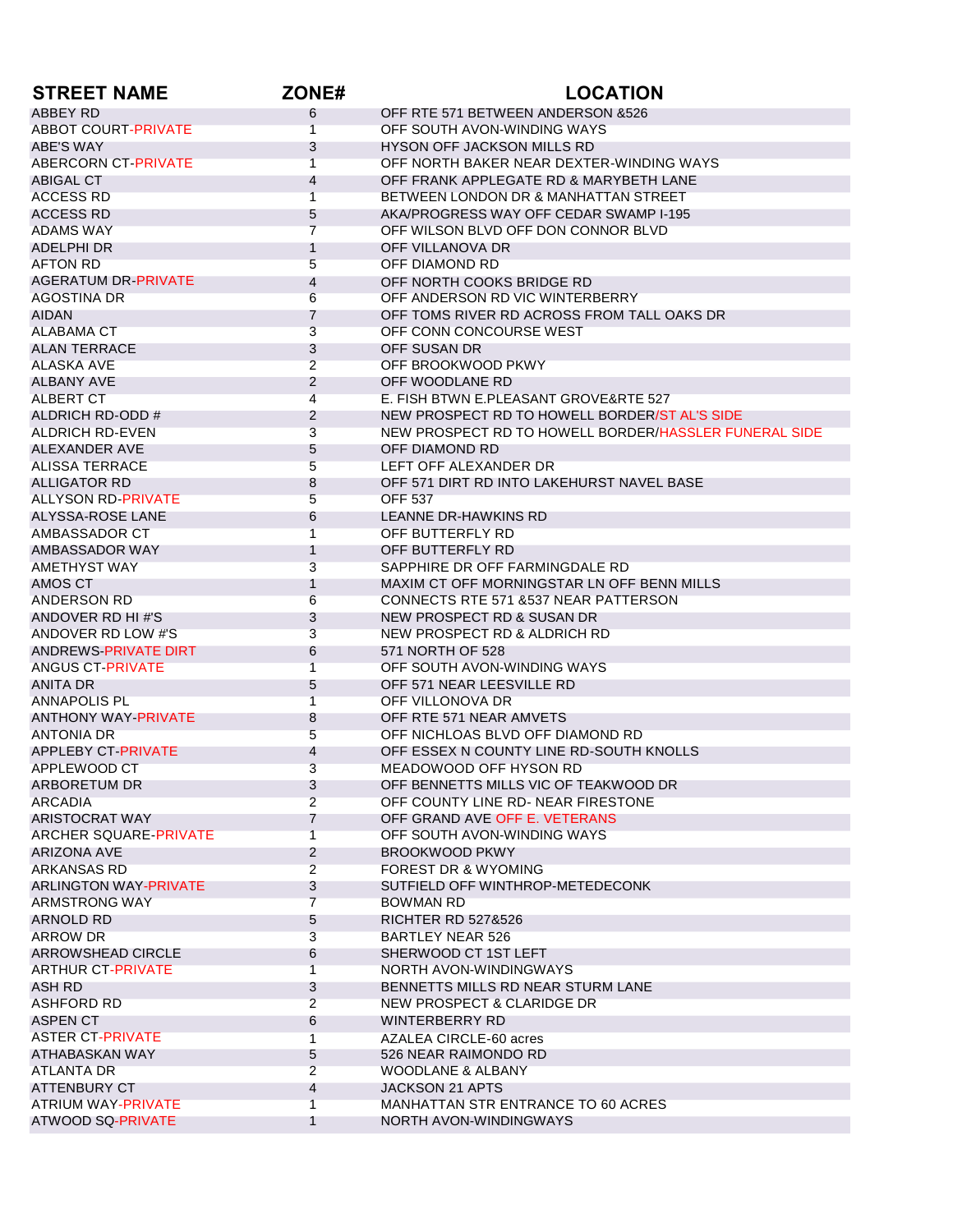| <b>STREET NAME</b>               | ZONE#             | <b>LOCATION</b>                             |
|----------------------------------|-------------------|---------------------------------------------|
| <b>AUMACK RD</b>                 | 3                 | NORTH NEW PROSPECT RD                       |
| <b>AUSTIN CT</b>                 | 6                 | <b>CRAIG CT OFF LEESVILLE RD</b>            |
| <b>AUTUMN AVE</b>                | 5                 | <b>COBAIN AND BURKE</b>                     |
| <b>AUTUMN BLAZE TRAIL</b>        | $\overline{7}$    | <b>SWEET GUM LANE</b>                       |
| <b>AZALEA CIRCLE-PRIVATE</b>     | $\mathbf{1}$      | <b>60 ACRE RESERVE</b>                      |
| <b>BAILEY CT</b>                 | 3                 | <b>CARLSON CT &amp;HARMONY RD</b>           |
| <b>BALDWIN SQUARE-PRIVATE</b>    | $\mathbf{1}$      | OFF SOUTH BAKER DR-WINDING WAYS             |
| <b>BALMORAL CT-PRIVATE</b>       | 3                 | OFF BALMORAL DR- METEDECONK                 |
| <b>BALMORAL DR-PRIVATE</b>       | 3                 | NOTTINGHAM WAY -METEDECONK                  |
| <b>BALTURSOL-PRIVATE</b>         | $\mathbf{1}$      | <b>WESTLAKE OFF PINELAKE</b>                |
| <b>BAMBI LANE-PRIVATE</b>        |                   | LEESVILLE NEAR WILLETA                      |
| BANBURY-PRIVATE                  | 6<br>4            | OFF HUNTINGTON DR-SO KNOLLS                 |
| <b>BANE LANE</b>                 | 6                 | <b>HAWKINS 537</b>                          |
| <b>BANSTEAD WAY-PRIVATE</b>      | 3                 | OFF HUNTINGTON DR OFF N.COUNTYLINE RD       |
| <b>BANYAN CT</b>                 | 6                 | <b>WINTERBERRY RD</b>                       |
|                                  |                   |                                             |
| <b>BARBARAS WAY-PRIVATE</b>      | $\overline{4}$    | <b>SOUTH KNOLLS</b>                         |
| <b>BARTLEY RD-COUNTY</b>         | 3                 | <b>CONNECTS 526 &amp; HYSON</b>             |
| <b>BARTON CREEK RD-PRIVATE</b>   | $\mathbf{1}$      | PINELAKE CIR IN WESTLAKE                    |
| <b>BASSO STREET</b>              | 8                 | RIGDE AVE 571                               |
| <b>BATES RD</b>                  | 2                 | BENNETTS MILLS RD NEARST AL'S CHURCH        |
| <b>BAYHILL RD-PRIVATE</b>        | 1                 | WESTLAKE-PINELAKE TO WINGEDFOOT TO OAKMOUNT |
| <b>BAYBERRY CT-PRIVATE</b>       | $\mathbf{1}$      | OFF AZALEA CIR-60 ACRES                     |
| <b>BEACON STREET</b>             | 1                 | 1ST SIDE STREET OFF S. COOKSBRIDGE RD       |
| <b>BEAM AVE</b>                  | $\mathbf{1}$      | <b>MANHATTAN STR &amp; COOKS BRIDGE RD</b>  |
| <b>BEAR TRAIL</b>                | $\overline{1}$    | SOUTH COOKS BRIDGE RD & NEW CENTRAL         |
| <b>BEATRICE LANE</b>             | 6                 | PERRINEVILLE RD                             |
| <b>BEDFORD RD</b>                | 5                 | <b>DIAMOND RD</b>                           |
| <b>BEDMINSTER RD</b>             | 5                 | BRITTANY LN OFF NORMANDY OFF BURKE          |
| <b>BEECH CT</b>                  | 6                 | OFF BUTTONWOOD DR 571                       |
| <b>BEGONIA CT-PRIVATE</b>        | $\mathbf{1}$      | 60 ACRE BLVD                                |
| <b>BELAIRE DR</b>                | 3                 | HYSON RD CHALLENGER & STANLEY               |
| <b>BELLAGIO RD-CONTRACTOR</b>    | 4                 | OFF JACKSON MILLS ACROSS FROM E. COMMODO    |
| <b>BELLEVUE AVE</b>              | 8                 | OFF WHITE RD                                |
| <b>BENNETT STREET</b>            | $\mathbf{1}$      | SAME AS BEACON                              |
| BENNETTS MILLS RD-COUNTY         | $\mathbf{1}$      | OUR WAWA TO COUNTY LINE RD                  |
| BENNETTS MILLS RD-COUNTY         | $\overline{2}$    | COUNTY LINE TO NEW PROSPECT                 |
| BENNETTS MILLS RD-COUNTY         | 3                 | FROM COUNTY LINE TO ALDRICH HASSLER SIDE    |
| BENNETTS MILLS RD-COUNTY         | 4                 | FROM SPEEDWAY TO COUNTY LINE RD             |
| <b>BENZ LANE-DIRT</b>            | $\overline{7}$    | 571 & NEAR CASSVILLE LIGHT                  |
| <b>BERESNEY LANE-DIRT</b>        | 6                 | OFF BURKE TAVERN RD                         |
| BERGMAN AVE                      | 8                 | OFF BOWMAN BTWN PINEACRE & BOXWOOD          |
| <b>BERKSHIRE CT</b>              | 4                 | GOLDWEBER OFF BENN MILLS RD                 |
| <b>BERWYN LANE</b>               | $5\overline{)}$   | BETWEEN BRODRICK AND WINN DR                |
| BETHEL CHURCH RD                 | $\overline{2}$    | NEW PROSPECT RD                             |
| <b>BETHEL CT</b>                 | $\overline{2}$    | <b>EMORY CT</b>                             |
| <b>BEVERLY CT</b>                | 3                 | OFF BELAIRE OFF HYSON                       |
| <b>BILTMORE CT</b>               | $\overline{3}$    | METEDECONK                                  |
| <b>BIRCH DR</b>                  | 3                 | CONNECTS LARSEN AN CONN CONC WEST           |
| <b>BIRD VILLAGE</b>              | 6                 | CASSVILLE-FREEHOLD RD                       |
| <b>BIRMINGHAM DR</b>             |                   | <b>BUCKINGHAM DR</b>                        |
|                                  | $\mathbf{1}$<br>6 | <b>NORTH STUMP TAVERN</b>                   |
| <b>BISCAYNE CT</b>               |                   |                                             |
| <b>BISMARK RD</b>                | 5                 | OFF DIAMOND RD VIC 195 OVERPASS             |
| <b>BITTERSWEET DR</b>            | $5\phantom{.0}$   | RTE 571 BTWN ANITA & PATTERSON              |
| <b>BLACK OAK RD-PARTIAL DIRT</b> | $\mathbf{1}$      | OFF GREENVALLEY RD                          |
| <b>BLACKMOOR DR-PRIVATE</b>      | $\overline{1}$    | OFF MUIRFIELD OFF LONG BAY OFF SO COOKS BR  |
| <b>BLAIR STR-DIRT</b>            | 8                 | <b>WHITLOCK AVE</b>                         |
| <b>BLUE HERON</b>                | 1                 | <b>BREWERS BRIDGE RD</b>                    |
| <b>BLUE JAY CT</b>               | 5                 | CARDINAL RD                                 |
| <b>BLUE SPRUCE DR</b>            | $\overline{7}$    | OFF PARK CREST OFF STUMP TAVERN             |
| <b>BLUEBELL DR-PRIVATE</b>       | $\mathbf{1}$      | 60 ACRE BLVD                                |
| <b>BLUEBIRD RD</b>               | $\overline{7}$    | OFF DON CONNOR BLVD                         |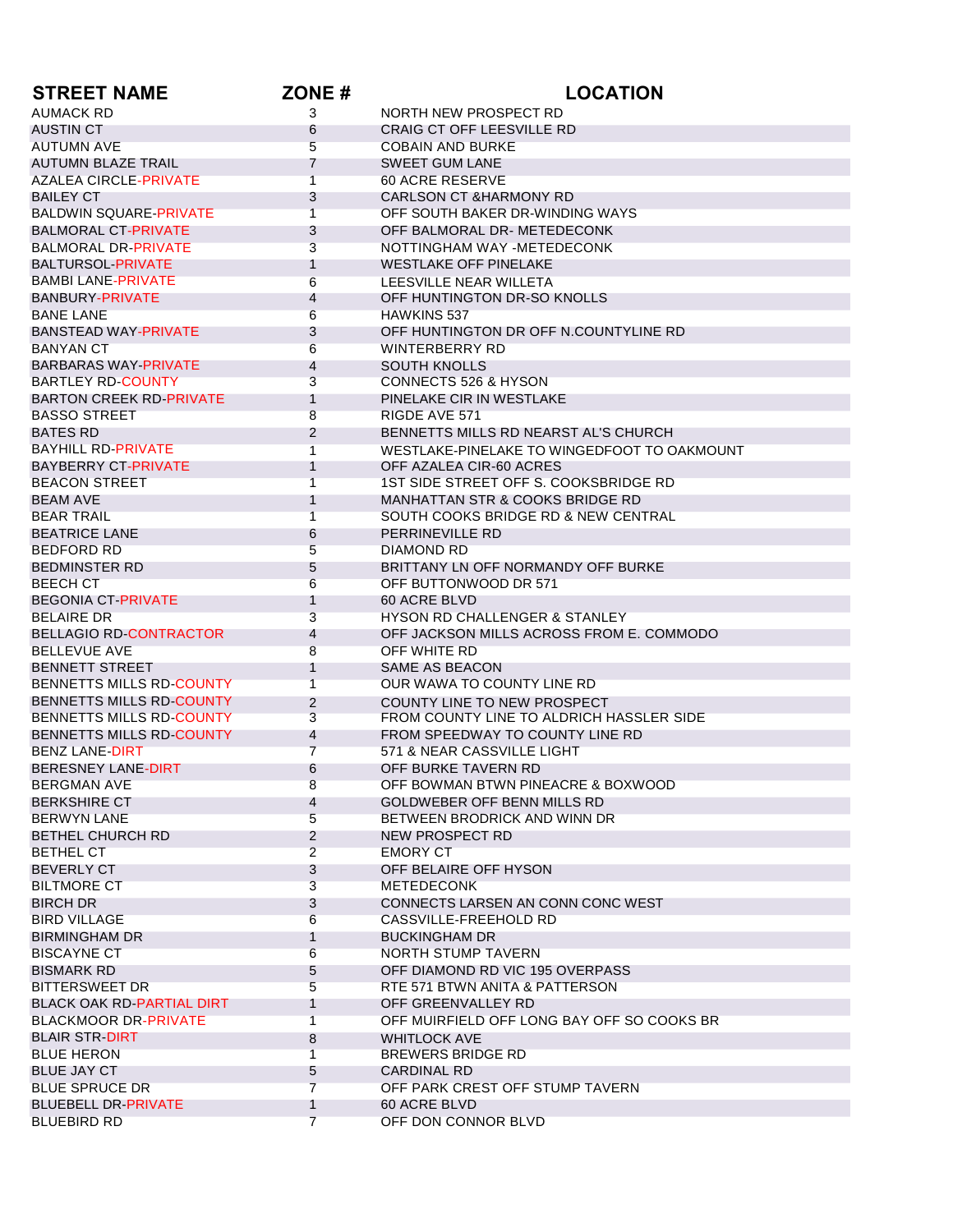| <b>STREET NAME</b>                  | ZONE#               | <b>LOCATION</b>                                       |
|-------------------------------------|---------------------|-------------------------------------------------------|
| <b>BLYTHE-PRIVATE</b>               | $\overline{4}$      | <b>SOUTH KNOLLS</b>                                   |
| <b>BOTANICAL WAY-PRIVATE</b>        | 8                   | OFF DRIFTWOOD DR                                      |
| <b>BOULDER CREEK</b>                | $\overline{7}$      | OFF SAVANNAH RD OFF TR RD                             |
| <b>BOWMAN RD-COUNTY</b>             | 7&8                 | CONNECTS RTE 528 & 571 PATRIOT SIDE IS #8             |
| <b>BOXWOOD DR-PRIVATE</b>           | 8                   | MAPLE GLEN OFF BOWMAN                                 |
| <b>BRADFORD CT-PRIVATE</b>          | 4                   | OFF NORTH COOKSBRIDGE/THE MEWS                        |
| <b>BRADSHAW AVE</b>                 | 8                   | OFF 527 BTWN WHITE AND FARADAY OFF                    |
| <b>BRAND DR</b>                     | 5                   | CARROL DR                                             |
| <b>BRATTLEBORO RD-PRIVATE</b>       | $\mathbf{3}$        | OFF COLCHESTER DR OFF NOTTINGHAM WAY                  |
| <b>BREEZY RD</b>                    | 3                   | OFF HARMONY RD                                        |
| <b>BRENTWOOD DR</b>                 | 6                   | OFF 528 ACROSS FROM WALTER DR                         |
| <b>BREWERS BRIDGE RD</b>            | $\mathbf{1}$        | BTWN COUNTY LINE RD & S COOKS BRIDGE RD               |
| <b>BREWERS BRIDGE RD</b>            | $\mathbf{2}$        | BTWN NEW PROSPECT RD & COUNTY LINE RD                 |
| <b>BRIARWOOD CT</b>                 | 2                   | OFF HICKORY HILL RD                                   |
| <b>BRIDGE CT</b>                    | $\mathbf{1}$        | OFF BREWERS BRIDGE RD                                 |
| <b>BRIDGEWATER CT</b>               | $\mathbf{1}$        | BREWERS BRDG OFF GREEN VALLEY & SO CKSBR              |
| <b>BRIDLE CT</b>                    | 3                   | OFF TROTTERS WAY OF HYSON                             |
| <b>BRITTANY LANE</b>                | 5                   | OFF NORMANDY OFF BURKE                                |
| <b>BROADWAY</b>                     | 5                   | <b>OFF 528</b>                                        |
| <b>BROCKTON SQ-PRIVATE</b>          | 1                   | OFF SO BAKER DR                                       |
| <b>BRODERICK RD</b>                 | 5                   | RTE 571 & ALLYSON RD                                  |
| <b>BROMELIA CT-PRIVATE</b>          | $\mathbf 1$         | OFF DAFFODIL                                          |
| <b>BROOKFIELD DR-PRIVATE</b>        | $\overline{4}$      | OFF BRADFORD CT OFF N COOKSBRIDGE THE ME              |
| <b>BROOKS RD</b>                    | 3                   | NEW PROSPECT FROM HYSON                               |
| <b>BROOKWOOD PKWY</b>               | 2                   | BTWN 526 & BRYANT DR                                  |
| <b>BRUCE TERRACE</b>                | 3                   | OFF SUSAN DR                                          |
| <b>BRYANT DR</b>                    | 2                   | BROOKWOOD PKWY & N PROSPECT                           |
| <b>BUCHANAN BLVD</b>                | 3                   | HYSON ACROSS MEADOWWOOD VIC                           |
| <b>BUCKINGHAM DR</b>                | $\mathbf{1}$        | OFF BREWERS BRIDGE RD                                 |
| <b>BUILTMORE</b>                    | 3                   | 4 SEASONS METEDECONK                                  |
| <b>BURKE RD-COUNTY</b>              | 5                   | LEESVILLE RD & RTE 528                                |
| <b>BURKE TAVERN RD</b>              | 6                   | SAME AS ANDERSON BTWN 537 & ANDERSON                  |
| <b>BURNHAM CT</b>                   | $\overline{4}$      | <b>JACKSON 21 APTS</b>                                |
| <b>BUTTERCUP PL</b>                 | 4                   | OFF ROSE DR                                           |
| <b>BUTTERFLY RD</b>                 | $\mathbf{1}$        | <b>CONNECTS BENN MILLS &amp; 528</b>                  |
| <b>BUTTONWOOD DR</b>                | 6                   | OFF 571 BTWN REED & ANDERSON                          |
| <b>BUXTON RD</b>                    | $\mathbf{2}$        | <b>OFF CLARIDGE</b>                                   |
| <b>CALENDULA CT</b>                 | 8                   | OFF WHITEVILLE BTWN E VETERANS & CANNON               |
| <b>CALIFORNIA DR</b>                | 2                   | OFF LOUISIANA PKWY                                    |
| <b>CALLAS</b>                       | 1                   | OFF BEGONIA-60 ACRES                                  |
| <b>CALVARY CT</b>                   | 5                   | OFF BURKE RD VIC CARROL CT                            |
| CAMBRIDGE DR                        | $\mathbf 1$         | OFF BUCKINGHAM DR                                     |
| <b>CAMELIA RD</b>                   | 8                   | <b>BTWN 527 &amp; PRIMROSE</b>                        |
| CAMELOT TERRACE                     | 4<br>$\overline{4}$ | OFF HEAHWOOD OFF JACKSON MILLS                        |
| CANDLEBERRY BLVD<br>CANDY CT        |                     | OFF WINTERBERRY BLVD<br><b>MARYBETH LANE</b>          |
|                                     | 4<br>8              |                                                       |
| <b>CANNON BLVD</b><br>CANTERBURY CT | 6                   | WHITEVILLE RD NEAR I&G FARM<br>SHERWOOD OFF LEESVILLE |
| <b>CARDINAL DR</b>                  | 5                   | LEESVILLE DEAD END NEAR FREEHOLD RD                   |
| CARLISLE DR-PRIVATE                 | 3                   | NOTTINGHAM WAY -METEDECONK                            |
| <b>CARLSON CT</b>                   | 3                   | <b>HARMONY RD</b>                                     |
| <b>CARMINE PL</b>                   | 8                   | 571 NEAR AMVETS                                       |
| <b>CARRIAGE CT</b>                  | $\mathbf{3}$        | <b>SALEM LANE</b>                                     |
| CARROL CT                           | 5                   | <b>BURKE NEAR LEESVILLE RD</b>                        |
| CASEY LANE                          | $\,6\,$             | FREEHOLD RD NEAR W BIRD VLG                           |
| CASSVILLE RD-COUNTY                 | 6                   | 571 BTWN 528 & 537                                    |
| <b>CASTLE AVE</b>                   | $\mathbf{1}$        | ROBIN ESTATES OFF BENN MILLS RD                       |
| CASTLE PINES RD-PRIVATE             | $\mathbf{1}$        | RTE 571 NEAR PATTERSON RD                             |
| CASTLE RINGS RD-PRIVATE             | $\mathbf{1}$        | BTWN PINE LAKE CIR & SAWGRASS CT                      |
| CATHERS DR                          | 5                   | RTE 571 NEAR PATTERSON RD                             |
| CATHY CT-PRIVATE                    | 8                   | LAKEHURST AVE-MHP                                     |
|                                     |                     |                                                       |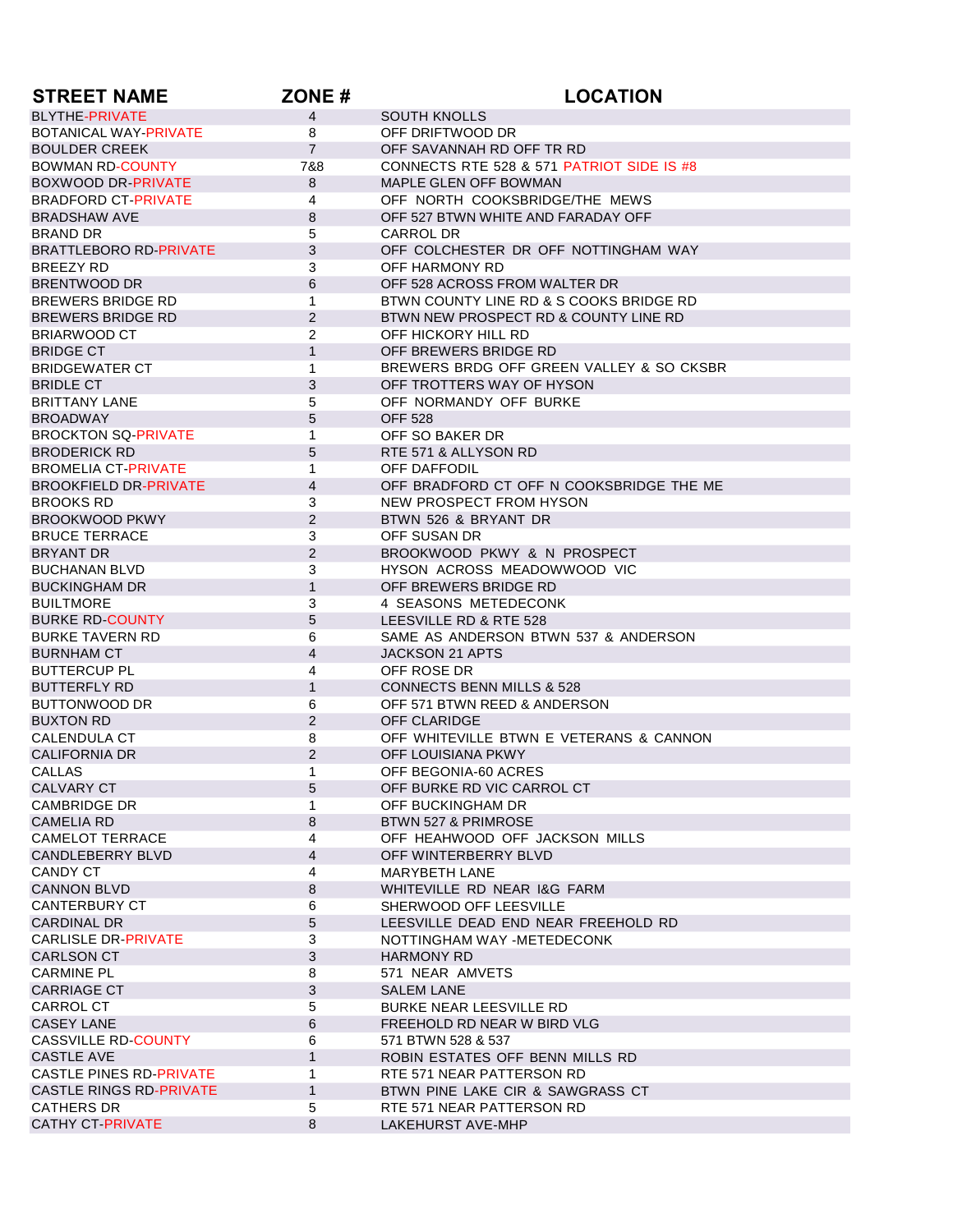| <b>STREET NAME</b>                 | ZONE#          | <b>LOCATION</b>                                                       |
|------------------------------------|----------------|-----------------------------------------------------------------------|
| CAYUGA LANE                        | 4              | OFF FRANK APPLEGATE RD                                                |
| <b>CEDAR CT</b>                    | 3              | OFF BARTLEY RD                                                        |
| <b>CEDAR KNOLLS RD</b>             | 3              | BARTLEY RD NEAR WENDY CT                                              |
| <b>CEDARSWAMP RD-COUNTY</b>        | 4              | SPEEDWAY GAS SIDE -528 TO 195                                         |
| <b>CEDAR SWAMP RD-COUNTY</b>       | 5              | GLORYS MARKET SIDE-528-195                                            |
| <b>CEDAR VIEW AVE</b>              | 6              | OFF MILL PONT OFFLEESVILLE RD                                         |
| CEDAR WOOD LANE                    | 3              | OFF CLIFFWOOD DR OFF ALDRICH RD                                       |
| <b>CEMETERY RD</b>                 | 6              | OFF 571 NORTH OF CASSVILLE LIGHT                                      |
| <b>CENTER STREET</b>               | 3              | OFF HYSON RD                                                          |
| CERRINA DR-PRIVATE                 | 5              | OFF COBAIN RD                                                         |
| <b>CHADWICK SQUARE-PRIVATE</b>     | $\mathbf{1}$   | <b>NORTH BAKER</b>                                                    |
| <b>CHALLENGER WAY</b>              | 3              | OFF HYSON NEAR JACKSON MILLS                                          |
| <b>CHAMBERLAIN AVE</b>             | 8              | OFF HOMESTEAD RD                                                      |
| <b>CHAMBERS N PROSPECT</b>         | 3              | SAME AS CHANDLER                                                      |
| <b>CHANDLER RD</b>                 | 3              | <b>BETWEEN JACKSON MILLS &amp; HYSON</b>                              |
| <b>CHARLES ST</b>                  | $\overline{7}$ | OFF STUMP TAVERN RD                                                   |
| CHASE CT                           | $\overline{7}$ | OFF HIGH CREST OFF SO STUMP TAVERN                                    |
| CHATHAM CT W & E                   | 4              | JACKSON 21 APTS                                                       |
| <b>CHELSEA RD</b>                  | 1              | BTWN BUCKINGHAM AND CAMBRIDGE                                         |
| <b>CHERISE CT</b>                  | $\mathbf{1}$   | BENNETTS MILLS WEST OF VAN HISEVILLE                                  |
| <b>CHERRY STREET-DIRT</b>          | 6              | <b>OAKLEAF STREET</b>                                                 |
| <b>CHESTERFIELD DR-PRIVATE</b>     | 3              | COLCHESTER DR OFF NOTTINGHAM WAY-METEDECONK                           |
| <b>CHESTNUT DR</b>                 | $\overline{7}$ | OFF PARK CREST OFF STUMP TAVERN                                       |
| CHIEF SHOWELL DR                   | $\overline{7}$ | IN JUSTICE COMPLEX-JACKSON DRIVE                                      |
| CHIPPEWA DR                        | 6              | OFF FREEHOLD RD                                                       |
| <b>CHISWICK CT</b>                 | 3              | OFF END OF CHISWICK DR                                                |
| <b>CHISWICK DR</b>                 | 3              | OFF HAMPSHIRE BLVD/OFF BARTLEY                                        |
| <b>CHOPIN PLACE</b>                | 6              | OFF ROSS LANE OFF THOMPSON BRIDGE                                     |
| <b>CHRIS ANN CT</b>                | $\overline{4}$ | OFF MARYBETH OFF FRANK APPLEGATE RD                                   |
| <b>CHRISTIAN WAY</b>               | 4              | OFF CEDAR SWAMP RD                                                    |
| <b>CHRISTINA CT</b>                | $\overline{2}$ | OFF VALLEY RD                                                         |
| <b>CHRISTINE LYNN</b>              | $\mathbf{1}$   | OFF S. COOKSBRIDGE RD NEAR OWL CT                                     |
| <b>CHRISTOPHER COLUMBUS</b>        | $\overline{2}$ | NOW CPL MARCIANTE MEMORIAL DR<br>OFF VICTORIA CIRCLE OFF PICADILLY DR |
| CHURCH HILL CT<br><b>CIRCLE DR</b> | 3              | OFF SOUTH LAKEVIEW DR                                                 |
| CITADEL CT                         | 4<br>2         | OFF CITADEL DR NEAR PROSPECT POINT APTS                               |
| <b>CITADEL DR</b>                  | $\overline{2}$ | BTWN NEW PROSPECT & BROOKWOOD PKWY                                    |
| <b>CLARIDGE DR</b>                 | $\overline{2}$ | OFF BETHEL CHURCH RD                                                  |
| <b>CLEARSTREAM DR</b>              | 1              | RUNS FROM BREWERS BRIDGE TO HOPE CHAPEL                               |
| <b>CLEVELAND CT</b>                | 1              | OFF EAST VETS VIC OF BOWMAN RD                                        |
| <b>CLIFFWOOD CT</b>                | 3              | OFF ALDRICH ACROSS FROM HEATHER CT                                    |
| CLOVER HILL DR                     | $\overline{2}$ | WOODLANE RD NEAR SOUTH NEW PROSPECT                                   |
| <b>CLOVER PLACE</b>                | 4              | OFF ROSE DR-FOUNTAIN HEAD                                             |
| CLYDE SQUARE-PRIVATE               | 1              | NORTH AVON-WINDINGWAYS                                                |
| <b>COBAIN RD</b>                   | 5              | RUNS FROM BURKE TO DIAMOND RD                                         |
| <b>COG HILL CT-PRIVATE</b>         | $\mathbf{1}$   | OFF WILE DUNES WAY IN WESTLAKE                                        |
| <b>COLCHESTER-PRIVATE</b>          | 3              | METEDECONK-LEFT 2ND LEFT                                              |
| <b>COLEMAN WAY-PRIVATE</b>         | 8              | OFF RTE#571 NEAR AMVETS                                               |
| <b>COLLIERS CT</b>                 | 5              | W. PLEASANT GROVE RD                                                  |
| <b>COLONIAL CT</b>                 | 3              | <b>3 PENCE BROOK</b>                                                  |
| <b>COLONY CT</b>                   | $\overline{3}$ | OFF SALEM RD                                                          |
| <b>COLORADO DR</b>                 | 2              | RUNS FROM BKWD PKWY TO ALASKA DR                                      |
| <b>COLTS CT</b>                    | 3              | <b>HYSON VIC COOK RD</b>                                              |
| <b>COLTS RUN</b>                   | 8              | OFF GRAWTOWN RD                                                       |
| <b>COLUMBIA CT</b>                 | $\mathbf{1}$   | RUTGERS RD                                                            |
| <b>COLUMBINE DR</b>                | 4              | RUNS FROM SUNFLOWER TO CLOVER PL-FOUNTAIN HEAD                        |
| <b>CONGRESSIONAL RD-PRIVATE</b>    | $\mathbf{1}$   | <b>GREENBRIAR LN OFF PINE LAKE-WESTLAKE</b>                           |
| CONNECTICUT CONC-EAST              | $\overline{2}$ | <b>HORSESHOES TO &amp; FRM ALDRICH RD</b>                             |
| CONNECTICUT CONC-WEST              | 3              | ALDRICH RD TO CAMP JOY                                                |
| <b>CONNIE LANE-PRIVATE</b>         | 7              | EAST AND WEST RD                                                      |
| <b>CONOR RD</b>                    | 6              | OFF WEST VETS WEST OF THOMPSON BRIDGE RD                              |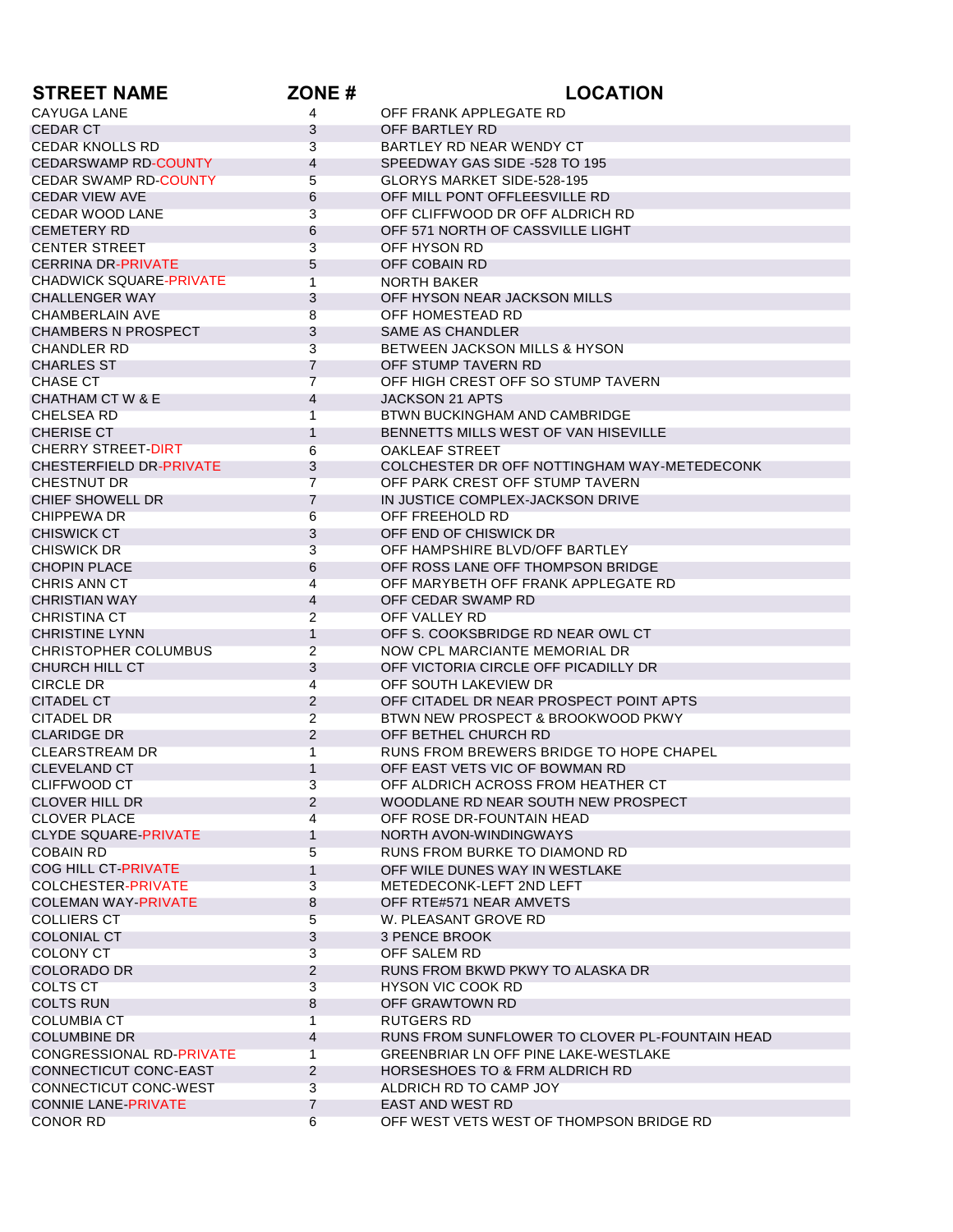## **STREET NAME LOCATION**

| <b>CONSTITUTION DR</b>            | 3              | <b>CHANDLER RD</b>                                     |
|-----------------------------------|----------------|--------------------------------------------------------|
| COOK RD                           | 3              | FROM NORTH COUNTY LINE TO HYSON                        |
| <b>COOKS BRIDGE RD</b>            | 1              | 528 OFF BENNETTS MILLS RD-7-11 TO S. HOPE CHAPEL RD    |
| <b>COOKS BRIDGE RD</b>            | $\overline{4}$ | 528 OFF BENNETTS MILLS RD-RITE AID TO COUNTY LINE RD   |
| <b>COREY-PRIVATE</b>              | $\overline{7}$ | BTWN EAST AND WEST RD-MEADOWBROOK VLG                  |
| <b>CORRINE CT</b>                 | 5              | LEESVILLE RD NEAR 571                                  |
| <b>CORNELL CT</b>                 | $\mathbf{1}$   | <b>LEHIGH BLVD</b>                                     |
| <b>CORTELYOU DR</b>               | $\overline{2}$ | SAVAK ST OFF VALLEY RD                                 |
| <b>COSEY LANE</b>                 | 6              | RTE 571 N OF CASSVILLE LIGHT                           |
| <b>COSMO LANE</b>                 | 5              | <b>WRIGHT DEBOW</b>                                    |
| <b>COTTAGE RD-DIRT</b>            | 5              | RAIMONDO RD OFF WEST COMMODORE BLVD                    |
| COTTONWOOD DR                     | 5              | OFF BITTERSWEET DR                                     |
| <b>COUNTRY RD</b>                 | 6              | <b>NORTH STUMP TAVERN</b>                              |
| <b>COURTESY ST</b>                | 5              | <b>BTWN FISH &amp; CEDAR SWAMP</b>                     |
| <b>COVENTRY RD</b>                | 1              | SAME AS DON CONNOR BLVD                                |
|                                   | 2              |                                                        |
| <b>CPL MACIANTI BLVD</b>          |                | OFF COUNTY LINE RD -OLD ITALIAN AMERICAN CLUB ENTRANCE |
| <b>CRAIG CT</b>                   | 6              | LESVILLE RD SOUTH OF FREEHOLD RD                       |
| <b>CRANBERRY CT</b>               | 1              | RUNS OFF Westlake Ct off E Veterans Hwy                |
| <b>CRANBERRY HARVEST</b>          | $\mathbf{1}$   | <b>EAST VETS BY BOGS</b>                               |
| <b>CRESCENT AVE</b>               | 6              | FREEHOLD RD & OAKWOOD AVE                              |
| <b>CREST RD</b>                   | 5              | OFF DIAMOND RD                                         |
| <b>CRIMSON MAPLE CT</b>           | 3              | <b>BARTLEY RD</b>                                      |
| <b>CROCUS STR</b>                 | 2              | 528 NEAR GOLF COURSE                                   |
| <b>CROMWELL DR-PRIVATE</b>        | 4              | <b>SOUTH KNOLLS</b>                                    |
| <b>CROOKED STICK RD-PRIVATE</b>   | 1              | WESTLAKE OFF SHOAL OFF WINGEDFOOT OFF OAKMONT          |
| <b>CROSS FARMS RD</b>             | 3              | BARTLEY RD NEAR SCARLET OAK DR                         |
| <b>CROSS PARK BLVD</b>            | 4              | BTWN CEDAR SWAMP & E. FISH RD                          |
| <b>CROSS STREET-COUNTY</b>        | 8              | RTE#528 EAST OF WILLY'S CORNER                         |
| <b>CROWHILL RD-DIRT PRIVATE</b>   | 4              | FRANK APPLEGATE NEAR FISH                              |
| <b>CULPEPPER CT</b>               | 3              | ANDOVER NEAR NEAL STREET                               |
| <b>CYPRESS AVE</b>                | $\overline{4}$ | OFF ELM NEAR MAPLE                                     |
| <b>CYPRESS POINT LANE-PRIVATE</b> | 1              | PINE VALLEY OFF BALTUSROL WESTLAKE                     |
| DAFFODIL DR-PRIVATE               | 1              | 60 ACRE BLVD                                           |
| <b>DAHLIA CT-PRIVATE</b>          | 1              | 60 ACRE BLVD                                           |
| <b>DAISY CT-PRIVATE</b>           | 1              | 60 ACRE BLVD - OFF GOLDTHREAD                          |
| DALLAS DR-DIRT                    | 8              | 571 1 MILE NORTH OF 547                                |
| DANBURY CT-PRIVATE                | 3              | NOTTINGHAM WAY -METEDECONK                             |
| <b>DANDELION CT</b>               | 1              | DANDELION WAY OFF BUTTERFLY RD                         |
| DANDELION WAY                     | $\mathbf{1}$   | <b>BUTTERFLY RD</b>                                    |
| <b>DANIEL CT-PRIVATE</b>          | 6              | <b>GARY CT OFF HAWKINS RD</b>                          |
| DANIELLE CT                       | 1              | PITNEY LANE                                            |
| DANTE CT                          | 5              | W.PLEASANT GROVE WEST OF CEDAR SWAMP RD                |
| DARTHMOUTH DR                     | $\mathbf{1}$   | VILLONOVA TO LEHIGH BLVD                               |
| <b>DAWN CYPRESS</b>               | 3              | OFF SYCAMORE LANE                                      |
| DEBBIE LANE                       |                | SAME AS DIBLING OFF WRIGHT DEBOW RD                    |
|                                   | 5              |                                                        |
| DECLARATION LANE                  | 3              | <b>HYSON RD NEAR MATTHEWS LANE</b>                     |
| DEER CREEK CT                     | 5              | OFF WEST FISH BTWN ALISSA TERR & INDIERIO RD           |
| <b>DEER LANE</b>                  | 3              | BTWN HARFIELD AND QUAIL DR                             |
| DEERFOOT WAY-PRIVATE              | 1              | 60 ACRES                                               |
| DELAWARE TRAIL                    | 1              | OFF BREWERS BRIDGE RD NEAR 526                         |
| DENISE DR                         | 4              | OFF BENN MILLS NEAR NORTH BOSTON                       |
| <b>DENMARK LANE</b>               | 1              | OFF GREEN VALLEY RD                                    |
| <b>DENTON LANE</b>                | 8              | OFF WHITESVILLE RD WEST OF 547                         |
| <b>DENVER STR</b>                 | 3              | LARSEN RD                                              |
| <b>DEROSE LANE</b>                | 3              | JACKSON MILLS LAST STR BEFORE FREEHOLD BORDER          |
| DETROIT CT                        | $\overline{2}$ | OFF WOODLANE RD                                        |
| <b>DEVONSHIRE WAY-PRIVATE</b>     | 3              | OFF NOTTINGHAM WAY-METEDECONK                          |
| <b>DEXTER LANE</b>                | 1              | CHADWICK SQ & ABERCORN/WINDING WAYS                    |
| DIAMOND RD-COUNTY                 | 5              | RUNS FROM LEESVILLE TO RTE#527                         |
| DIANA RD-DIRT                     | 3              | BTWN HERMAN AND WILLIAM STREET                         |
| <b>DIBLING PLACE</b>              | 5              | <b>WRIGHT DEBOW RD</b>                                 |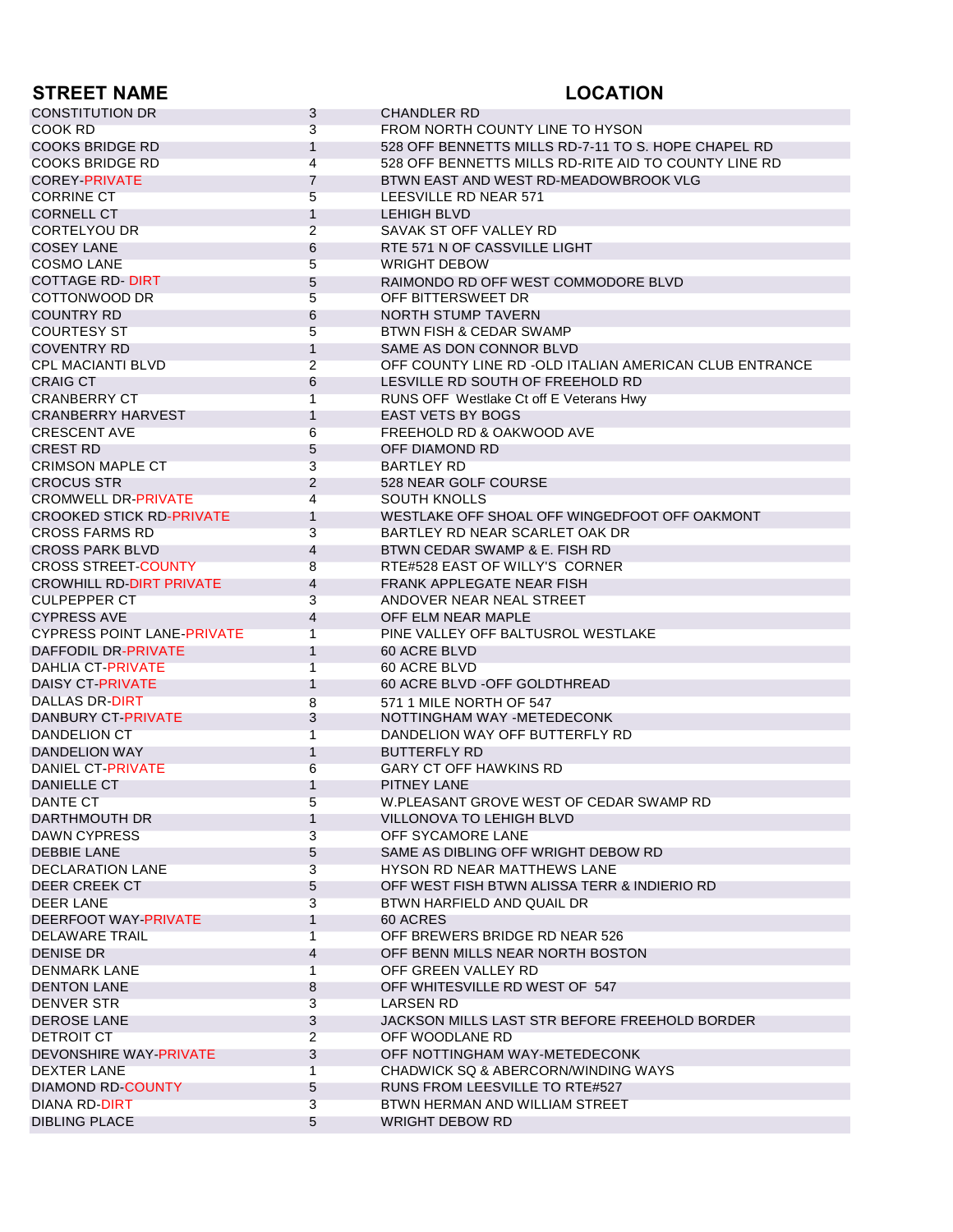| <b>STREET NAME</b>              | ZONE#               | <b>LOCATION</b>                                    |
|---------------------------------|---------------------|----------------------------------------------------|
| <b>DICKENS CT EAST</b>          | 1                   | NEAR MEADOWBROOK VLG                               |
| <b>DICKENS CT WEST</b>          | $\mathbf{1}$        | NEAR MEADOWBROOK VLG                               |
| DINA PL                         | 3                   | BTWN SUSAN & NEAL STREET                           |
| <b>DIVISION STR-DIRT</b>        | 8                   | RTE #547 SOUTH OF HOPE CHAPEL                      |
| DIXIE LANE-PRIVATE              | $\overline{7}$      | BTWN EAST & WEST ROADS                             |
| DOCARE RD                       | 5                   | BTWN LIBERTY ST & OAKTREE LANE                     |
| DOGWOOD DR                      | 3                   | OFF BIRCH DR                                       |
| <b>DOLAN RD</b>                 | 7                   | WALDRON OFF OLD MILL-PRESERVATION BLVD             |
| <b>DOLPHIN CT</b>               | 6                   | LEESVILLE EAST OF BAMBI LANE                       |
| <b>DOMINION DR</b>              | 6                   | W. VETS BEFORE THOMPSON BRIDGE RD                  |
| DON CONNOR BLVD-COUNTY          | $\overline{7}$      | BTWN BOWMAN AND WEST VETS HWY                      |
| DORCHESTER CT                   | $\overline{2}$      | <b>BATES RD</b>                                    |
| <b>DORATHY'S LANE</b>           | 8                   | <b>OLLIE BURKE RD</b>                              |
| <b>DOUGLAND DR</b>              | 3                   | HERMAN RD DRIVEWAY TO COAST EXPRESS                |
| <b>DOUGLAS DR-PRIVATE</b>       | 8                   | LAKEHURST AVE-JACKSON ACRES MHP                    |
| DOVE MILL CRESCENT              | $\mathbf{1}$        | MELISSA LEE DR OFF EAST VETS HWY                   |
| <b>DOVER STREET</b>             | $\overline{2}$      | BTWN NEW MEXICO & ALBANY RD                        |
| <b>DOWING LANE-PRIVATE</b>      | $\mathbf{1}$        | NORTH BAKER DR BTWN AVON & ABERCORN - WINDING WAYS |
| <b>DREW CT</b>                  | $\overline{2}$      | <b>BRYANT DR</b>                                   |
| DREXEL DR                       | $\mathbf{1}$        | FROM LEHIGH BLVD TO VILLONOVA                      |
| DRIFTWOOD DR                    | 8                   | RTE #547 SOUTH OF RTE #528                         |
| <b>DUBLIN RD-DIRT</b>           | 3                   | JACKSON MILLS RTE #526 INTERSECTION                |
| <b>DUNBARTON RD</b>             | $\overline{2}$      | <b>ASHFORD RD</b>                                  |
| <b>DUNHILL RD</b>               | $\mathbf{1}$        | RTE#528 NEAR MEADOWBROOK VILLAGE                   |
| <b>DURELL DR</b>                | 5                   | LEESVILLE RD VIC OF BURKE RD                       |
| <b>EAST BIRD VILLAGE RD</b>     | 6                   | OFF FREEHOLD RD                                    |
| <b>EAST COMMODORE BLVD</b>      | 3                   | <b>COUNTY-WILLOW PT SIDE TO CEDAR SWAMP</b>        |
| <b>EAST COMMODORE BLVD</b>      | 4                   | COUNTY-JACKSON MILLS LIGHT TO CEDAR SWAMP          |
| <b>EAST COMMODORE BLVD</b>      | 5                   | <b>COUNTY-GLORY'S MARKET TO #537</b>               |
| <b>EAST FISH RD</b>             | 4                   | BTWN CEDAR SWAMP & E PLEASANT GROVE RD             |
| <b>EAST GEORGE RD</b>           | $\overline{7}$      | OLD NAME FOR WALTER DR                             |
| <b>EAST PLEASANT GROVE</b>      | 4                   | OFF CEDAR SWAMP RD TO FRANK APPLEGATE RD           |
| <b>EAST SCARLET OAK CT</b>      | 3                   | <b>BARTLEY RD</b>                                  |
| <b>EAST VETERANS HWY-COUNTY</b> | 1                   | <b>OUR WAWA SIDE</b>                               |
| <b>EAST VETERANS HWY-COUNTY</b> | 7                   | LITTLE LEAGUE SIDE                                 |
| <b>EAGLE CT</b>                 | 5                   | LEESVILLE RD BTWN WEST PLEASANT GROVE              |
| <b>EAGLE RD</b>                 | 8                   | OFF DOUGLAS DR                                     |
| <b>EARL CT</b>                  | 3                   | PICCADILLY DR OFF HAMPSHIRE BLVD                   |
| <b>EAST RD</b>                  | $\overline{7}$      | OFF EAST VETS HWY                                  |
| <b>EAST CONN CONCOURSE</b>      | 2                   | <b>HORSESHOES TO &amp; FRM ALDRICH RD</b>          |
| <b>EATON CT-PRIVATE</b>         | 1                   | OFF SOUTH BAKER-WINDING WAYS                       |
| <b>ECKNER LANE</b>              | 8                   | LAKEHURST AVE                                      |
| EDINBURGH CT                    | 3                   | <b>OFFSCOTLAND</b>                                 |
| EDGAR RD<br>EDISON AVE-DIRT     | $\overline{7}$      | OFF WEST VETS HWY                                  |
|                                 | 8<br>$\overline{7}$ | OFF GRAMME BLVD<br>OFF EAST RD                     |
| EDMOND CT<br>ELANA DR           | $5\overline{)}$     | OFF COBAIN RD                                      |
| ELI HARMONY RD                  | 3                   | ACROSS FROM CHANDLER @ 5 CORNERS                   |
| <b>ELM STREET</b>               | $\overline{4}$      | OFF MAPLE STR & S. LAKEVIEW DR                     |
| ELTONE RD                       | 3                   | OFF JACKSON MILLS NEAR I-195                       |
| EMMA LANE                       | $\mathbf{1}$        | OFF SIENNA OFF E. VETS VIC DUNHILL RD              |
| EMORY CT                        | $\overline{2}$      | OFF BRYANT DR                                      |
| <b>ENTERPRISE DR</b>            | $5\overline{)}$     | OFF PROGRESS WAY                                   |
| <b>ERIN</b>                     | 6                   | OFF ANDERSON VIC OF WINTERBERRY                    |
| <b>ERNEST WAY</b>               | 5                   | OFF WRIGHT DEBOW RD                                |
| EUCALYPTUS CT-PRIVATE           | $\mathbf{1}$        | OFF WHISPERING OAKS WAY-60 ACRES                   |
| EVA CT-PRIVATE                  | $\mathbf{1}$        | END OF MELI BLVD-CRYSTALBROOK                      |
| <b>EXTON</b>                    | 3                   | FOUR SEASONS METEDECONK                            |
| EVERETT DR                      | $\overline{3}$      | OFF NEAL STREET- HARTFIELD                         |
| EVERGREEN CT                    | $\overline{4}$      | OFF CEDAR SWAMP NEAR 528                           |
| EVERGREEN DR                    | $\overline{4}$      | OFF CEDAR SWAMP NEAR RTe#528                       |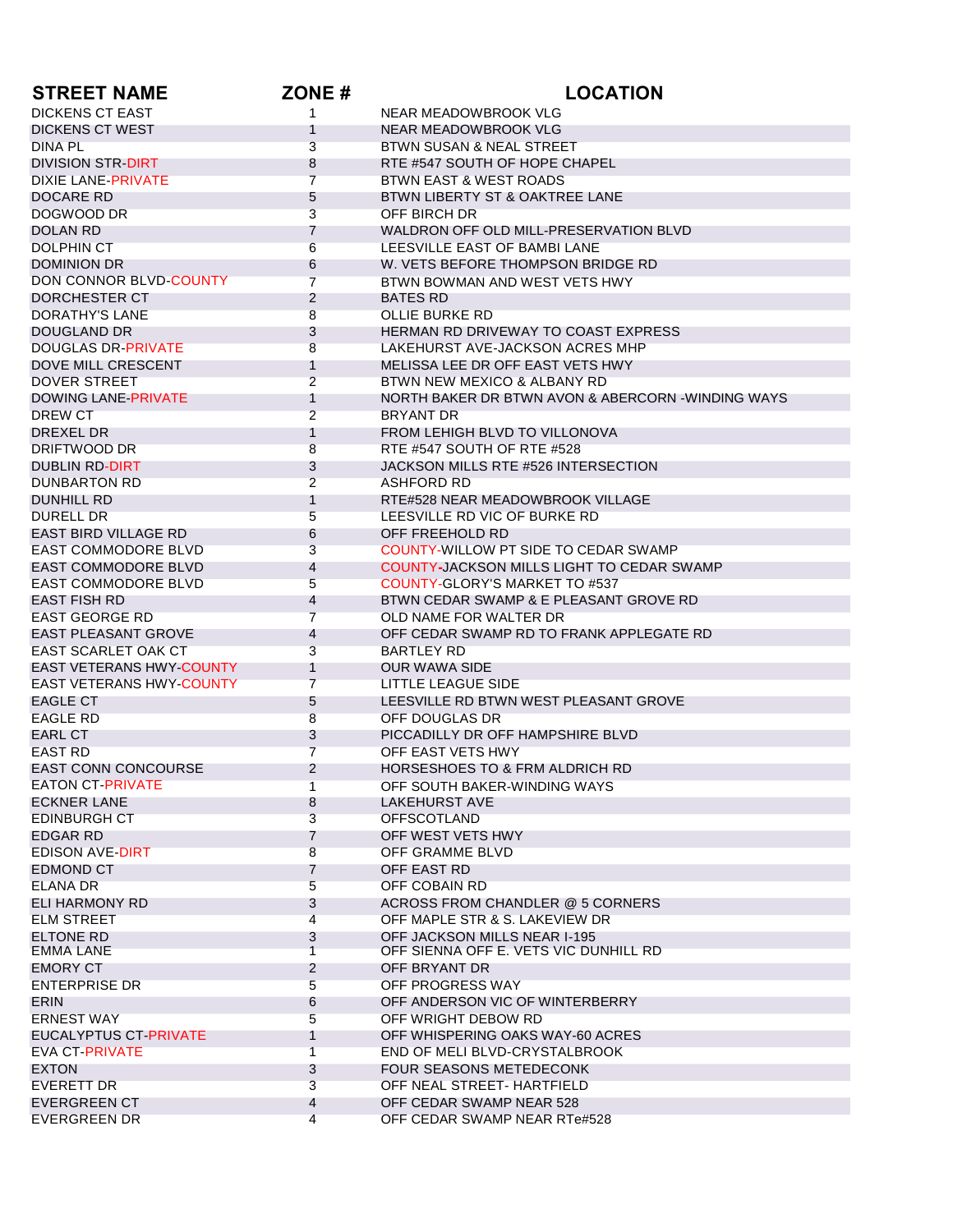| <b>STREET NAME</b>                        | ZONE#                          | <b>LOCATION</b>                                                      |
|-------------------------------------------|--------------------------------|----------------------------------------------------------------------|
| FDR DR-DIRT                               | 6                              | FREEHOLD RD NEAR BIRD VLG                                            |
| <b>FAGAN RUN</b>                          | 6                              | OFF MILL POND OFF LEESVILLE RD                                       |
| <b>FAIRVIEW LANE</b>                      | $\overline{4}$                 | JACKSON 21 APTS                                                      |
| <b>FARADAY AVE-COUNTY</b>                 | 8                              | RUNS FROM WHITESVILLE TO CROSS STR                                   |
| <b>FARGO AVE</b>                          | 8                              | OFF 527 BTWN WHITE AND FARADAY                                       |
| <b>FARLEY TERRACE</b>                     | 5                              | <b>MACK TERR &amp; STAMFORD PLACE</b>                                |
| <b>FARMERS LANE</b>                       | 3                              | HYSON NEAR BARTLEY SAME SIDE AS CHANDLER                             |
| <b>FARMINGDALE RD-COUNTY</b>              | 3                              | OFF JACKSON MILLS RD                                                 |
| <b>FEATHER LANE</b>                       | 3                              | <b>HARMONY BTWN HYSON &amp; 195</b>                                  |
| <b>FERN CT-PRIVATE</b>                    | $\mathbf{1}$                   | OFF VIOLET LANE-60 ACRES                                             |
| FERNWOOD DR                               | 3                              | OFF SUNSET OFF ELTONE RD                                             |
| FIFTH STREET-PRIVATE                      | $\mathbf{1}$                   | SOUTHWIND MHP                                                        |
| FIR CT                                    | 3                              | OFF DOGWOOD DR                                                       |
| <b>FIRENZE RD-CONTRACTOR</b>              | $\overline{4}$                 | OFF JACKSON MILLS NEAR BELLAGIO                                      |
| <b>FIRST STREET-PRIVATE</b>               | 1                              | SOUTHWIND MHP                                                        |
| <b>FISHER RD</b>                          | 6                              | OFF FREEHOLD RD                                                      |
| <b>FLATBROOK RUN</b>                      | 6                              | CEDAR VIEW AVE OFF MILL POND OFF LEESVILLE RD                        |
| <b>FLINT STREET</b>                       | 3                              | OFF GENOVA AVE OFF CHANDLER RD                                       |
| <b>FLORENCE CT</b>                        | $\mathbf{1}$                   | OFF NORTH HOPE CHAPEL VIC PAST LIGHT AT PASTA HOUSE                  |
| <b>FLORIDA PLACE</b>                      | $\overline{2}$                 | BTWN CITADEL & ALASKA AVE                                            |
| <b>FORDHAM RD</b>                         | $\mathbf{1}$                   | RUNS FROM VILLONOVA TO DREXEL                                        |
| <b>FOREST DR</b>                          | $\overline{2}$                 | BTWN ALDRICH AND WOODLANE RD                                         |
| <b>FOREST HILL AVE</b>                    | $\overline{4}$                 | OFF COUNTY LINE RD                                                   |
| <b>FORGE CT-PRIVATE</b>                   | 3                              | <b>3 PENCE BROOK</b>                                                 |
| <b>FOUNTAIN VIEW DR</b>                   | 6                              | OFF FOUNTAINVIEW WEST OF LEESVILLE RD                                |
| <b>FOUNTAIN VIEW DR</b>                   | 6                              | OFF LEESVILLE RD VIC OF WEST PLEASANT GROVE                          |
| FOUR SEASONS BLVD-PRIVATE                 | 3                              | OFF HARMONY RD VIC JACKSON MILLS RD                                  |
| <b>FOURTH STR-PRIVATE</b>                 | $\overline{1}$                 | <b>BTWN NORTH &amp; SOUTH STREETS</b>                                |
| FOX DR                                    | 3                              | BTWN HARTFIELD DR & QUAIL RD                                         |
| FOX HOLLOW DR                             | 6                              | OFF REED RD                                                          |
| <b>FOXGLOVE CT-PRIVATE</b>                | $\mathbf{1}$                   | OFF DEERFOOT WAY-60 ACRES                                            |
| <b>FRANCESCA LANE</b>                     | $\mathbf{1}$                   | SIENNA DR OFF E. VETS VIC DUNHILL RD                                 |
| <b>FRANK APPLE GATE RD</b>                | 4                              | RUNS FRM BENNETTS MILLS TO JKSN MILLS                                |
| <b>FRANKLIN AVE-DIRT</b>                  | 8                              | OFF GRAMME BLVD VIC RTE#527                                          |
| <b>FREEHOLD RD-COUNTY</b>                 | 5                              | <b>CEDAR SWAMP TO LEESVILLE</b>                                      |
| <b>FREEHOLD RD-COUNTY</b>                 | 6                              | CEDAR SWAMP TO #571                                                  |
| <b>FREEMONT AVE</b>                       | 8                              | OC ANIMAL SHELTER                                                    |
| <b>FRIAR CT</b>                           | $\mathbf{1}$                   | OFF OXFORD DR-FLAIR                                                  |
| <b>FRIENZE</b>                            | 4                              | OFF JACKSON MILLS RD NEAR BELIAGIO                                   |
| <b>FRONTIER LANE</b>                      | $\overline{7}$                 | OFF TOMS RIVER RD VIC OF BENZ LANE                                   |
| GABLES WAY                                | 3                              | CARLISLE OFF NOT HNGHAM-METEDECONK                                   |
| <b>GAELIC CT</b>                          | 3                              | OFF MACKENZIE DR/HYSON RD                                            |
| <b>GAIL CHAMBERS RD</b>                   | $\mathbf{1}$                   | OFF COOKSBRIDGE NEAR BREWERS BRIDGE                                  |
| <b>GALASSI CT</b><br><b>GARDEN STREET</b> | 8                              | WHITE RD NEAR CROSS STREET                                           |
| <b>GARDENIA PLACE</b>                     | 8<br>$\overline{4}$            | BTWN RT#547 & PLEASANT STR<br>BTWN HIBISCUS & SUNFLOWER-FOUNTAINHEAD |
| <b>GARY CT</b>                            | 6                              |                                                                      |
| <b>GASKIN LANE</b>                        |                                | HAWKINS SOUTH OF RTE#537<br>BUTTERFLY RD LEADS TO BOGS               |
| <b>GENELLE PLACE</b>                      | $\mathbf{1}$                   | OFF AUTUMN DR/BURKE RD                                               |
| <b>GENOVA AVE-DIRT</b>                    | 5<br>3                         | OFF CHANDLER RD                                                      |
| <b>GEORGIA STR</b>                        | 3                              | FRM CONN CONC WEST TO NEW PROSPECT RD                                |
| <b>GEORGIAN BLVD</b>                      | $\mathbf{1}$                   | BTWN BENN MILLS & MANHATTAN STR                                      |
| <b>GERANIUM CT-PRIVATE</b>                |                                | 60 ACRE-OFF BLUEBELL                                                 |
| <b>GIBSON LANE</b>                        | $\mathbf{1}$<br>$\overline{2}$ | FRM BETHEL CHURCH TO MARC LANE                                       |
| <b>GLADSTONE</b>                          | 3                              |                                                                      |
| <b>GLEN ROTH CT</b>                       | 3                              | OFF MATTHEWS LANE / HYSON RD                                         |
| <b>GLENN RD</b>                           | 1                              | OFF GREEN VALLEY RD                                                  |
| <b>GLOXINIA PL</b>                        | 4                              | OFF SUNFLOWER-FOUNTAINHEAD                                           |
| <b>GOETZ LANE</b>                         | $\overline{7}$                 | OFF RTE#571 SOUTH OF PAUL RD                                         |
| <b>GOLDEN ROD PL</b>                      | 4                              | BTWN ROSE & SUNFLOWER-FOUNTAINHEAD                                   |
| <b>GOLDFINCH RD</b>                       | $5\overline{)}$                | BTWN FREEHOLD & W PLEASANT GROVE                                     |
|                                           |                                |                                                                      |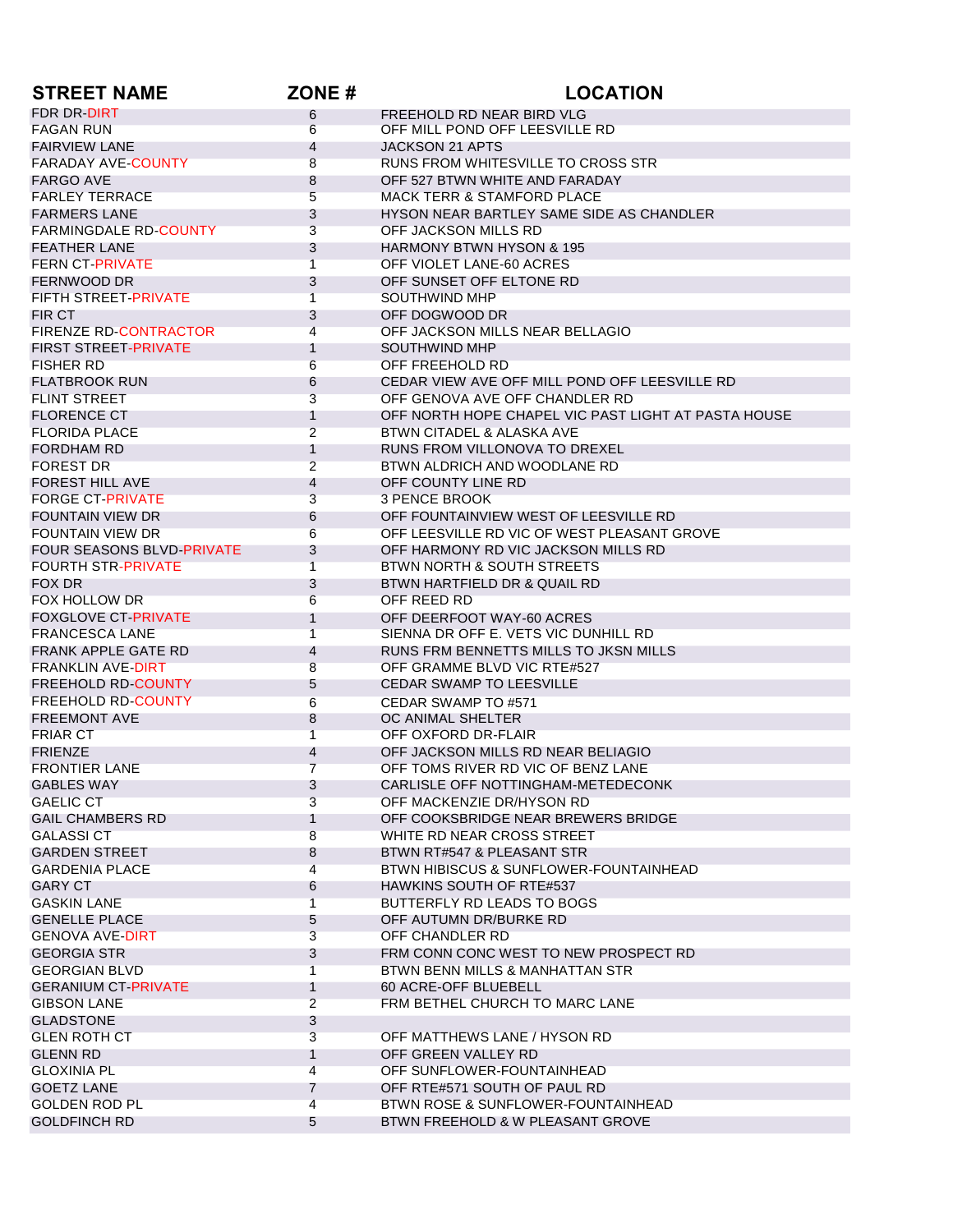| <b>STREET NAME</b>                | ZONE#           | <b>LOCATION</b>                                   |
|-----------------------------------|-----------------|---------------------------------------------------|
| <b>GOLDTHREAD CT</b>              | 1               | 60 ACRES                                          |
| <b>GOLDWEBER AVE</b>              | $\mathbf{1}$    | <b>BENNETTS MILLS &amp; MANHATTAN STR</b>         |
| <b>GOMBERG AVE</b>                | 3               | HYSON RD NEAR CHANDLER RD                         |
| GOOD LUCK RD                      | $\overline{7}$  | OFF OLD MILL OFF PRESERV OFF DON CONNOR           |
| <b>GORHAM CT</b>                  | 3               | OFF COLCHESTER OFF NOTTINGHAM-METECEDONK          |
| <b>GRAMME BLVD</b>                | 8               | RUNS FROM FARADAY TO WHITESVILLE RD               |
| <b>GRAND BLVD</b>                 | $\overline{7}$  | FROMEAST VETS TO BOWMAN RD                        |
| <b>GRANT LANE</b>                 | $\overline{7}$  | OFF WILSON BLVD-DON CONNOR BLVD                   |
| <b>GRAWTOWN RD</b>                | 8               | OFF EAST VETERANS HWY                             |
| <b>GREAT ADVENTURE BLVD-PRIVA</b> | 6               | OFF MONMOUTH RD                                   |
| <b>GREEN VALLEY RD</b>            | $\overline{1}$  | RUNS FROM BREWERS BRIDGE TO CLEARSTREAM RD        |
| <b>GREENBRIAR LANE-PRIVATE</b>    | $\mathbf{1}$    | <b>WESTLAKE</b>                                   |
| <b>GREEN TREE DR</b>              | 6               | OFF CASSVILLE SOUTH OF REED RD                    |
| <b>GREENWICH DR</b>               | 5               | RUNS OFF NORMANDY OFF BURKE                       |
| <b>GREVE CT</b>                   | 5               | OFF DIAMOND FORMERLY PHONEX CT                    |
| <b>GROSUNOR CT-PRIVATE</b>        | $\mathbf{1}$    | <b>WINDING WAYS</b>                               |
| <b>GROVER CT</b>                  | 6               | LEESVILLE NEAR CASSVILLE RD                       |
| <b>HALLMARK CT</b>                | 5               | OFF WEST COMMODORE VIC CASSVILLE RD               |
| <b>HAMILTON AVE</b>               | 3               | PAPER ROAD OFF HYSON VIC BARTLEY                  |
| <b>HAMILTON RD</b>                | 5               | OFF WRIGHT DEBOW RD                               |
| <b>HAMPSHIRE BLVD</b>             | 3               | OFF BARTLEY VIC NORTH COUNTY LINE RD              |
| <b>HAMPTON DR</b>                 | 3               | OFF ANDOVER RD                                    |
| HANGER RD                         | 8               | OFF TOMS RIVER RD NORTH OF AMVETS                 |
| HANNAH HILL RD                    | 5               | OFF CEDAR SWAMP RD NEAR 195                       |
| <b>HARDING CT</b>                 | $\overline{7}$  | OFF ADAMS WAY OFF WILSON BLVD OFF DON CONNOR BLVD |
| <b>HARDWICK-PRIVATE</b>           | 3               | <b>METECECONK</b>                                 |
| HARDWOOD DR                       | 5               | WOODBURY OFF MONMOUTH RD                          |
| <b>HARFIELD DR</b>                | 3               | NEW PROSPECT RD TO NEAL STREET                    |
| HARLIE LANE                       | 3               | BTWN ELY HARMONY & BREEZY LANE                    |
| <b>HARMONY FARMS LANE</b>         | $\overline{2}$  | OFF NEW PROSPECT RD                               |
| HARMONY HILL CT                   | 3               | OFF HARMONY RD                                    |
| <b>HARMONY RD #1-724 COUNTY</b>   | 3               | RUNS FROM NORTH COUNTY LINE TO JKSN MILLS RD      |
| HARMONY RD #725 TWP3              | 3               | JACKSON MILLS TO FREEHOLD BORDER                  |
| <b>HARTFORD RD</b>                | $\overline{2}$  | BTWN WOODLANE AND VERMONT                         |
| <b>HARVARD WEST DR</b>            | 6               | OFF WEST VETERANS EAST OF STUMP TAVERN            |
| <b>HARVEST CT</b>                 | 2               | OFF HEMLOCK HILL RD                               |
| HARVEY JONES DR                   | 5               | OFF DIAMOND RD                                    |
| <b>HARWICK CT-PRIVATE</b>         | 3               | CHESTERFIELD OFF COLCHESTER-METEDECONK            |
| HASTINGS CT                       | 3               | OFF PICADILLY OFF HAMPSHIRE BLVD                  |
| <b>HAWAII RD</b>                  | 2               | OFF FOREST DR                                     |
| <b>HAWKINS RD-COUNTY</b>          |                 | RUNS WEST VETERANS TO MONMOUTH RD                 |
| <b>HAWTHORNE AVE</b>              | 6<br>3          | OFF HYSON NEAR CHANDLER                           |
| HAZELTINE RD-PRIVATE              | $\mathbf{1}$    | OFF WILE DUNES-WESTLAKE                           |
| <b>HEATH LANE-PRIVATE</b>         | 3               | <b>METECECONK</b>                                 |
| <b>HEATHER CT</b>                 | $\overline{2}$  | OFF ALDRICH RD                                    |
| <b>HEATHWOOD AVE</b>              | 4               | OFF JACKSON MILLS NEAR FRANK APPLEGATE            |
| <b>HELEN AVE-PRIVATE</b>          | 5               | OFF DIAMOND RD-OAKTREE TRAILER PARK               |
| <b>HEMLOCK CT</b>                 | $\overline{2}$  | BTWN CONN CONC EAST& REDWOOD PLACE                |
| <b>HEMLOCK HILL RD</b>            | $\overline{a}$  | OFF BREWERS BRIDGE RD                             |
| <b>HENDRICK RD</b>                | $\overline{7}$  | OFF OLD MILL PRESERV. OFF DON CONNOR BLVD         |
| <b>HENRY STREET</b>               | $6\phantom{1}$  | <b>BTWN CRESCENT &amp; SUNNYBROOK</b>             |
| <b>HERITAGE TERRACE-PRIVATE</b>   |                 | <b>3 PENCE BROOK</b>                              |
|                                   | 3               |                                                   |
| <b>HERITAGE WAY</b>               | $\overline{2}$  | OFF WEST COUNTY LINE RD                           |
| <b>HERMAN RD-DIRT</b>             | 3               | OFF EAST COMMODORE WEST OF JACKSON MILLS          |
| HIBISCUS PL-PRIVATE               | $\overline{4}$  | FOUNTAINHEAD MHP                                  |
| <b>HICKORY HILL RD</b>            | 2               | HARMONY FARMS ALNE OR HEMOCK HILL                 |
| <b>HICKORY RD-DIRT</b>            | 4               | OFF COOKS BRIDGE RD NEAR FOUNTAIN HEAD            |
| <b>HIDDEN CT</b>                  | 6               | OFF OVERLOOK DR                                   |
| <b>HIDDDEN HOLLOW CT</b>          | 8               | BOWMAN NEAR TOMS RIVER RD                         |
| <b>HIGH BRIDGE RD-DIRT</b>        | 8               | COLLIERS MILLS-OFF TR RD NEAR VO-TECH             |
| <b>HIGH BUSH DR</b>               | $5\phantom{.0}$ | OFF COTTONWOOD DR                                 |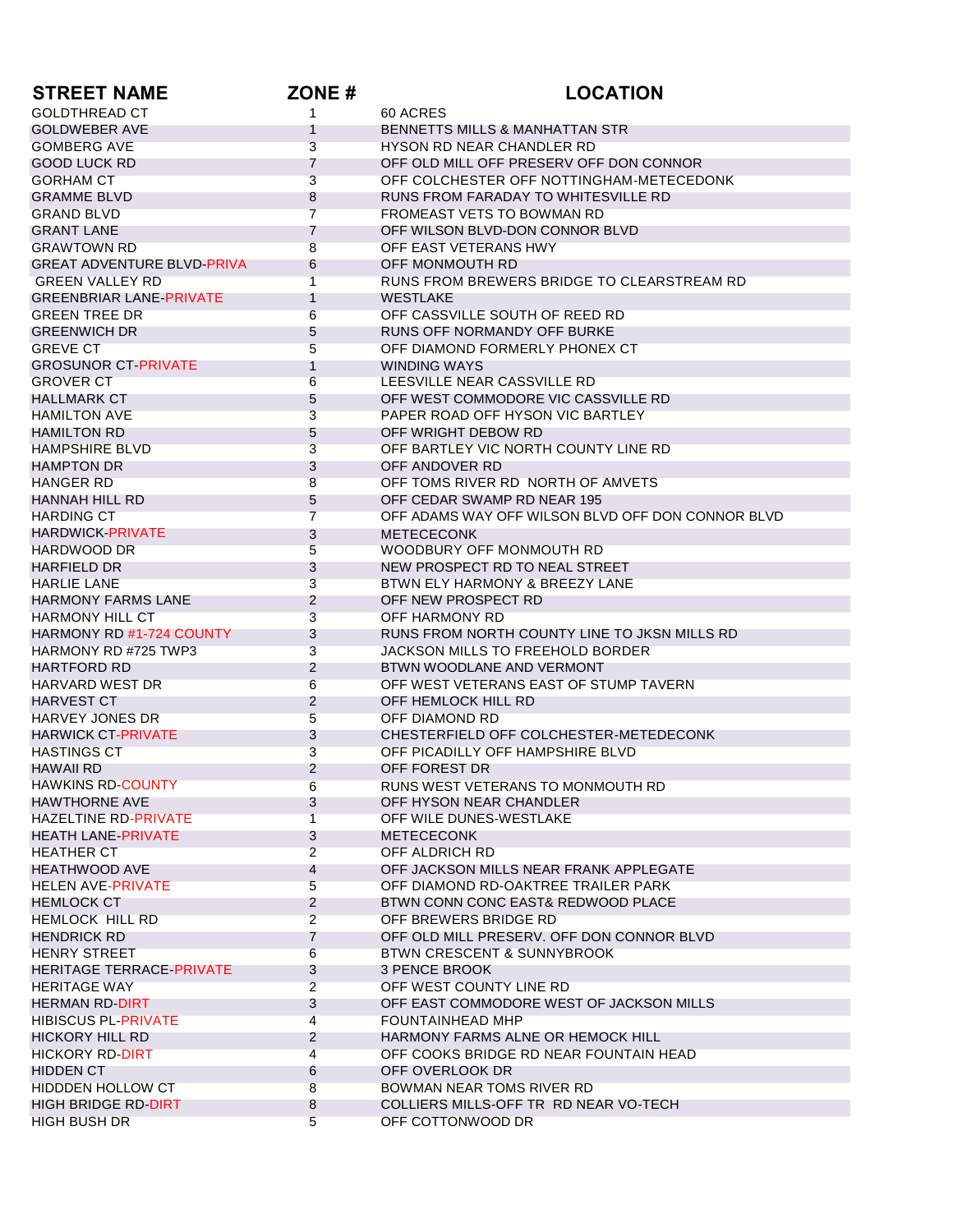| <b>STREET NAME</b>               | ZONE#          | <b>LOCATION</b>                                  |
|----------------------------------|----------------|--------------------------------------------------|
| <b>HIGH STREET</b>               | $\overline{7}$ | OFF STUMP TAVERN RD                              |
| <b>HIGHCREST LN</b>              | $\overline{7}$ | OFF STUMP TAVERN RD                              |
| <b>HIGHLAND DR</b>               | 3              | OFF CROSS FARMS RD OFF BARTLEY                   |
| <b>HISTORY LANE</b>              | $\overline{2}$ | OFF WEST COUNTY LINE RD ENTR TO JKSN HEALTH CARE |
| <b>HOFFMAN STREET-DIRT</b>       | 8              | OFF WHITLOCK AVE                                 |
| HOLLY HILL CT                    | $\overline{2}$ | <b>HEMLOCK HILL RD</b>                           |
| <b>HOLLY STREET</b>              | 4              | BTWN SO LAKEVIEW & ELM STREET                    |
| <b>HOLLY TREE CT</b>             | 6              | ANDERSON RD                                      |
| <b>HOLMAN PLACE-PRIVATE HALF</b> | $\overline{7}$ | OFF BOWMAN RD                                    |
| <b>HOMESTEAD RD</b>              | 8              | BTWN LAKEHURST & DOROTHY LANE                    |
| <b>HONEYSUCKLE LANE</b>          | $\mathbf{1}$   | OFF EAST VETS EAST OF BENNETTS MILLS RD          |
| <b>HOPE CHAPEL RD</b>            | 8&1            | AKA RT#547 WEST COUNTY LINE TO TOMS RIVER        |
| <b>HOPKINS PL-DIRT</b>           | 6              | CASSVILLE RDNEAR W. COMMODORE                    |
| <b>HOWLEY TERRACE</b>            | 5              | OFF PATTERSON RD                                 |
| <b>HUMMINGBIRD LANE</b>          | $\mathbf{1}$   | OFF EAST VETS HWY NEAR TREE FARM                 |
| <b>HUNTINGTON DR-PRIVATE</b>     | 3              | OFF NORTH COUNTYLINE RD-SO KNOLLS                |
| HURLEY-DIRT                      | 5              | OFF WRIGHT DEBOW RD                              |
| <b>HYSON RD-COUNTY</b>           | 3              | FROM JACKSON MILLS TO LARSEN RD                  |
| <b>IDA LANE</b>                  | 5              | OFF WEST COMMODORE WEST OF CEDAR SWAMP           |
| <b>IDAHO LANE</b>                | $\overline{2}$ | <b>RUNS BTWN S. NEW PROSPECT &amp; ILLINOIS</b>  |
| <b>ILLINOIS AVE</b>              | $\overline{2}$ | BTWN LOUISIANA PKWY & NEW HAMPSHIRE AVE          |
| <b>IMPERIAL PL</b>               | $\overline{7}$ | <b>VIC OF GRAND BLVD</b>                         |
| <b>INDEPEDENCE CT-PRIVATE</b>    | 3              | <b>3 PENCE BROOK</b>                             |
| INDIANA AVE                      | $\overline{2}$ | BROOKWOOD 2-OFF LOUISIANA                        |
| <b>INDIERO RD</b>                | 5              | W COMMODORE VIC OF OAK TREE                      |
| <b>IVERNESS LANE-PRIVATE</b>     | $\mathbf 1$    | <b>WESTLAKE</b>                                  |
| <b>IOWA CT</b>                   | $\overline{2}$ | OFF WOODLANE RD                                  |
| <b>IRIS DR</b>                   | $\overline{2}$ | BTWN CITADEL & OAK DR                            |
| <b>IRONWOOD DR</b>               | 6              | OFF WINTERBERRY BLVD                             |
| <b>IROQUOIS PLACE</b>            | 1              | OFF LENAPE TRAIL & METEDECONK TRAIL              |
| <b>IVERNESS LANE-PRIVATE</b>     | $\mathbf{1}$   | <b>WESTLAKE</b>                                  |
| <b>IVY CT-PRIVATE</b>            | 1              | 60 ACRES-OFF LARKSPUR                            |
| <b>IZAK CT</b>                   | $\mathbf{1}$   | OFF CLEARSTREAM RD                               |
| <b>JACKSON DR</b>                | $\overline{7}$ | OFF W. VETS HWY NEAR DON CONNOR BLVD             |
| <b>JACKSON MILLS RD</b>          | 3              | COUNTY LINE RD TO FREEHOLD RD                    |
| <b>JACKSON MILLS RD</b>          | $\overline{4}$ | CEDAR SWAMP TO E COMMODORE BLVD                  |
| <b>JACKSON PINES RD</b>          | $\mathbf{1}$   | RUNS OFF GREEN VALLEY RD& NEW CENTRAL AVE        |
| <b>JASMINE CT-PRIVATE</b>        | $\mathbf{1}$   | 60 ACRE RESERVE-OFF VIOLET                       |
| <b>JASON CT</b>                  | 6              | OFF ANDERSON RD VIC WINTERBERRY                  |
| <b>JEFFERSON CT</b>              | $\overline{1}$ | OFF EAST VETS HWY VIC OF BOWMAN RD               |
| JEFFREY DR                       | $\circ$        | OFF WOODBURY RD                                  |
| <b>JENNIFER AVE</b>              | 3              | OFF CONSTITUTION DR OFF CHANDLER RD              |
| JENNY LANE                       | 8              | OFF LINDA DR                                     |
| <b>JESSICA CT</b>                | 8              | OFF LINDA DR                                     |
| <b>JHAN DR</b>                   | $\overline{4}$ | OFF BENNETTS MILLS RD                            |
| <b>JOAN CT-PRIVATE</b>           | $\mathbf{1}$   | OFF MELI-CRYSTALBROOK                            |
| <b>JOHNSON LANE -NORTH</b>       | $\overline{4}$ | OFF BENNETTS MILLS RD                            |
| <b>JOHNSON LANE -SOUTH</b>       | 4              | OFF BENNETTS MILLS RD                            |
| <b>JORDAN AVE</b>                | 8              | BTWN VATH & BASSO                                |
| <b>JOSIE CT-PRIVATE</b>          | $\overline{7}$ | OFF WEST RD-MEADOWOOD VLG                        |
| <b>JUDITH WAY-PRIVATE</b>        | 8              | OFF DOUGLAS DR-JACKSON ACRES MHP                 |
| <b>JUNIPER LANE</b>              | 3              | BTWN WEST CONN CONC & DAWN CYPRESS               |
| <b>JUSTIN WAY</b>                | 3              | OFF NORTH COUNTY LINE NORTH OF BENN MILLS        |
| <b>KACIE LYNN CT</b>             | 3              | OFF HARMONY ACROSS FROM FEATHER LANE             |
| KANSAS DR                        | $\overline{2}$ | BTWN WOODLANE AND VERMONT                        |
| <b>KARI CT</b>                   | 3              | OFF FARMINGDALE RD                               |
| KATHLEEN DR                      | $\overline{2}$ | W COUNTY LINE RD VIC PINEVIEW APTS               |
| <b>KEITH CT</b>                  | $\overline{2}$ | OFF MONROE LANE                                  |
| <b>KENNEDY CT</b>                | $\mathbf{1}$   | OFF CLEVELAND CT OFF EAST VETS HWY               |
| <b>KENNETH LANE</b>              | 6              | OFF HAWKINS RD                                   |
| <b>KENNY PLACE</b>               | 5              | OFF CATHERS LANE                                 |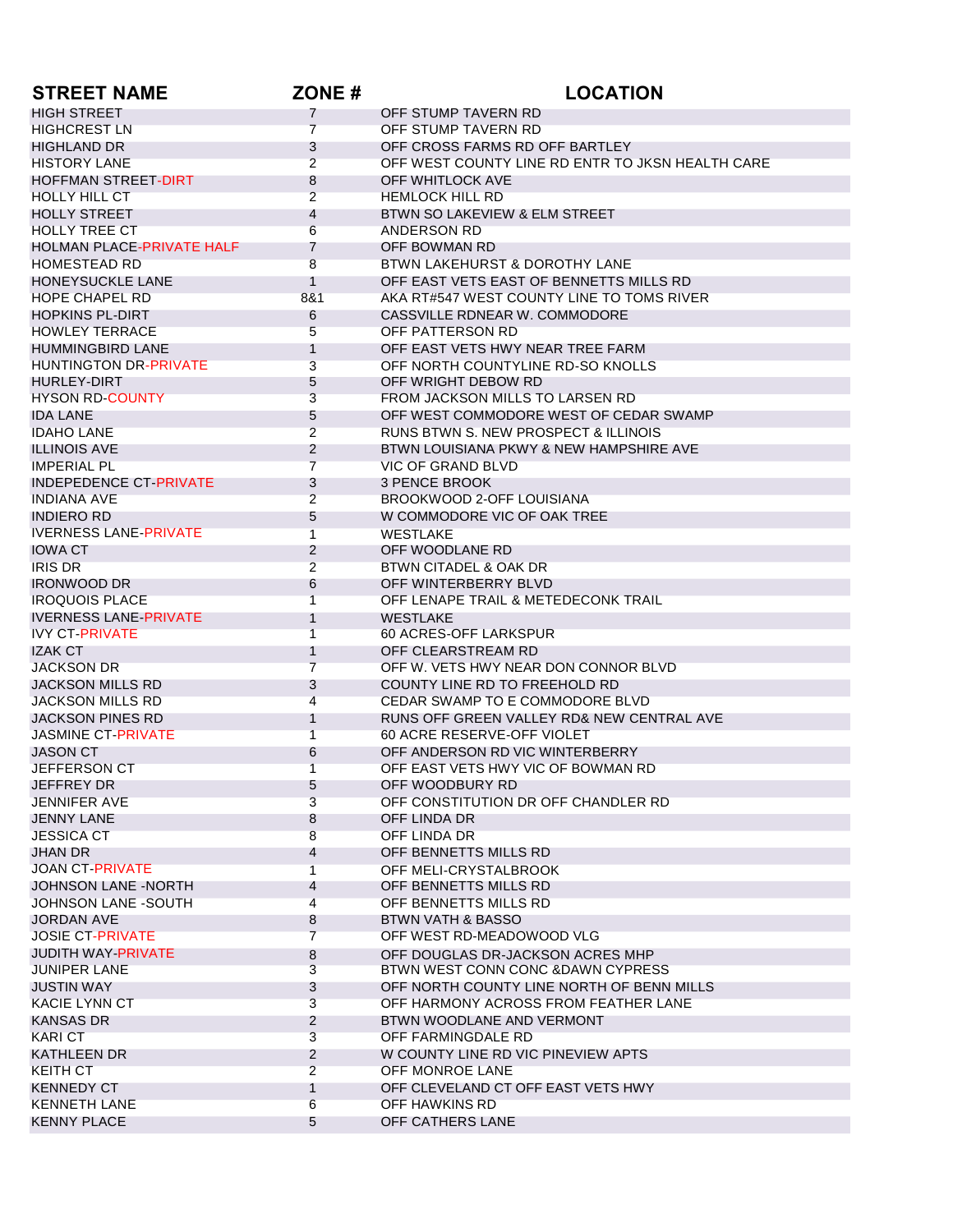| <b>STREET NAME</b>           | ZONE#          | <b>LOCATION</b>                                    |
|------------------------------|----------------|----------------------------------------------------|
| <b>KENSINGTON CT</b>         | 3              | SCARBOUROUGH OFF PICADILLY                         |
| <b>KENT CT</b>               | 3              | OFF PICADILLY OFF HAMPSHIRE BLVD                   |
| <b>KENTUCKY CT</b>           | 3              | OFF CONN CONC WEST                                 |
| <b>KENTWOOD BLVD</b>         | 5              | OFF PORTER OF FREEHOLD RD                          |
| <b>KEVIN CT</b>              | 8              | OFF WHITE RD                                       |
| <b>KEVIN DALE PLACE</b>      | 3              | OFF RUE MONET                                      |
| KIERYCH DR                   | $\overline{1}$ | OFF SOUTH COOKS BRIDGE RD                          |
| KILDARE LANE-PRIVATE         | $\mathbf{1}$   | OFF SOUTH AVON-WINDING WAYS                        |
| KIM CT-PRIVATE               | $\mathbf{1}$   | OFF MELI BLVD- CRYSTAL BROOK                       |
| KIMBERLY STREET              | 2              | BENNETTS MILLS NEAR PINEOAKA RD                    |
| <b>KINDLING WAY</b>          | $\overline{7}$ | OFF TOMS RIVER RD VIC OF BENZ LANE                 |
| KINGFISHER CT                | 5              | OFF FREEHOLD RD BTWN LEESVILLE RD & 527            |
| <b>KINGS CT</b>              | $\overline{2}$ | OFF CITADEL DR NEAR PROSPECT POINT APTS            |
| <b>KINGSTON-PRIVATE</b>      | 4              | 1ST RIGHT, 4TH LEFT-S. KNOLLS                      |
| KINGS NORTH RD-PRIVATE       | $\overline{1}$ | OFF S. COOKSBRIDGE RD-WESTLAKE II                  |
| KIRIL DR                     | 6              | OFF REED RD                                        |
| KITAY CT                     | $\overline{1}$ | OFF SAMS RD                                        |
| KNIGHTSBRIDGE CT             | 3              | OFF PICCADILLY DR OFF HAMPSHIRE BLVD               |
| KNIGHTSBRIDGE PL             | 3              | OFF HAMPSHIRE BLVD/OFF BARTLEY                     |
| <b>KNOLLS DR</b>             | 4              | OFF FRANK APPLEGATE NEAR SOUTHFORK                 |
| <b>KOLENDORSKI RD</b>        | 5              | OFF WRIGHT DEBOW RD                                |
| <b>KRULL RD</b>              | 5              | OFF DIAMOND RD                                     |
| <b>KYLE CT</b>               | 6              | OFF BISCAYNE CT OFF N. STUMP TAVERN RD             |
| KYI F RD                     | 5              | OFF WEST PLEASANT GROVE RD-WEST OF CEDAR SWAMP     |
| <b>LACEBARK LANE-PRIVATE</b> | 5              | OFF MARCIA MEM CIRCLE-LAND O PINES MHP             |
| LAFAYETTE AVE                | 3              | OFF HYSON VIC BARTLEY RD                           |
| LAKEHURST AVE                | 8              | OFF 571 NEAR VO-TEC SCHOOL                         |
| LAKESIDE DR                  | 4              | OFF WHISPERING GROVE BLVD OFF E PLEASANT           |
| LAKESIDE AVE                 | 4              | <b>ENNOS</b>                                       |
| LANCASTER WAY                | 3              | OFF HAMPSHIRE BLVD/OFF BARTLEY                     |
| <b>LAND O PINES</b>          | 5              | OFF RTE#526 WEST OF GLORYS MARKET                  |
| <b>LARISA AVE PRIVATE</b>    | 5              | OFF NICOLAS BLVD-OAKTREE MHP                       |
| LARISA LANE-PRIVATE          | 5              | BTWN LARISA AVE AND ANTONIA DR-OAKTREE MHP         |
| LARKSPUR LANE-PRIVATE        | 1              | 60 ACRES                                           |
| <b>LARSEN RD-COUNTY</b>      | 3              | OFF NEW PROSPECT RD INTO HOWELL                    |
| LAUREL AVE                   | 4              | OFF RTE#526 WEST OF BENNETTS MILLS RD              |
| LAURELTON AVE                | $\overline{1}$ | OFF MANHATTAN & COOKS BRIDGE RD                    |
| <b>LAWRENCE STR</b>          | 3              | HARFIELD OFF SUSAN DR                              |
| <b>LEANNE DR</b>             | 6              | OFF HAWKINS RD                                     |
| LEE CT                       | 3              | OFF BUCHANAN BLVD BTWN HYSON & MONITIFIORE         |
| LEESVILLE RD-COUNTY          | 5              | QUICK CHECK SIDE                                   |
| LEESVILLE RD-COUNTY          | 6              | OCEAN BANK SIDE                                    |
| LEHIGH BLVD                  | $\mathbf{1}$   | OFF Rte#526 AND VILLONOVA DR                       |
| <b>LEMING RD</b>             | 5              | RUNS FROM BURKE TO DIAMOND RD                      |
| <b>LENAPE TRAIL</b>          | $\mathbf{1}$   | RUNS OFF Rte#526 & METEDECONK TRAIL                |
| LENOX RD-PRIVATE             | 3              | OFF ELTONE RD FAR LEFT OFF ELTONE                  |
| <b>LEONE BLVD</b>            | 6              | PERRINEVILLE RD Rte#571 END BTWN PINE              |
| LEPPERT LANE                 | 5              | OFF LEESVILLE NEAR BURKE                           |
| LEWIS LANE-PRIVATE           | 8              | OFF MARIA STREET                                   |
| LEXINGTON CT-PRIVATE         | 8              | Rte#547 NEAR Rte#527 INTERSECTION                  |
| <b>LIBERTY PL-PRIVATE</b>    | 3              | 3 PENCE BROOK                                      |
| <b>LIBERTY STR-DIRT</b>      | 5              | SAME AS LOMBARDU STR                               |
| LILAC STR-PRIVATE            | $\overline{1}$ | 60 ACRES-NEAR AZALEA OFF ATRIUM                    |
| LILLY LANE PRIVATE           | $\mathbf{1}$   | 60 ACRES                                           |
| LINDA DR                     | 8              | BTWN WHITE & Rte#547                               |
| LISA LANE-PRIVATE            | 8              | BTWN DOUGLAS & JUDITH WAY-JKSN ACRES MHP-LKHST AVE |
| LIVERPOOL CT                 | 1              | OFF CHELSEA DR                                     |
| LLEWELLYN CT-PRIVATE         | $\mathbf{1}$   | OFF SOUTH AVON-WINDING WAYS                        |
| LOBELIA LANE-PRIVATE         | 8              | OFF PROIMROSE LANE-CONCORD VLG                     |
| LOBLOLLY LANE-PRIVATE        | 5              | OFF MARCIA MEM CIRCLE-LAND O PINES MHP             |
| LOCH CT                      | 3              | OFF MATTHEWS LANE / HYSON RD                       |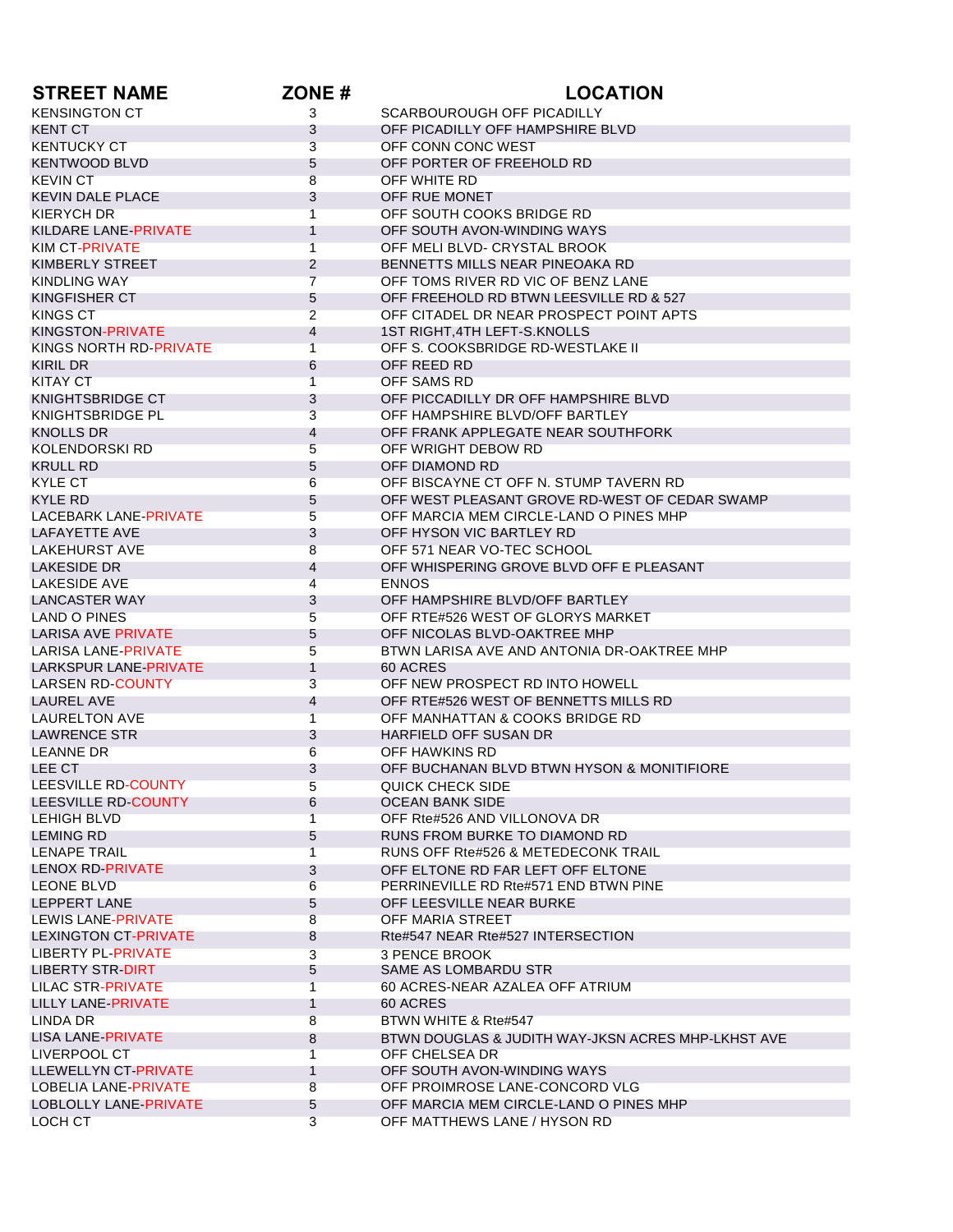| <b>STREET NAME</b>                        | ZONE#           | <b>LOCATION</b>                                  |
|-------------------------------------------|-----------------|--------------------------------------------------|
| <b>LOCUST AVE</b>                         | $\overline{4}$  | Rte#526 WEST OF BENNETTS MILLS RD                |
| LOMBARDI STR                              | 5               | OFF INDIERO RD                                   |
| <b>LONDON DR</b>                          | $\mathbf{1}$    | OFF BIRMINGHAM DR-FLAIR                          |
| LONG BAY LANE-PRIVATE                     | $\mathbf 1$     | OFF S. COOKS BRIDGE RD VIC OF KIERYCH DR         |
| <b>LONS LANE</b>                          | 2               | OFF RYANS WAY (OFF BATES RD)                     |
| <b>LOUISIANA PKWY</b>                     | 2               | BTWN NEW PROSPECT & BROOKWOOD PKWY               |
| <b>LUXURY CIRCLE-PRIVATE</b>              | 8               | Rte#571 NEAR AMVETS                              |
| MACINTOSH CT                              | 3               | OFF MACKENZIE DR/HYSON RD                        |
| <b>MACK TERRACE</b>                       | 5               | RTE#528 EAST OF WILLY'S CORNER                   |
| <b>MACKENZIE DR</b>                       | 3               | OFF SCOTLAND DR-HYSON                            |
| <b>MADISON AVE</b>                        | 5               | OFF FISH RD                                      |
| MAESTRO CT                                | 3               | OFF SYMPHONY CT OFF HYSON RD                     |
| <b>MAGNOLIA DR</b>                        | $\overline{4}$  | OFF BENNETTS MILLS RD NEAR 7-11                  |
| MAGPIE CT                                 | 5               | OFF GOLDFINCH OFF FREEHOLD RD                    |
| <b>MAIDSTONE RD-PRIVATE</b>               | $\mathbf{1}$    | BTWN PINE LAKE CIR & SHOAL RD-WESTLAKE           |
| <b>MAINE PL</b>                           | $\overline{2}$  | BTWN CALIFORNIA & MONTANA                        |
| <b>MAJESTIC WAY</b>                       | $\overline{7}$  | OFF BOWMAN RD                                    |
|                                           | 3               | OFF HARMONY RD                                   |
| MALIBU CT<br><b>MANCHESTER CT-PRIVATE</b> | $\mathbf{1}$    |                                                  |
|                                           |                 | NORTH BAKER-WINDING WAYS                         |
| <b>MANHATTAN STR</b>                      | 1               | BTWN BENNETTS MILLS & S COOKS BRIDGE RD          |
| <b>MANOR AVE</b>                          | 8               | OFF SEAMEADOW-(INIMPROVED STREET)                |
| MAPLE GLEN DR                             | 8               | OFF BOXWOOD-MAPLE GLEN                           |
| <b>MAPLE LAKE</b>                         | 8               | STR IN MAPLE LAKE CAMPGROUND                     |
| <b>MAPLE STREET</b>                       | 4               | OFF BENNETTTS MILLS RD                           |
| <b>MAPLEHURST AVE</b>                     | 8               | BTWN WHITE & CROSS STREETS                       |
| MAPLEWOOD DR                              | 8               | SAME AS MAPLE GLEN DR                            |
| MAPLEWOOD PL                              | 3               | OFF LARSEN RD                                    |
| <b>MARC LANE</b>                          | $\overline{2}$  | OFF CLARIDGE DR                                  |
| <b>MARCIA MEM. CIRCLE</b>                 | 5               | OFF WEST COMMODORE-LAND O PINES MHP              |
| <b>MARGINAL RD</b>                        | $\overline{2}$  | PARRELLEL TO S. NEW PROSPECT RD                  |
| <b>MARIA STREET-PRIVATE</b>               | 8               | Rte#571 NEAR AMVETS                              |
| MARK ALTON CT                             | 3               | OFF KEVINDALE PLACE                              |
| <b>MARK PLACE</b>                         | 3               | OFF LAWRENCE STR                                 |
| <b>MARKUS CT</b>                          | $\mathbf{1}$    | OFF BUTTERFLY RD                                 |
| MARLBOURGH-PRIVATE                        | 4               | <b>SOUTH KNOLLS</b>                              |
| <b>MARLIN CT</b>                          | 6               | OFF DOLPHIN CT OFF LEESVILLE RD                  |
| <b>MARLOWE DR-PRIVATE</b>                 | 4               | OFF STAMFORD DR-S. KNOLLS                        |
| MARSHALL STR                              | $\overline{2}$  | SAME AS CPL MARCHIANTE BLVD                      |
| <b>MARYBETH LANE</b>                      | 4               | OFF FRANK APPLEGATE RD                           |
| <b>MARY WAY</b>                           | 3               | OFF SAPPHIRE OFF FARMINGDALE RD                  |
| <b>MARYLAND DR</b>                        | $\overline{2}$  | BTWN NEW HAMPSHIRE &ILLINOIS                     |
| MARYMOUNT CT                              | 1               | OFF DREXEL DR                                    |
| <b>MATTHEWS CT</b>                        | 3               | OFF SHEFFIELD CIR OFF PICCADILLY-HAMPSHIRE HILLS |
| <b>MATTHEWS LANE</b>                      | 3               | OFF HYSON NEAR COOK RD                           |
| <b>MAXIM CT</b>                           | $\mathbf{1}$    | WEST OF WAWA AT CEDAR SWAMP                      |
| MAY BLVD                                  | $\mathbf{1}$    | BTWN Rte#528 & MURDOCK DR                        |
| <b>MAYFAIR CT</b>                         | $5\overline{)}$ | BTWN HAMILTON & NEWBERRY CT OFF WRIGHT DEBOW     |
| MCCURDY LANE                              | $\overline{2}$  | OFF NEW PROSPECT RD ACROSS FROM WAWA             |
| <b>MEADOW CT</b>                          | $\overline{2}$  | OFF HEMLOCK HILL RD                              |
| <b>MEADOW RUN CT</b>                      | 1               | OFF GAIL CHAMBERS RD                             |
| MEADOW WOOD RD                            | 3               | OFF HYSON RD                                     |
| <b>MEADOWBROOK LANE-PRIVATE</b>           | $\overline{7}$  | BTWN EAST & WEST RD-MEADOWBROOK VLG              |
| <b>MEADOWLARK CT</b>                      | $5\overline{)}$ | OFF GOLDFINCH OFF FREEHOLD RD                    |
| <b>MEDINAH CT-PRIVATE</b>                 | $\mathbf{1}$    | OFF COOKS BRIDGE RD VIC WINDING WAYS1ST R,R,R    |
| <b>MEGAN LANE</b>                         | $\mathbf{1}$    |                                                  |
|                                           | 5               | BTWN E VETS & GRAND BLVD                         |
| MEHAR CT                                  |                 | OFF TOSHI CT OFF LEESVILLE RD                    |
| <b>MELI BLVD-PRIVATE</b>                  | $\mathbf{1}$    | CRYSTAL BROOK OFF BENNETTS MILLS RD              |
| MELISSA LEE DR                            | $\mathbf{1}$    | OFF E. VETS BTWN PITNEY & Rte#527 Rte#526        |
| <b>MELODY LANE</b>                        | $\overline{2}$  | <b>NEAR BROOK PLAZA</b>                          |
| <b>MELROSE LANE</b>                       | 3               | RUNS BTWN MALIBU CT & RODEO DR                   |
| <b>MERION LANE-PRIVATE</b>                | $\mathbf{1}$    | OFF S. COOK BRIDGE RD-WESTLAKE 1R,L,R            |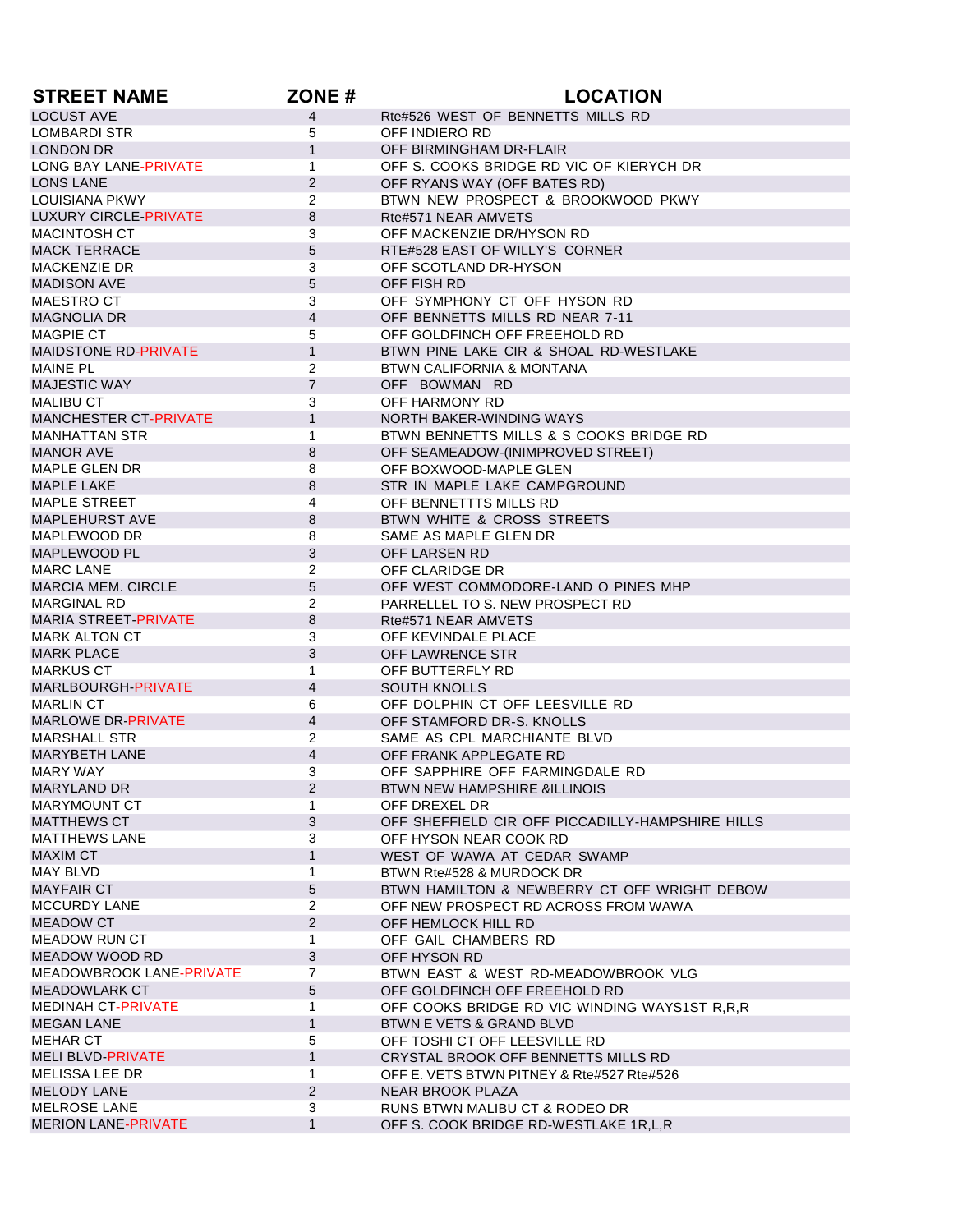| <b>STREET NAME</b>                           | ZONE #                           | <b>LOCATION</b>                                           |
|----------------------------------------------|----------------------------------|-----------------------------------------------------------|
| <b>METEDECONK TRAIL</b>                      | $\mathbf{1}$                     | OFF BREWERS BRIDGE RD                                     |
| <b>MIAMI RD</b>                              | 2                                | OFF VERMONT AVE & ATLANTA DR                              |
| <b>MICHAEL CT</b>                            | 3                                | ACROSS FROM CHALLENGER WAY                                |
| <b>MICHIGAN CT</b>                           | $\overline{2}$                   | OFF MARYLAND DR                                           |
| <b>MIDWAY AVE</b>                            | $\overline{7}$                   | OFF PRESERV BLVD OFF DON CONNOR BLVD                      |
| MILL POND RD                                 | 6                                | OFF SHORT HILLS OFF OVERLOOK OFF QUAKER HILL              |
| MILL END CT                                  | 6                                | OFF WINTERBERRY BLVD                                      |
| <b>MILLER AVE</b>                            | 8                                | RUNS FROM LAKEHURST AVE TO BOWMAN RD                      |
| <b>MILLS LANE</b>                            | $\overline{1}$                   | BENNETTS MILLS EAST OF WAWA@CEDAR SWAMP Rte#527           |
| <b>MIMI CT</b>                               | $\mathbf{1}$                     | <b>BREWERS BRIDGE RD</b>                                  |
| <b>MIMOSA CT</b>                             | 3                                | OFF ASH RD                                                |
| MINNISOTA DR                                 | $\overline{2}$                   | BTWN PENN AVE & RHODE ISLAND DR                           |
| <b>MIRTA CT</b>                              | $\overline{4}$                   | OFF FRNAK APPLEGATE RD                                    |
| <b>MISSOURI ST</b>                           | $\overline{2}$                   | BTWN CONN CONC EAST& RHODE ISLAND DR                      |
| <b>MISTY LANE</b>                            | 3                                | Rte#526 NEAR JACKSON MILLS RD                             |
| <b>MITCHELL CT</b>                           | 7                                | DON CONNOR BLVD NEAR HIGH SCHOOL                          |
| MOET CT                                      | 4                                | OFF BELLAGIO OFF JACKSON MILLS RD                         |
| <b>MONARCH CT</b>                            | $\mathbf{1}$                     | OFF EAST VETS NEAR SOUTHWIND MHP                          |
| <b>MONET TERRACE</b>                         | 3                                | OLD NAME FOR RUE MONET                                    |
| <b>MONMOUTH RD-COUNTY</b>                    | 5                                | <b>TRAFFIC LIGHT TO FREEHOLD</b>                          |
| <b>MONMOUTH RD-COUNTY</b>                    | 6                                | <b>TRAFFIC LIGHT TO 6 FLAGS</b>                           |
| <b>MORGAN CT-PRIVATE</b>                     | 4                                | <b>JACKSON 21 APTS</b>                                    |
| <b>MONROE LANE</b>                           | $\overline{2}$                   | OFF CLARIDGE DR & GIBSON LANE                             |
| <b>MONTANA DR</b>                            | 2                                | BTWN BROOKWOOD PKWY & OREGON AVE                          |
| <b>MONTEFIORE AVE</b>                        | 3                                | OFF HYSON NEAR CHANDLER RD                                |
| <b>MONTEREY CT</b>                           | 3                                | OFF HYSON ACROSS FROM SYMPHONY CT                         |
| <b>MOORES CT-PRIVATE</b>                     | 3                                | OFF BANBURY LN OFF HUNTINGTON-METEDECONK                  |
| <b>MORNING GLORY CT-PRIVATE</b>              | $\mathbf{1}$                     | 60 ACRES                                                  |
| <b>MORNING STAR-PRIVATE</b>                  | 1                                | OFF BENNETTS MILLS RD- ACROSS FROM TERICT                 |
| <b>MOSS-PRIVATE</b>                          | 4                                | S. KNOLLS-2L                                              |
| <b>MOUNT OLIVE LANE</b>                      | 5                                | SHEPHERDS WAY OFF BURKE RD                                |
| <b>MUIRFIELD RD-PRIVATE</b>                  | $\mathbf{1}$                     | OFF LONG BAY OFF S. COOKS BRIDGE RD VIC KIERYCH DR        |
| MUIRWOOD CT                                  | 5                                | RUNS OFF GREENWICH DR OFF NORMANDY DR                     |
| <b>MULBERRY CT</b>                           | 2                                | OFF HEMLOCK HILL RD                                       |
| <b>MULLEN STREET</b>                         | 8                                | OFF WHITLOCK AVE                                          |
| <b>MURDOCK PL</b>                            | 1                                | OFF HOPE CHAPEL NEAR Rte#528                              |
| <b>MURRAY DR</b>                             | 3                                | OFF MACKENZIE DR/HYSON RD                                 |
| NORTH AVON DR-PRIVATE                        | $\mathbf{1}$                     | THACHER/NORTH BAKER-WINDING WAYS                          |
| <b>NORTH BAKER DR-PRIVATE</b>                | 1                                | OFF S. COOKS BRIDGE RD-WINDING WAYS                       |
| <b>NORTH BOSTON RD</b>                       | 4                                | OFF BENNETTS MILLS RD NEAR FRANK APPLEGATE RD             |
| NORTH CAROLINA DR                            | $\overline{2}$                   | BTWN WYOMING & FOREST DR                                  |
| NORTH COOKS BRIDGE RD                        | 4                                | BTWN COUNTY LINE & BENN MILLS                             |
| NORTH COUNTY LINE RD-COUN                    | 3                                | BTWN BENN MILLS & JACKSON MILLS-SHOPRITE SIDE             |
| NORTH COUNTY LINE RD-COUN                    | 4                                | BTWN BENN MILLS &JACKSON MILLS RD-JACKSON FIRE HOUSE SIDE |
| NORTH DAKOTA CT                              | 3                                | OFF WEST CONN CONC.                                       |
| NORTH HOPE CHAPEL RD-COUN                    | $\mathbf{1}$                     | Rte# 547 FROM Rte#528-Rte#526                             |
| <b>NORTH LAKESIDE DR</b>                     | 4                                | BTWN LAUREL AVE & RIDGEDALE                               |
| N. NEW PROSPECT RD-COUNTY<br>N. PATERRSON RD | 3                                | BTWN BENNETTS MILLS AND FARMINGDALE RD                    |
|                                              | 5                                | SAME AS HURLEY RD<br>BTWN Rte#528 & HAWKINS RD            |
| N. STUMP TAVERN RD<br><b>NANCY CT</b>        | 6                                | OFF EAST BIRD VLG RD                                      |
|                                              | 6                                | OFF JUSTINE OFF N. COUNTY LINE RD                         |
| NAOMI WAY-PRIVATE<br>NATURE BLVD-PRIVATE     | 3<br>$\overline{1}$              | ENTRANCE TO 60 ACRES OF BREWERS BRIDGE RD                 |
|                                              |                                  |                                                           |
| <b>NEAL STR</b>                              | 3                                | <b>BTWN SUSAN &amp; ANDOVER</b>                           |
| NEBRASKA DR<br>NEVADA DR                     | $\overline{2}$<br>$\overline{2}$ | BTWN KANSAS & FOREST DR<br>OFF LOUISIANA PKWY             |
| <b>NEW CASTLE CT</b>                         | $\mathbf{1}$                     | OFF BUCKINGHAM NEAR BIRMINGHAM DR                         |
| <b>NEW CASTLE AVE</b>                        | 1                                | RUNS FRM COOKS BRIDGE TO HOPE CHAPEL RD                   |
| <b>NEW CENTRAL AVE</b>                       | 1                                | RUNS FROM COOKS BRIDGE RD TO HOPE CHAPEL                  |
| NEW COUNTRY RD                               | 6                                | OFF N. STUMP TAVERN RD                                    |
| NEW HAMPSHIRE STR                            | $\overline{2}$                   | BTWN BRYANT DR & LOUISIANA PKWY                           |
|                                              |                                  |                                                           |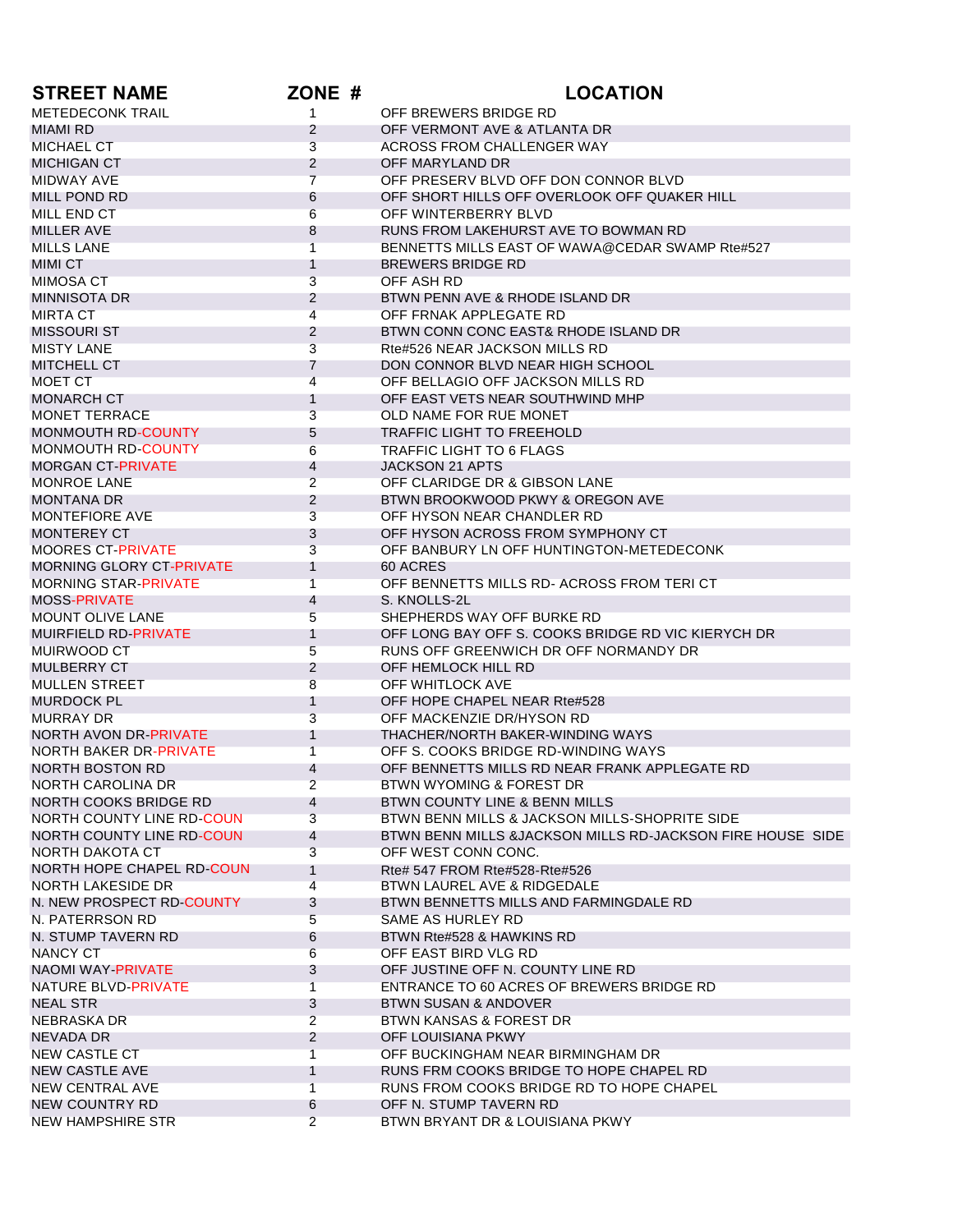| <b>STREET NAME</b>                       | ZONE#                            | <b>LOCATION</b>                                                           |
|------------------------------------------|----------------------------------|---------------------------------------------------------------------------|
| NEW JERSEY AVE                           | $\overline{2}$                   | BTWN VERMONT & RHODE ISLAND DR                                            |
| <b>NEW MEXICO STR</b>                    | $\overline{2}$                   | BTWN NEW PROSPECT RD & RHODE ISLAND DR                                    |
| NEW PROSPECT RD-COUNTY                   | 2&3                              | RUNS FROM Rte#526 TO HYSON RD                                             |
| NEW YORK CT                              | 3                                | OFF WEST CONN CONC.                                                       |
| NEWBURY CT                               | 5                                | OFF WRIGHT DEBOW RD                                                       |
| NEWHARDT PLACE                           | 8                                | OFF DOROTHYS LANE OFF OLLIE BURKE RD                                      |
| NICHOLAS BLVD-PRIVATE                    | 5                                | MAIN ENTRANCE OFF DIAMOND RD                                              |
| NICOLE CT                                | $\overline{1}$                   | BENN MILLS BTWN BUTTERFLY & S.BOSTON RD                                   |
| <b>NIGHTHAWK LANE</b>                    | 5                                | DIAMOND RD                                                                |
| NOBLE CT                                 | $\overline{7}$                   | OFF GRAND BLVD BETWEEN DON CONNOR AND E VETERANS                          |
| NORMANDY DR                              | 5                                | OFF BURKE                                                                 |
| NORTH POINT DR                           | 3                                | OFF ELTONE RD VIC SUNSET DR                                               |
| NORTH STR-PRIVATE                        | 1                                | OFF EAST VET-SOUTHWIND MHP                                                |
| NORWICH CT                               | 3                                | OFF BANBURY LN OFF HUNTINGTON-SOUTH KNOLLS                                |
| NOTTINGHAM WAY                           | 3                                | <b>METECECONK</b>                                                         |
| <b>NOVACK AVE</b>                        | 3                                | <b>SAME AS TRUMAN</b>                                                     |
| OAK DR                                   | 2                                | <b>BTWN STEUBEN &amp;MELODY DR</b>                                        |
| <b>OAKHILL CT-PRIVATE</b>                | $\mathbf{1}$                     | OFF WILE DUNES-WESTLAKE                                                   |
| <b>OAKHURST AVE</b>                      | 8                                | <b>OFF BELLUVUE</b>                                                       |
| OAKLAND DR                               | $\overline{4}$                   | OFF SOUTH LAKEVIEW DR                                                     |
| <b>OAKLEAF STREET</b>                    | 6                                | OFF PERRINEVILLE NEAR Rte#571                                             |
| <b>OAKMONT LANE-PRIVATE</b>              | 1                                | OFF BALTUSROL DR OFF MEDINAH CT-WESTLAKE                                  |
| <b>OAKTREE LANE</b>                      | 5                                | Rte#526 NEAR LAND O PINES                                                 |
| OAKWOOD AVE                              | 6                                | Rte#571 NEAR RUSSIAN CHURCH                                               |
| <b>OCALA STREET-DIRT</b>                 | $\overline{7}$                   | OFF PARK AVE                                                              |
| <b>OCEAN AVE</b>                         | $\overline{1}$                   | OFF MANHATTAN & COOKS BRIDGE RD                                           |
| OHIO CT                                  | $\overline{2}$                   | OFF ARIZONA DR                                                            |
| <b>OKJIN CT</b>                          | 8                                | OFF LAKEHURST AVE BTWN HOMESTEAD & OLIE BURKE                             |
| OKLAHOMA DR                              | 2                                | BTWN CONN CONC & PENN AVE                                                 |
| <b>OLD MILL RD</b>                       | $\overline{7}$                   | OFF PRESERV BLVD OFF DON CONNOR BLVD                                      |
| <b>OLENA DR</b>                          | $\mathbf{1}$                     | OFF SIENNA OFF E VETS VIC DUNHILL                                         |
| <b>OLEV DRIVE</b>                        | 4                                | OFF NORTH BOSTON BTWN FRANK APPLEGATE RD                                  |
| <b>OLIVIA WAY</b>                        | 4                                | OFF FRANK APPLEGATE RD                                                    |
| <b>OLLIE BURKE RD</b>                    | 8                                | BETWEEN MILLER & LAKEHURST AVE                                            |
| OPAL CT                                  | 3                                | <b>AMETHYST WAY</b>                                                       |
| <b>ORCHARD CT-PRIVATE</b>                | $\mathbf{1}$                     | OFF AZALEA CIRCLE-60 ACRES                                                |
| <b>OREGON AVE</b>                        | $\overline{2}$                   | OFF BROOKWOOD PKWY & LOUISIANA PKWY                                       |
| <b>OSPREY PLACE-DIRT PRIVATE</b>         | $\overline{7}$                   | OFF RTe#571-TR RD                                                         |
| <b>OVERLOOK DR</b>                       | 6                                | OFF QUAKER HILL-LEESVILLE RD                                              |
| <b>OWL CT</b>                            | 1                                | OFF COOKSBRIDGE NEAR WINDING WAYS                                         |
| <b>OWLS NEST CT-PRIVATE</b>              | $\mathbf 1$                      | 60 ACRES-NATURE LEFT OFF DEERFOOT                                         |
| <b>OXFORD RD</b>                         | $\overline{1}$                   | OFF BUCKINGHAM & YORKSHIRE                                                |
| PAGE PLACE-PRIVATE                       | 8                                | OFF LISA LANE-LAKEHURST MHP                                               |
| PALAMINO CT                              | 3                                | NORTH NEW PROSPECT RD                                                     |
| PAMELA CT                                | 4                                | OFF JACKSON MILLS NEAR FRANK APPLEGATE                                    |
| PANZANO DR                               | 5                                | OFF DIAMOND RD                                                            |
| <b>PAOLIN RD</b><br><b>PARK AVE-DIRT</b> | $\overline{7}$<br>$\overline{7}$ | WAS HOLMAN PL NOW RENAMED<br>Rte#528 VIC CASSVILLE LIGHT                  |
| <b>PARK RIDGE WAY-PRIVATE</b>            | 3                                | OFF ROSECLIFF DR                                                          |
| <b>PARKCREST DR</b>                      | $\overline{7}$                   | OFF STUMP TAVERN RD                                                       |
| PARKHILL STR-DIRT                        | $\overline{7}$                   |                                                                           |
| <b>PARKSIDE DR</b>                       | 4                                | BTWN Rte#528 & ZINIA STREET<br>OFF EAST PLEASANT GROVE & WHISPERING GROVE |
| PARKWOOD LANE                            | 4                                | OFF ROYALWOODS DR OFF FRANK APPLEGATE RD                                  |
| PARTREE RD                               | $\overline{2}$                   | OFF CLARIDGE DR                                                           |
| <b>PATROITS WAY</b>                      | 8                                | ACCESS FOR MCAULIFF SCHOOL OFF S. HOPE CHAPEL RD                          |
| PATTERSON RD                             | 5                                | BTWN Rte#571 & WRIGHT DEBOW RD                                            |
| PAULS RD                                 | $\overline{7}$                   | OFF Rte#571 SOUTH OF Rte#528                                              |
| PEACHTREE STREET                         | 6                                | Rte#571 NORTH OF Rte#528                                                  |
| PEACOCK LANE                             | 6                                | OFF ANDERSON RD VIC WINTERBERRY                                           |
| PEBBLEBEACH BLVD-PRIVATE                 | 1                                | OFF WILE DUNES-WESTLAKE                                                   |
| <b>PELICAN LANE-PRIVATE</b>              | $\overline{7}$                   | Rte#571 NORTH OF BENZ LANE                                                |
|                                          |                                  |                                                                           |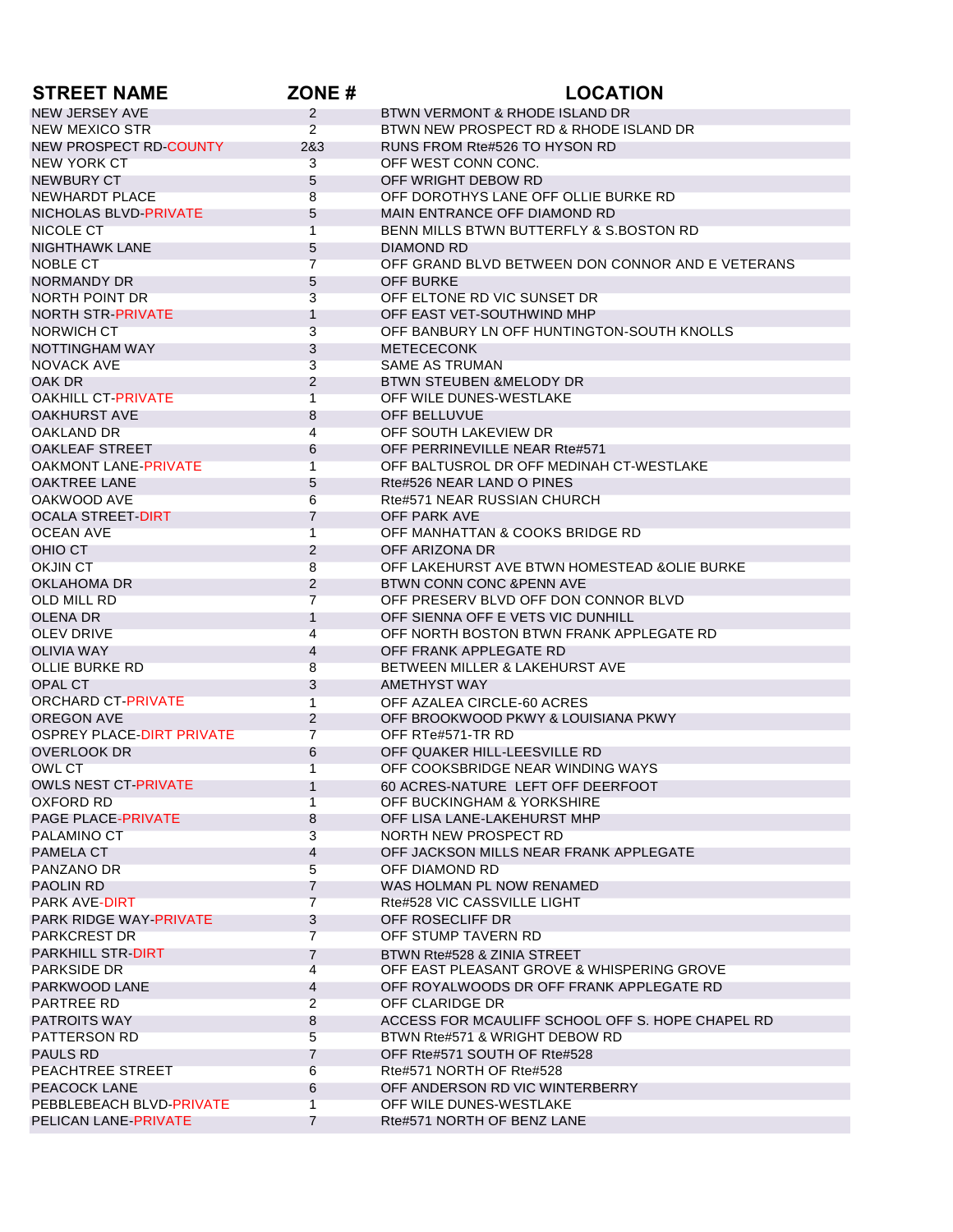| <b>STREET NAME</b>                              | ZONE #            | <b>LOCATION</b>                                |
|-------------------------------------------------|-------------------|------------------------------------------------|
| PEMBROKE DR-PRIVATE                             | 3                 | <b>METECECONK</b>                              |
| PENNSYLVANIA AVE                                | $\overline{2}$    | BTWN TRENTON & WYOMING                         |
| PENNY LANE-PRIVATE                              | 1                 | <b>WINDING WAYS</b>                            |
| PEPPERIDGE CT                                   | 3                 | OFF CRIMSON MAPLE CT/ BARTLEY RD               |
| PERCHUK LANE-DIRT                               | 7                 | OFF Rte#571 1 MILE SOUTH OF Rte#528            |
| PERIWINKLE PLACE-PRIVATE                        | $\overline{4}$    | <b>FOUNTAINHEAD MHP</b>                        |
| PERRINEVILLE RD-PART DIRT                       | 6                 | BTWN Rte#571 & ANDERSON RD                     |
| <b>PERSIMMON RD</b>                             | 5                 | OFF BITTERSWEET DR                             |
| PFISTER RD                                      | 3                 | OFF FARMINGDALE RD                             |
| PHOENIX CT                                      | 3                 | OFF PALAMINO OFF N. NEW PROSPECT RD            |
| PICCADILLY DR                                   | 3                 | OFF HAMPSHIRE BLVD/OFF BARTLEY                 |
| PINE ACRE DR                                    | $\overline{7}$    | OFF BOWMAN WEST OF DON CONNOR BLVD             |
| PINE CREST AVE                                  | 4                 | BTWN Rte#526 & NORTH LAKESIDE DR               |
| PINE HILL RD                                    | $\mathbf{1}$      | RUNS FROM OCEAN TO BEAM AVE                    |
| PINE LAKES CIRCLE-PRIVATE                       | 1                 | OFF BALTUSROL DR OFF MEDINAH CT-WINDING WAYS   |
| PINE MEADOW CT-PRIVATE                          | $\mathbf{1}$      | 60 ACRE RESERVE-OFF AZALEA                     |
| PINE STREET                                     | 6                 | OFF ANDERSON RD was called Burke Tavern        |
| PINE VALLRY RD-PRIVATE                          | $\mathbf{1}$      | BTWN BALTUSROL-WESTLAKE                        |
| PINEHURST RD-COUNTY                             | 6                 | Rte#539 PLUMSTEAD BORDER                       |
| PINEOAKA RD-DIRT                                | $\overline{2}$    | OFF BENNETTS MILLS NEAR ST AL'S                |
| PINEWOOD DR                                     | 3                 | <b>METECECONK</b>                              |
| PITCH HOLLOW RD-PRIVATE                         | 5                 | OFF MARCIA MEM CIRCLE-LAND O PINES MHP         |
| PITNEY LANE                                     | $\mathbf{1}$      | RUNS FROM COOKS BRIDGE RD TO Rte#528           |
| <b>PLASNER CT</b>                               | $\overline{2}$    | OFF BATES RD BEHIND ST AL'S                    |
| PLYMOUTH DR-PRIVATE                             | 3                 | <b>SOUTH KNOLLS</b>                            |
| PLEASANT DR                                     | 8                 | BTWN Rte#528 & DRIFTWOOD                       |
| PLEASANT GROVE RD                               | 4                 | FROM LEESVILLE TO FISH RD                      |
| POINT CIRCLE                                    | $\overline{2}$    | OFF PROSPECT POINT OFF S. NEW PROSPECT RD OFF  |
| POLEBROOK CT                                    | 6                 | CONOR RD-OFF WEST VETERANS NEAR Rte#571        |
| POMEROY CT-PRIVATE                              | $\mathbf{1}$      | <b>WINDING WAYS</b>                            |
| POMPONIO PLACE-PRIVATE                          | 3                 | OFF COOK RD                                    |
| POPLAR DR                                       | 4                 | OFF COOKS BRIDGE & OAKLAND DR                  |
| POPPY PLACE-PRIVATE                             | 1                 | OFF GOLDTHREAD CT-60 ACRE                      |
| PORTCHESTER CT-PRIVATE                          | 3                 | OFF PORTCHESTER DR-METEDECONK                  |
| PORTCHESTER DR-PRIVATE<br>PORTEBELLO DR-PRIVATE | 3<br>$\mathbf{1}$ | <b>METEDECONK</b>                              |
| PORTER RD                                       | 6                 | WINDING WAYS-2NDR, LEFT<br>OFF FREEHOLD RD     |
| PRESERVATION BLVD                               | $\overline{7}$    | OFF PRESERVATION WAY DON CONNOR BLVD OFF       |
| PRESERVATION CT                                 | $\overline{7}$    | PRESERVATION WAY OFF DON CONNOR BLVD OFF       |
| PRESERVATION WAY                                | $\overline{7}$    | PRESERVATION BLVD OFF DON CONNOR BLVD OFF      |
| PRIMROSE LANE                                   | 8                 | Rte#547-HOPE CHAPEL, NEAR BIL JIM'S OFFICE OFF |
| PRINCE CT                                       | $\mathbf{1}$      | PRINCE WAY OFF BUTTERFLY RD                    |
| PRINCE WAY                                      | 1                 | OFF BUTTERFLY RD                               |
| PRINCETON DR                                    | $\mathbf{1}$      | BTWN VILLONOVA & LEHIGH BLVD                   |
| PROGRESS WAY                                    | 5                 | <b>ENTRANCE TO INDUSTRIAL PARK Rte#527</b>     |
| PROSPECT POINT APTS                             | $\overline{2}$    | OFF S. NEW PROSPECT NEAR BETHEL CHURCH RD      |
| PROSPECT POINT BLVD                             | $\overline{2}$    | OFF S. NEW PROSPECT NEAR BETHEL CHURCH RD      |
| <b>PROSPERTOWN RD</b>                           | 6                 | BTWN Rte#528 & REED RD                         |
| PURPLE ASH CT                                   | 3                 | OFF SCARLET OAK DR/ BARTLEY                    |
| PUSHKIN RD-PRIVATE                              | 6                 | OFF THOMPSON BRIDGR ED                         |
| QUAIL RD                                        | 3                 | BTWN FOX DR & DEER                             |
| <b>QUAKER HILL RD</b>                           | $\,6\,$           | OFF LEESVILLE NEAR DIAMOND RD                  |
| <b>QUINCY DR</b>                                | $\overline{2}$    | BTWN BRYANT DR & VALLEY RD                     |
| RACHEL CT                                       | $\overline{4}$    | OFF NORTH BOSTON                               |
| RAIMONDO RD-DIRT                                | 5                 | OFF Rte#526 NEAR INDIERO RD                    |
| RALPH PLACE                                     | 3                 | BTWN SUSAN & NEAL STREET-HARTFIELD             |
| <b>RAPIDS DR</b>                                | 5                 | OFF LEESVILLE VIC WEST PLEASANT GROVE RD       |
| <b>REAGAN DR</b>                                | $\mathbf{1}$      | OFF EAST VETERANS VIC BOWMAN RD                |
| RED CEDAR CT                                    | 3                 | OFF RED CEDAR RUN                              |
| <b>RED CEDAR RUN</b>                            | $\mathbf{3}$      | OFF GEORGIA STREET                             |
| RED FOX                                         | 6                 | OFF SONGBIRD CT OFF FOXHOLLOW DR               |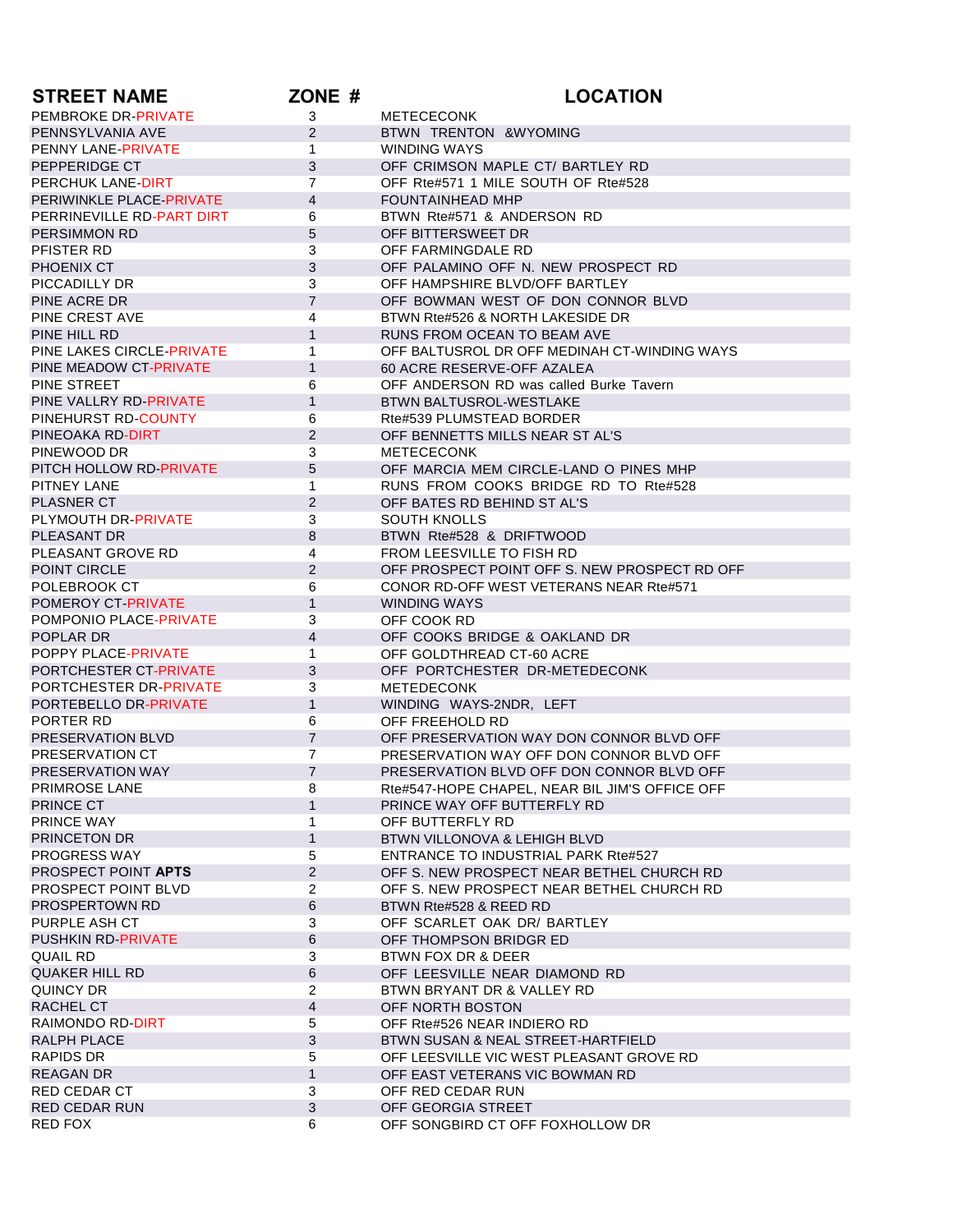| <b>REDWOOD PLACE</b><br>$\overline{2}$<br><b>BTWN WYOMING &amp; HEMLOCK CT</b><br><b>REED RD-PART DIRT</b><br>BTWN Rte#571& PROSPERTOWN RD<br>6<br>5<br>OFF BURKE RD NEAR LEESVILLE RD<br>REESE CT<br>$\overline{2}$<br>BREWERS BRIDGE RD/SOUTH NEW PROSPECT RD<br><b>REGENCY APTS/renamed</b><br>$\mathbf{1}$<br><b>REGENT SQUARE-PRIVATE</b><br><b>WINDING WAYS</b><br><b>RENEE CT-PRIVATE</b><br>1<br>CRYSTAL BROOK OFF BENNETTS MILLS RD<br><b>REVERE CT-PRIVATE</b><br>3<br><b>3 PENCE BROOK</b><br>2<br>RHODE ISLAND DR<br>OFF CONN CONC EAST<br><b>RICCI'S DR</b><br>6<br>OFF Rte#571- NEAR DONUT SHOP OFF<br>$\overline{7}$<br>RICHARD DR<br>WEST VETS BY BANK/POST OFFICE OFF<br>5<br><b>RICHTER RD</b><br><b>BRODERICK OFF RTr#571</b><br>Rte#547 NORTH OF Rte#571<br>RIDGE AVE-DIRT<br>8<br>4<br>RIDGEDALE AVE<br>BTWN Rte#526 & N.LAKESIDE DR<br><b>RIDGEWAY BLVD</b><br>$\overline{7}$<br>OFF Rte#547 MANCHESTER BORDER<br>$\mathbf{1}$<br><b>RITA LANE-PRIVATE</b><br>CRYSTAL BROOK OFF BENNETTS MILLS RD<br>RIVERS EDGE DR<br>3<br>OFF FARMINGDALE RD NEAR HOWELL BORDER<br>$\overline{7}$<br>ROADWAY D aka VENTURA<br>JUSTICE COMPLEX OFF WEST VETERANS HWY<br>ROBERT TERRACE<br>3<br>OFF SUSAN DR-HARTFIELD<br>5<br>OFF BURKE RD NEAR LEESVILLE RD<br>ROCOCO RD<br>RODEO DR<br>3<br>OFF BEVERLY CT<br>6<br>RODRIQUEZ LANE<br>OFF LEESVILLE RD NEAR Rte#571<br><b>ROSE CT-PRIVATE</b><br>4<br>SAME AS GERANIUM CT-60 ACRE<br>4<br><b>ROSE DR-PRIVATE</b><br>OFF COOKSBRIDGE RD-FOUNTAINHEAD MHP<br><b>ROSECLIFF-PRIVATE</b><br>3<br>IN FOUR SEASONS @ METEDECONK<br>6<br><b>ROSS LANE</b><br>OFF THOMPSON BRIDGE RD<br>6<br>ROUND HILL RD<br>OFF SHORTHILLS BLVD OFF LEESVILLE<br>$\overline{7}$<br>ROYAL GROVE<br>OFF GRAND BLVD BETWEEN DON CONNOE AND E VETERANS<br>ROYALWOOD CT<br>4<br>OFF FRANKAPPLEGATE RD<br><b>RUBY CT</b><br>3<br>OFF TOPAZ DR<br>MAIN ENTRANCE OFF JACKSON MILLS RD OFF<br><b>RUE MONET</b><br>3<br>$\mathbf{1}$<br><b>RUMFORD CT-PRIVATE</b><br>SOUTH AVON-WINDING WAYS 1ST R 2ND L DIRT-<br>RUSSELL CHILDS RD-PRIVATE<br>7<br>OFF WEST VETS PAST EDGAR RD<br>$\mathbf{1}$<br><b>RUTGERS CT</b><br>OFF RUTGERD RD NEAR VILLONOVA<br>RUTGERS RD<br>1<br>OFF LEHIGH BLVD & VILLONOVA DR<br><b>RUTHERFORD CT</b><br>$\overline{4}$<br>OFF BENNETTS MILLS RD EAST OF JR LANDSCAPES<br><b>RYANS CT</b><br>OFF CRAIG CT OFF LEESVILLE RD<br>6<br>2<br><b>RYANS WAY</b><br>OFF BATES RD (AT END)<br><b>RYE CT-PRIVATE</b><br>1<br>WESTLAKE-OAKMOUNT R BALTRUSOL,L MEDINAH L,R.<br><b>SAGE CT-PRIVATE</b><br>$\mathbf{1}$<br>OFF VIOLET LANE-60 ACRES<br>SAHALEE CT-PRIVATE<br>1<br><b>WESTLAKE</b><br>SAINT ANDREWS RD-PRIVATE<br>$\mathbf{1}$<br>OFF PEBBLEBEACH BLVD-WESTLAKE<br>3<br>SALEM LANE<br>BTWN ANDOVER & SUSAN DR-HARFIELD<br>1<br><b>SALVIA</b><br>SAME AS SEQUOIA CT<br>SAMS RD<br>1<br>OFF GAIL CHAMBERS RD<br>6<br>SANDCASTLE CT<br>OFF WINTERBERRY BLVD<br>SANDLEWOOD PLACE<br>8<br>OFF BOXWOOD-MAPLE GLEN<br>5<br>SANDPIPER CT<br>OFF KINGFISHER CT OFF FREEHOLD BTWN LEESVILLE<br>SAPPHIRE DR<br>3<br>OFF FARMINGDALE RD<br>6<br><b>SARAH CT</b><br>OFF BEATRICE OFF PERRINEVILLE RD<br><b>SAVAK STREET</b><br>$\overline{2}$<br>OFF VALLY RD<br>$\overline{7}$<br>SAVANNAH RD<br>OFF TOMS RIVER RD<br>SAWGRASS CT<br>1<br>OFF CASTLE PINES OFF PINE LAKES CIRCLE-WESTLAKE<br>$\mathbf{1}$<br>SAWGRASS STREET-PRIVATE<br>WESTLAKE-STOP SIGN L 1ST R.L<br><b>SCARBOROUGH DR</b><br>3<br>OFF PICCADILLY DR OFF HAMPSHIRE BLVD<br>3<br><b>SCARLET OAK DR</b><br>OFF BARTLEY VIC NORTH COUNTY LINE RD<br><b>SCIOTO CT-PRIVATE</b><br>1<br>OFF OAKMONT OFF BALTUSROL-WINDING WAYS<br>3<br><b>SCOTLAND DR</b><br>OFF HYSON NEAR MATTHEWS LANE<br>SCOTTSDALE CT<br>5<br>RUNS OFF GREENWICH DR OFF NORMANDY DR<br><b>SEAMEADOW AVE</b><br>8<br>OFF FARGO AVE/UNIAPPROVED RD<br><b>SECOND STREET</b><br>1<br>BTWN NORTH & SOUTH STREETS<br>SEDGEWICK SQUARE-PRIVATE<br>$\mathbf{1}$<br>OFF SOUTH AVON-WINDING WAYS | <b>STREET NAME</b> | ZONE # | <b>LOCATION</b> |
|-------------------------------------------------------------------------------------------------------------------------------------------------------------------------------------------------------------------------------------------------------------------------------------------------------------------------------------------------------------------------------------------------------------------------------------------------------------------------------------------------------------------------------------------------------------------------------------------------------------------------------------------------------------------------------------------------------------------------------------------------------------------------------------------------------------------------------------------------------------------------------------------------------------------------------------------------------------------------------------------------------------------------------------------------------------------------------------------------------------------------------------------------------------------------------------------------------------------------------------------------------------------------------------------------------------------------------------------------------------------------------------------------------------------------------------------------------------------------------------------------------------------------------------------------------------------------------------------------------------------------------------------------------------------------------------------------------------------------------------------------------------------------------------------------------------------------------------------------------------------------------------------------------------------------------------------------------------------------------------------------------------------------------------------------------------------------------------------------------------------------------------------------------------------------------------------------------------------------------------------------------------------------------------------------------------------------------------------------------------------------------------------------------------------------------------------------------------------------------------------------------------------------------------------------------------------------------------------------------------------------------------------------------------------------------------------------------------------------------------------------------------------------------------------------------------------------------------------------------------------------------------------------------------------------------------------------------------------------------------------------------------------------------------------------------------------------------------------------------------------------------------------------------------------------------------------------------------------------------------------------------------------------------------------------------------------------------------------------------------------------------------------------------------------------------------------------------------------------------------------------------------------------------------------------------------------------------------------------------------------------------------------------------------------------------------------------------------------------------------------------------------------------------------------------------------------------------------------------------------------------------------------------------------------------------------------------------------------|--------------------|--------|-----------------|
|                                                                                                                                                                                                                                                                                                                                                                                                                                                                                                                                                                                                                                                                                                                                                                                                                                                                                                                                                                                                                                                                                                                                                                                                                                                                                                                                                                                                                                                                                                                                                                                                                                                                                                                                                                                                                                                                                                                                                                                                                                                                                                                                                                                                                                                                                                                                                                                                                                                                                                                                                                                                                                                                                                                                                                                                                                                                                                                                                                                                                                                                                                                                                                                                                                                                                                                                                                                                                                                                                                                                                                                                                                                                                                                                                                                                                                                                                                                                                                   |                    |        |                 |
|                                                                                                                                                                                                                                                                                                                                                                                                                                                                                                                                                                                                                                                                                                                                                                                                                                                                                                                                                                                                                                                                                                                                                                                                                                                                                                                                                                                                                                                                                                                                                                                                                                                                                                                                                                                                                                                                                                                                                                                                                                                                                                                                                                                                                                                                                                                                                                                                                                                                                                                                                                                                                                                                                                                                                                                                                                                                                                                                                                                                                                                                                                                                                                                                                                                                                                                                                                                                                                                                                                                                                                                                                                                                                                                                                                                                                                                                                                                                                                   |                    |        |                 |
|                                                                                                                                                                                                                                                                                                                                                                                                                                                                                                                                                                                                                                                                                                                                                                                                                                                                                                                                                                                                                                                                                                                                                                                                                                                                                                                                                                                                                                                                                                                                                                                                                                                                                                                                                                                                                                                                                                                                                                                                                                                                                                                                                                                                                                                                                                                                                                                                                                                                                                                                                                                                                                                                                                                                                                                                                                                                                                                                                                                                                                                                                                                                                                                                                                                                                                                                                                                                                                                                                                                                                                                                                                                                                                                                                                                                                                                                                                                                                                   |                    |        |                 |
|                                                                                                                                                                                                                                                                                                                                                                                                                                                                                                                                                                                                                                                                                                                                                                                                                                                                                                                                                                                                                                                                                                                                                                                                                                                                                                                                                                                                                                                                                                                                                                                                                                                                                                                                                                                                                                                                                                                                                                                                                                                                                                                                                                                                                                                                                                                                                                                                                                                                                                                                                                                                                                                                                                                                                                                                                                                                                                                                                                                                                                                                                                                                                                                                                                                                                                                                                                                                                                                                                                                                                                                                                                                                                                                                                                                                                                                                                                                                                                   |                    |        |                 |
|                                                                                                                                                                                                                                                                                                                                                                                                                                                                                                                                                                                                                                                                                                                                                                                                                                                                                                                                                                                                                                                                                                                                                                                                                                                                                                                                                                                                                                                                                                                                                                                                                                                                                                                                                                                                                                                                                                                                                                                                                                                                                                                                                                                                                                                                                                                                                                                                                                                                                                                                                                                                                                                                                                                                                                                                                                                                                                                                                                                                                                                                                                                                                                                                                                                                                                                                                                                                                                                                                                                                                                                                                                                                                                                                                                                                                                                                                                                                                                   |                    |        |                 |
|                                                                                                                                                                                                                                                                                                                                                                                                                                                                                                                                                                                                                                                                                                                                                                                                                                                                                                                                                                                                                                                                                                                                                                                                                                                                                                                                                                                                                                                                                                                                                                                                                                                                                                                                                                                                                                                                                                                                                                                                                                                                                                                                                                                                                                                                                                                                                                                                                                                                                                                                                                                                                                                                                                                                                                                                                                                                                                                                                                                                                                                                                                                                                                                                                                                                                                                                                                                                                                                                                                                                                                                                                                                                                                                                                                                                                                                                                                                                                                   |                    |        |                 |
|                                                                                                                                                                                                                                                                                                                                                                                                                                                                                                                                                                                                                                                                                                                                                                                                                                                                                                                                                                                                                                                                                                                                                                                                                                                                                                                                                                                                                                                                                                                                                                                                                                                                                                                                                                                                                                                                                                                                                                                                                                                                                                                                                                                                                                                                                                                                                                                                                                                                                                                                                                                                                                                                                                                                                                                                                                                                                                                                                                                                                                                                                                                                                                                                                                                                                                                                                                                                                                                                                                                                                                                                                                                                                                                                                                                                                                                                                                                                                                   |                    |        |                 |
|                                                                                                                                                                                                                                                                                                                                                                                                                                                                                                                                                                                                                                                                                                                                                                                                                                                                                                                                                                                                                                                                                                                                                                                                                                                                                                                                                                                                                                                                                                                                                                                                                                                                                                                                                                                                                                                                                                                                                                                                                                                                                                                                                                                                                                                                                                                                                                                                                                                                                                                                                                                                                                                                                                                                                                                                                                                                                                                                                                                                                                                                                                                                                                                                                                                                                                                                                                                                                                                                                                                                                                                                                                                                                                                                                                                                                                                                                                                                                                   |                    |        |                 |
|                                                                                                                                                                                                                                                                                                                                                                                                                                                                                                                                                                                                                                                                                                                                                                                                                                                                                                                                                                                                                                                                                                                                                                                                                                                                                                                                                                                                                                                                                                                                                                                                                                                                                                                                                                                                                                                                                                                                                                                                                                                                                                                                                                                                                                                                                                                                                                                                                                                                                                                                                                                                                                                                                                                                                                                                                                                                                                                                                                                                                                                                                                                                                                                                                                                                                                                                                                                                                                                                                                                                                                                                                                                                                                                                                                                                                                                                                                                                                                   |                    |        |                 |
|                                                                                                                                                                                                                                                                                                                                                                                                                                                                                                                                                                                                                                                                                                                                                                                                                                                                                                                                                                                                                                                                                                                                                                                                                                                                                                                                                                                                                                                                                                                                                                                                                                                                                                                                                                                                                                                                                                                                                                                                                                                                                                                                                                                                                                                                                                                                                                                                                                                                                                                                                                                                                                                                                                                                                                                                                                                                                                                                                                                                                                                                                                                                                                                                                                                                                                                                                                                                                                                                                                                                                                                                                                                                                                                                                                                                                                                                                                                                                                   |                    |        |                 |
|                                                                                                                                                                                                                                                                                                                                                                                                                                                                                                                                                                                                                                                                                                                                                                                                                                                                                                                                                                                                                                                                                                                                                                                                                                                                                                                                                                                                                                                                                                                                                                                                                                                                                                                                                                                                                                                                                                                                                                                                                                                                                                                                                                                                                                                                                                                                                                                                                                                                                                                                                                                                                                                                                                                                                                                                                                                                                                                                                                                                                                                                                                                                                                                                                                                                                                                                                                                                                                                                                                                                                                                                                                                                                                                                                                                                                                                                                                                                                                   |                    |        |                 |
|                                                                                                                                                                                                                                                                                                                                                                                                                                                                                                                                                                                                                                                                                                                                                                                                                                                                                                                                                                                                                                                                                                                                                                                                                                                                                                                                                                                                                                                                                                                                                                                                                                                                                                                                                                                                                                                                                                                                                                                                                                                                                                                                                                                                                                                                                                                                                                                                                                                                                                                                                                                                                                                                                                                                                                                                                                                                                                                                                                                                                                                                                                                                                                                                                                                                                                                                                                                                                                                                                                                                                                                                                                                                                                                                                                                                                                                                                                                                                                   |                    |        |                 |
|                                                                                                                                                                                                                                                                                                                                                                                                                                                                                                                                                                                                                                                                                                                                                                                                                                                                                                                                                                                                                                                                                                                                                                                                                                                                                                                                                                                                                                                                                                                                                                                                                                                                                                                                                                                                                                                                                                                                                                                                                                                                                                                                                                                                                                                                                                                                                                                                                                                                                                                                                                                                                                                                                                                                                                                                                                                                                                                                                                                                                                                                                                                                                                                                                                                                                                                                                                                                                                                                                                                                                                                                                                                                                                                                                                                                                                                                                                                                                                   |                    |        |                 |
|                                                                                                                                                                                                                                                                                                                                                                                                                                                                                                                                                                                                                                                                                                                                                                                                                                                                                                                                                                                                                                                                                                                                                                                                                                                                                                                                                                                                                                                                                                                                                                                                                                                                                                                                                                                                                                                                                                                                                                                                                                                                                                                                                                                                                                                                                                                                                                                                                                                                                                                                                                                                                                                                                                                                                                                                                                                                                                                                                                                                                                                                                                                                                                                                                                                                                                                                                                                                                                                                                                                                                                                                                                                                                                                                                                                                                                                                                                                                                                   |                    |        |                 |
|                                                                                                                                                                                                                                                                                                                                                                                                                                                                                                                                                                                                                                                                                                                                                                                                                                                                                                                                                                                                                                                                                                                                                                                                                                                                                                                                                                                                                                                                                                                                                                                                                                                                                                                                                                                                                                                                                                                                                                                                                                                                                                                                                                                                                                                                                                                                                                                                                                                                                                                                                                                                                                                                                                                                                                                                                                                                                                                                                                                                                                                                                                                                                                                                                                                                                                                                                                                                                                                                                                                                                                                                                                                                                                                                                                                                                                                                                                                                                                   |                    |        |                 |
|                                                                                                                                                                                                                                                                                                                                                                                                                                                                                                                                                                                                                                                                                                                                                                                                                                                                                                                                                                                                                                                                                                                                                                                                                                                                                                                                                                                                                                                                                                                                                                                                                                                                                                                                                                                                                                                                                                                                                                                                                                                                                                                                                                                                                                                                                                                                                                                                                                                                                                                                                                                                                                                                                                                                                                                                                                                                                                                                                                                                                                                                                                                                                                                                                                                                                                                                                                                                                                                                                                                                                                                                                                                                                                                                                                                                                                                                                                                                                                   |                    |        |                 |
|                                                                                                                                                                                                                                                                                                                                                                                                                                                                                                                                                                                                                                                                                                                                                                                                                                                                                                                                                                                                                                                                                                                                                                                                                                                                                                                                                                                                                                                                                                                                                                                                                                                                                                                                                                                                                                                                                                                                                                                                                                                                                                                                                                                                                                                                                                                                                                                                                                                                                                                                                                                                                                                                                                                                                                                                                                                                                                                                                                                                                                                                                                                                                                                                                                                                                                                                                                                                                                                                                                                                                                                                                                                                                                                                                                                                                                                                                                                                                                   |                    |        |                 |
|                                                                                                                                                                                                                                                                                                                                                                                                                                                                                                                                                                                                                                                                                                                                                                                                                                                                                                                                                                                                                                                                                                                                                                                                                                                                                                                                                                                                                                                                                                                                                                                                                                                                                                                                                                                                                                                                                                                                                                                                                                                                                                                                                                                                                                                                                                                                                                                                                                                                                                                                                                                                                                                                                                                                                                                                                                                                                                                                                                                                                                                                                                                                                                                                                                                                                                                                                                                                                                                                                                                                                                                                                                                                                                                                                                                                                                                                                                                                                                   |                    |        |                 |
|                                                                                                                                                                                                                                                                                                                                                                                                                                                                                                                                                                                                                                                                                                                                                                                                                                                                                                                                                                                                                                                                                                                                                                                                                                                                                                                                                                                                                                                                                                                                                                                                                                                                                                                                                                                                                                                                                                                                                                                                                                                                                                                                                                                                                                                                                                                                                                                                                                                                                                                                                                                                                                                                                                                                                                                                                                                                                                                                                                                                                                                                                                                                                                                                                                                                                                                                                                                                                                                                                                                                                                                                                                                                                                                                                                                                                                                                                                                                                                   |                    |        |                 |
|                                                                                                                                                                                                                                                                                                                                                                                                                                                                                                                                                                                                                                                                                                                                                                                                                                                                                                                                                                                                                                                                                                                                                                                                                                                                                                                                                                                                                                                                                                                                                                                                                                                                                                                                                                                                                                                                                                                                                                                                                                                                                                                                                                                                                                                                                                                                                                                                                                                                                                                                                                                                                                                                                                                                                                                                                                                                                                                                                                                                                                                                                                                                                                                                                                                                                                                                                                                                                                                                                                                                                                                                                                                                                                                                                                                                                                                                                                                                                                   |                    |        |                 |
|                                                                                                                                                                                                                                                                                                                                                                                                                                                                                                                                                                                                                                                                                                                                                                                                                                                                                                                                                                                                                                                                                                                                                                                                                                                                                                                                                                                                                                                                                                                                                                                                                                                                                                                                                                                                                                                                                                                                                                                                                                                                                                                                                                                                                                                                                                                                                                                                                                                                                                                                                                                                                                                                                                                                                                                                                                                                                                                                                                                                                                                                                                                                                                                                                                                                                                                                                                                                                                                                                                                                                                                                                                                                                                                                                                                                                                                                                                                                                                   |                    |        |                 |
|                                                                                                                                                                                                                                                                                                                                                                                                                                                                                                                                                                                                                                                                                                                                                                                                                                                                                                                                                                                                                                                                                                                                                                                                                                                                                                                                                                                                                                                                                                                                                                                                                                                                                                                                                                                                                                                                                                                                                                                                                                                                                                                                                                                                                                                                                                                                                                                                                                                                                                                                                                                                                                                                                                                                                                                                                                                                                                                                                                                                                                                                                                                                                                                                                                                                                                                                                                                                                                                                                                                                                                                                                                                                                                                                                                                                                                                                                                                                                                   |                    |        |                 |
|                                                                                                                                                                                                                                                                                                                                                                                                                                                                                                                                                                                                                                                                                                                                                                                                                                                                                                                                                                                                                                                                                                                                                                                                                                                                                                                                                                                                                                                                                                                                                                                                                                                                                                                                                                                                                                                                                                                                                                                                                                                                                                                                                                                                                                                                                                                                                                                                                                                                                                                                                                                                                                                                                                                                                                                                                                                                                                                                                                                                                                                                                                                                                                                                                                                                                                                                                                                                                                                                                                                                                                                                                                                                                                                                                                                                                                                                                                                                                                   |                    |        |                 |
|                                                                                                                                                                                                                                                                                                                                                                                                                                                                                                                                                                                                                                                                                                                                                                                                                                                                                                                                                                                                                                                                                                                                                                                                                                                                                                                                                                                                                                                                                                                                                                                                                                                                                                                                                                                                                                                                                                                                                                                                                                                                                                                                                                                                                                                                                                                                                                                                                                                                                                                                                                                                                                                                                                                                                                                                                                                                                                                                                                                                                                                                                                                                                                                                                                                                                                                                                                                                                                                                                                                                                                                                                                                                                                                                                                                                                                                                                                                                                                   |                    |        |                 |
|                                                                                                                                                                                                                                                                                                                                                                                                                                                                                                                                                                                                                                                                                                                                                                                                                                                                                                                                                                                                                                                                                                                                                                                                                                                                                                                                                                                                                                                                                                                                                                                                                                                                                                                                                                                                                                                                                                                                                                                                                                                                                                                                                                                                                                                                                                                                                                                                                                                                                                                                                                                                                                                                                                                                                                                                                                                                                                                                                                                                                                                                                                                                                                                                                                                                                                                                                                                                                                                                                                                                                                                                                                                                                                                                                                                                                                                                                                                                                                   |                    |        |                 |
|                                                                                                                                                                                                                                                                                                                                                                                                                                                                                                                                                                                                                                                                                                                                                                                                                                                                                                                                                                                                                                                                                                                                                                                                                                                                                                                                                                                                                                                                                                                                                                                                                                                                                                                                                                                                                                                                                                                                                                                                                                                                                                                                                                                                                                                                                                                                                                                                                                                                                                                                                                                                                                                                                                                                                                                                                                                                                                                                                                                                                                                                                                                                                                                                                                                                                                                                                                                                                                                                                                                                                                                                                                                                                                                                                                                                                                                                                                                                                                   |                    |        |                 |
|                                                                                                                                                                                                                                                                                                                                                                                                                                                                                                                                                                                                                                                                                                                                                                                                                                                                                                                                                                                                                                                                                                                                                                                                                                                                                                                                                                                                                                                                                                                                                                                                                                                                                                                                                                                                                                                                                                                                                                                                                                                                                                                                                                                                                                                                                                                                                                                                                                                                                                                                                                                                                                                                                                                                                                                                                                                                                                                                                                                                                                                                                                                                                                                                                                                                                                                                                                                                                                                                                                                                                                                                                                                                                                                                                                                                                                                                                                                                                                   |                    |        |                 |
|                                                                                                                                                                                                                                                                                                                                                                                                                                                                                                                                                                                                                                                                                                                                                                                                                                                                                                                                                                                                                                                                                                                                                                                                                                                                                                                                                                                                                                                                                                                                                                                                                                                                                                                                                                                                                                                                                                                                                                                                                                                                                                                                                                                                                                                                                                                                                                                                                                                                                                                                                                                                                                                                                                                                                                                                                                                                                                                                                                                                                                                                                                                                                                                                                                                                                                                                                                                                                                                                                                                                                                                                                                                                                                                                                                                                                                                                                                                                                                   |                    |        |                 |
|                                                                                                                                                                                                                                                                                                                                                                                                                                                                                                                                                                                                                                                                                                                                                                                                                                                                                                                                                                                                                                                                                                                                                                                                                                                                                                                                                                                                                                                                                                                                                                                                                                                                                                                                                                                                                                                                                                                                                                                                                                                                                                                                                                                                                                                                                                                                                                                                                                                                                                                                                                                                                                                                                                                                                                                                                                                                                                                                                                                                                                                                                                                                                                                                                                                                                                                                                                                                                                                                                                                                                                                                                                                                                                                                                                                                                                                                                                                                                                   |                    |        |                 |
|                                                                                                                                                                                                                                                                                                                                                                                                                                                                                                                                                                                                                                                                                                                                                                                                                                                                                                                                                                                                                                                                                                                                                                                                                                                                                                                                                                                                                                                                                                                                                                                                                                                                                                                                                                                                                                                                                                                                                                                                                                                                                                                                                                                                                                                                                                                                                                                                                                                                                                                                                                                                                                                                                                                                                                                                                                                                                                                                                                                                                                                                                                                                                                                                                                                                                                                                                                                                                                                                                                                                                                                                                                                                                                                                                                                                                                                                                                                                                                   |                    |        |                 |
|                                                                                                                                                                                                                                                                                                                                                                                                                                                                                                                                                                                                                                                                                                                                                                                                                                                                                                                                                                                                                                                                                                                                                                                                                                                                                                                                                                                                                                                                                                                                                                                                                                                                                                                                                                                                                                                                                                                                                                                                                                                                                                                                                                                                                                                                                                                                                                                                                                                                                                                                                                                                                                                                                                                                                                                                                                                                                                                                                                                                                                                                                                                                                                                                                                                                                                                                                                                                                                                                                                                                                                                                                                                                                                                                                                                                                                                                                                                                                                   |                    |        |                 |
|                                                                                                                                                                                                                                                                                                                                                                                                                                                                                                                                                                                                                                                                                                                                                                                                                                                                                                                                                                                                                                                                                                                                                                                                                                                                                                                                                                                                                                                                                                                                                                                                                                                                                                                                                                                                                                                                                                                                                                                                                                                                                                                                                                                                                                                                                                                                                                                                                                                                                                                                                                                                                                                                                                                                                                                                                                                                                                                                                                                                                                                                                                                                                                                                                                                                                                                                                                                                                                                                                                                                                                                                                                                                                                                                                                                                                                                                                                                                                                   |                    |        |                 |
|                                                                                                                                                                                                                                                                                                                                                                                                                                                                                                                                                                                                                                                                                                                                                                                                                                                                                                                                                                                                                                                                                                                                                                                                                                                                                                                                                                                                                                                                                                                                                                                                                                                                                                                                                                                                                                                                                                                                                                                                                                                                                                                                                                                                                                                                                                                                                                                                                                                                                                                                                                                                                                                                                                                                                                                                                                                                                                                                                                                                                                                                                                                                                                                                                                                                                                                                                                                                                                                                                                                                                                                                                                                                                                                                                                                                                                                                                                                                                                   |                    |        |                 |
|                                                                                                                                                                                                                                                                                                                                                                                                                                                                                                                                                                                                                                                                                                                                                                                                                                                                                                                                                                                                                                                                                                                                                                                                                                                                                                                                                                                                                                                                                                                                                                                                                                                                                                                                                                                                                                                                                                                                                                                                                                                                                                                                                                                                                                                                                                                                                                                                                                                                                                                                                                                                                                                                                                                                                                                                                                                                                                                                                                                                                                                                                                                                                                                                                                                                                                                                                                                                                                                                                                                                                                                                                                                                                                                                                                                                                                                                                                                                                                   |                    |        |                 |
|                                                                                                                                                                                                                                                                                                                                                                                                                                                                                                                                                                                                                                                                                                                                                                                                                                                                                                                                                                                                                                                                                                                                                                                                                                                                                                                                                                                                                                                                                                                                                                                                                                                                                                                                                                                                                                                                                                                                                                                                                                                                                                                                                                                                                                                                                                                                                                                                                                                                                                                                                                                                                                                                                                                                                                                                                                                                                                                                                                                                                                                                                                                                                                                                                                                                                                                                                                                                                                                                                                                                                                                                                                                                                                                                                                                                                                                                                                                                                                   |                    |        |                 |
|                                                                                                                                                                                                                                                                                                                                                                                                                                                                                                                                                                                                                                                                                                                                                                                                                                                                                                                                                                                                                                                                                                                                                                                                                                                                                                                                                                                                                                                                                                                                                                                                                                                                                                                                                                                                                                                                                                                                                                                                                                                                                                                                                                                                                                                                                                                                                                                                                                                                                                                                                                                                                                                                                                                                                                                                                                                                                                                                                                                                                                                                                                                                                                                                                                                                                                                                                                                                                                                                                                                                                                                                                                                                                                                                                                                                                                                                                                                                                                   |                    |        |                 |
|                                                                                                                                                                                                                                                                                                                                                                                                                                                                                                                                                                                                                                                                                                                                                                                                                                                                                                                                                                                                                                                                                                                                                                                                                                                                                                                                                                                                                                                                                                                                                                                                                                                                                                                                                                                                                                                                                                                                                                                                                                                                                                                                                                                                                                                                                                                                                                                                                                                                                                                                                                                                                                                                                                                                                                                                                                                                                                                                                                                                                                                                                                                                                                                                                                                                                                                                                                                                                                                                                                                                                                                                                                                                                                                                                                                                                                                                                                                                                                   |                    |        |                 |
|                                                                                                                                                                                                                                                                                                                                                                                                                                                                                                                                                                                                                                                                                                                                                                                                                                                                                                                                                                                                                                                                                                                                                                                                                                                                                                                                                                                                                                                                                                                                                                                                                                                                                                                                                                                                                                                                                                                                                                                                                                                                                                                                                                                                                                                                                                                                                                                                                                                                                                                                                                                                                                                                                                                                                                                                                                                                                                                                                                                                                                                                                                                                                                                                                                                                                                                                                                                                                                                                                                                                                                                                                                                                                                                                                                                                                                                                                                                                                                   |                    |        |                 |
|                                                                                                                                                                                                                                                                                                                                                                                                                                                                                                                                                                                                                                                                                                                                                                                                                                                                                                                                                                                                                                                                                                                                                                                                                                                                                                                                                                                                                                                                                                                                                                                                                                                                                                                                                                                                                                                                                                                                                                                                                                                                                                                                                                                                                                                                                                                                                                                                                                                                                                                                                                                                                                                                                                                                                                                                                                                                                                                                                                                                                                                                                                                                                                                                                                                                                                                                                                                                                                                                                                                                                                                                                                                                                                                                                                                                                                                                                                                                                                   |                    |        |                 |
|                                                                                                                                                                                                                                                                                                                                                                                                                                                                                                                                                                                                                                                                                                                                                                                                                                                                                                                                                                                                                                                                                                                                                                                                                                                                                                                                                                                                                                                                                                                                                                                                                                                                                                                                                                                                                                                                                                                                                                                                                                                                                                                                                                                                                                                                                                                                                                                                                                                                                                                                                                                                                                                                                                                                                                                                                                                                                                                                                                                                                                                                                                                                                                                                                                                                                                                                                                                                                                                                                                                                                                                                                                                                                                                                                                                                                                                                                                                                                                   |                    |        |                 |
|                                                                                                                                                                                                                                                                                                                                                                                                                                                                                                                                                                                                                                                                                                                                                                                                                                                                                                                                                                                                                                                                                                                                                                                                                                                                                                                                                                                                                                                                                                                                                                                                                                                                                                                                                                                                                                                                                                                                                                                                                                                                                                                                                                                                                                                                                                                                                                                                                                                                                                                                                                                                                                                                                                                                                                                                                                                                                                                                                                                                                                                                                                                                                                                                                                                                                                                                                                                                                                                                                                                                                                                                                                                                                                                                                                                                                                                                                                                                                                   |                    |        |                 |
|                                                                                                                                                                                                                                                                                                                                                                                                                                                                                                                                                                                                                                                                                                                                                                                                                                                                                                                                                                                                                                                                                                                                                                                                                                                                                                                                                                                                                                                                                                                                                                                                                                                                                                                                                                                                                                                                                                                                                                                                                                                                                                                                                                                                                                                                                                                                                                                                                                                                                                                                                                                                                                                                                                                                                                                                                                                                                                                                                                                                                                                                                                                                                                                                                                                                                                                                                                                                                                                                                                                                                                                                                                                                                                                                                                                                                                                                                                                                                                   |                    |        |                 |
|                                                                                                                                                                                                                                                                                                                                                                                                                                                                                                                                                                                                                                                                                                                                                                                                                                                                                                                                                                                                                                                                                                                                                                                                                                                                                                                                                                                                                                                                                                                                                                                                                                                                                                                                                                                                                                                                                                                                                                                                                                                                                                                                                                                                                                                                                                                                                                                                                                                                                                                                                                                                                                                                                                                                                                                                                                                                                                                                                                                                                                                                                                                                                                                                                                                                                                                                                                                                                                                                                                                                                                                                                                                                                                                                                                                                                                                                                                                                                                   |                    |        |                 |
|                                                                                                                                                                                                                                                                                                                                                                                                                                                                                                                                                                                                                                                                                                                                                                                                                                                                                                                                                                                                                                                                                                                                                                                                                                                                                                                                                                                                                                                                                                                                                                                                                                                                                                                                                                                                                                                                                                                                                                                                                                                                                                                                                                                                                                                                                                                                                                                                                                                                                                                                                                                                                                                                                                                                                                                                                                                                                                                                                                                                                                                                                                                                                                                                                                                                                                                                                                                                                                                                                                                                                                                                                                                                                                                                                                                                                                                                                                                                                                   |                    |        |                 |
|                                                                                                                                                                                                                                                                                                                                                                                                                                                                                                                                                                                                                                                                                                                                                                                                                                                                                                                                                                                                                                                                                                                                                                                                                                                                                                                                                                                                                                                                                                                                                                                                                                                                                                                                                                                                                                                                                                                                                                                                                                                                                                                                                                                                                                                                                                                                                                                                                                                                                                                                                                                                                                                                                                                                                                                                                                                                                                                                                                                                                                                                                                                                                                                                                                                                                                                                                                                                                                                                                                                                                                                                                                                                                                                                                                                                                                                                                                                                                                   |                    |        |                 |
|                                                                                                                                                                                                                                                                                                                                                                                                                                                                                                                                                                                                                                                                                                                                                                                                                                                                                                                                                                                                                                                                                                                                                                                                                                                                                                                                                                                                                                                                                                                                                                                                                                                                                                                                                                                                                                                                                                                                                                                                                                                                                                                                                                                                                                                                                                                                                                                                                                                                                                                                                                                                                                                                                                                                                                                                                                                                                                                                                                                                                                                                                                                                                                                                                                                                                                                                                                                                                                                                                                                                                                                                                                                                                                                                                                                                                                                                                                                                                                   |                    |        |                 |
|                                                                                                                                                                                                                                                                                                                                                                                                                                                                                                                                                                                                                                                                                                                                                                                                                                                                                                                                                                                                                                                                                                                                                                                                                                                                                                                                                                                                                                                                                                                                                                                                                                                                                                                                                                                                                                                                                                                                                                                                                                                                                                                                                                                                                                                                                                                                                                                                                                                                                                                                                                                                                                                                                                                                                                                                                                                                                                                                                                                                                                                                                                                                                                                                                                                                                                                                                                                                                                                                                                                                                                                                                                                                                                                                                                                                                                                                                                                                                                   |                    |        |                 |
|                                                                                                                                                                                                                                                                                                                                                                                                                                                                                                                                                                                                                                                                                                                                                                                                                                                                                                                                                                                                                                                                                                                                                                                                                                                                                                                                                                                                                                                                                                                                                                                                                                                                                                                                                                                                                                                                                                                                                                                                                                                                                                                                                                                                                                                                                                                                                                                                                                                                                                                                                                                                                                                                                                                                                                                                                                                                                                                                                                                                                                                                                                                                                                                                                                                                                                                                                                                                                                                                                                                                                                                                                                                                                                                                                                                                                                                                                                                                                                   |                    |        |                 |
|                                                                                                                                                                                                                                                                                                                                                                                                                                                                                                                                                                                                                                                                                                                                                                                                                                                                                                                                                                                                                                                                                                                                                                                                                                                                                                                                                                                                                                                                                                                                                                                                                                                                                                                                                                                                                                                                                                                                                                                                                                                                                                                                                                                                                                                                                                                                                                                                                                                                                                                                                                                                                                                                                                                                                                                                                                                                                                                                                                                                                                                                                                                                                                                                                                                                                                                                                                                                                                                                                                                                                                                                                                                                                                                                                                                                                                                                                                                                                                   |                    |        |                 |
|                                                                                                                                                                                                                                                                                                                                                                                                                                                                                                                                                                                                                                                                                                                                                                                                                                                                                                                                                                                                                                                                                                                                                                                                                                                                                                                                                                                                                                                                                                                                                                                                                                                                                                                                                                                                                                                                                                                                                                                                                                                                                                                                                                                                                                                                                                                                                                                                                                                                                                                                                                                                                                                                                                                                                                                                                                                                                                                                                                                                                                                                                                                                                                                                                                                                                                                                                                                                                                                                                                                                                                                                                                                                                                                                                                                                                                                                                                                                                                   |                    |        |                 |
|                                                                                                                                                                                                                                                                                                                                                                                                                                                                                                                                                                                                                                                                                                                                                                                                                                                                                                                                                                                                                                                                                                                                                                                                                                                                                                                                                                                                                                                                                                                                                                                                                                                                                                                                                                                                                                                                                                                                                                                                                                                                                                                                                                                                                                                                                                                                                                                                                                                                                                                                                                                                                                                                                                                                                                                                                                                                                                                                                                                                                                                                                                                                                                                                                                                                                                                                                                                                                                                                                                                                                                                                                                                                                                                                                                                                                                                                                                                                                                   |                    |        |                 |
|                                                                                                                                                                                                                                                                                                                                                                                                                                                                                                                                                                                                                                                                                                                                                                                                                                                                                                                                                                                                                                                                                                                                                                                                                                                                                                                                                                                                                                                                                                                                                                                                                                                                                                                                                                                                                                                                                                                                                                                                                                                                                                                                                                                                                                                                                                                                                                                                                                                                                                                                                                                                                                                                                                                                                                                                                                                                                                                                                                                                                                                                                                                                                                                                                                                                                                                                                                                                                                                                                                                                                                                                                                                                                                                                                                                                                                                                                                                                                                   |                    |        |                 |
|                                                                                                                                                                                                                                                                                                                                                                                                                                                                                                                                                                                                                                                                                                                                                                                                                                                                                                                                                                                                                                                                                                                                                                                                                                                                                                                                                                                                                                                                                                                                                                                                                                                                                                                                                                                                                                                                                                                                                                                                                                                                                                                                                                                                                                                                                                                                                                                                                                                                                                                                                                                                                                                                                                                                                                                                                                                                                                                                                                                                                                                                                                                                                                                                                                                                                                                                                                                                                                                                                                                                                                                                                                                                                                                                                                                                                                                                                                                                                                   |                    |        |                 |
|                                                                                                                                                                                                                                                                                                                                                                                                                                                                                                                                                                                                                                                                                                                                                                                                                                                                                                                                                                                                                                                                                                                                                                                                                                                                                                                                                                                                                                                                                                                                                                                                                                                                                                                                                                                                                                                                                                                                                                                                                                                                                                                                                                                                                                                                                                                                                                                                                                                                                                                                                                                                                                                                                                                                                                                                                                                                                                                                                                                                                                                                                                                                                                                                                                                                                                                                                                                                                                                                                                                                                                                                                                                                                                                                                                                                                                                                                                                                                                   |                    |        |                 |
|                                                                                                                                                                                                                                                                                                                                                                                                                                                                                                                                                                                                                                                                                                                                                                                                                                                                                                                                                                                                                                                                                                                                                                                                                                                                                                                                                                                                                                                                                                                                                                                                                                                                                                                                                                                                                                                                                                                                                                                                                                                                                                                                                                                                                                                                                                                                                                                                                                                                                                                                                                                                                                                                                                                                                                                                                                                                                                                                                                                                                                                                                                                                                                                                                                                                                                                                                                                                                                                                                                                                                                                                                                                                                                                                                                                                                                                                                                                                                                   |                    |        |                 |
|                                                                                                                                                                                                                                                                                                                                                                                                                                                                                                                                                                                                                                                                                                                                                                                                                                                                                                                                                                                                                                                                                                                                                                                                                                                                                                                                                                                                                                                                                                                                                                                                                                                                                                                                                                                                                                                                                                                                                                                                                                                                                                                                                                                                                                                                                                                                                                                                                                                                                                                                                                                                                                                                                                                                                                                                                                                                                                                                                                                                                                                                                                                                                                                                                                                                                                                                                                                                                                                                                                                                                                                                                                                                                                                                                                                                                                                                                                                                                                   |                    |        |                 |
|                                                                                                                                                                                                                                                                                                                                                                                                                                                                                                                                                                                                                                                                                                                                                                                                                                                                                                                                                                                                                                                                                                                                                                                                                                                                                                                                                                                                                                                                                                                                                                                                                                                                                                                                                                                                                                                                                                                                                                                                                                                                                                                                                                                                                                                                                                                                                                                                                                                                                                                                                                                                                                                                                                                                                                                                                                                                                                                                                                                                                                                                                                                                                                                                                                                                                                                                                                                                                                                                                                                                                                                                                                                                                                                                                                                                                                                                                                                                                                   |                    |        |                 |
|                                                                                                                                                                                                                                                                                                                                                                                                                                                                                                                                                                                                                                                                                                                                                                                                                                                                                                                                                                                                                                                                                                                                                                                                                                                                                                                                                                                                                                                                                                                                                                                                                                                                                                                                                                                                                                                                                                                                                                                                                                                                                                                                                                                                                                                                                                                                                                                                                                                                                                                                                                                                                                                                                                                                                                                                                                                                                                                                                                                                                                                                                                                                                                                                                                                                                                                                                                                                                                                                                                                                                                                                                                                                                                                                                                                                                                                                                                                                                                   |                    |        |                 |
|                                                                                                                                                                                                                                                                                                                                                                                                                                                                                                                                                                                                                                                                                                                                                                                                                                                                                                                                                                                                                                                                                                                                                                                                                                                                                                                                                                                                                                                                                                                                                                                                                                                                                                                                                                                                                                                                                                                                                                                                                                                                                                                                                                                                                                                                                                                                                                                                                                                                                                                                                                                                                                                                                                                                                                                                                                                                                                                                                                                                                                                                                                                                                                                                                                                                                                                                                                                                                                                                                                                                                                                                                                                                                                                                                                                                                                                                                                                                                                   |                    |        |                 |
|                                                                                                                                                                                                                                                                                                                                                                                                                                                                                                                                                                                                                                                                                                                                                                                                                                                                                                                                                                                                                                                                                                                                                                                                                                                                                                                                                                                                                                                                                                                                                                                                                                                                                                                                                                                                                                                                                                                                                                                                                                                                                                                                                                                                                                                                                                                                                                                                                                                                                                                                                                                                                                                                                                                                                                                                                                                                                                                                                                                                                                                                                                                                                                                                                                                                                                                                                                                                                                                                                                                                                                                                                                                                                                                                                                                                                                                                                                                                                                   |                    |        |                 |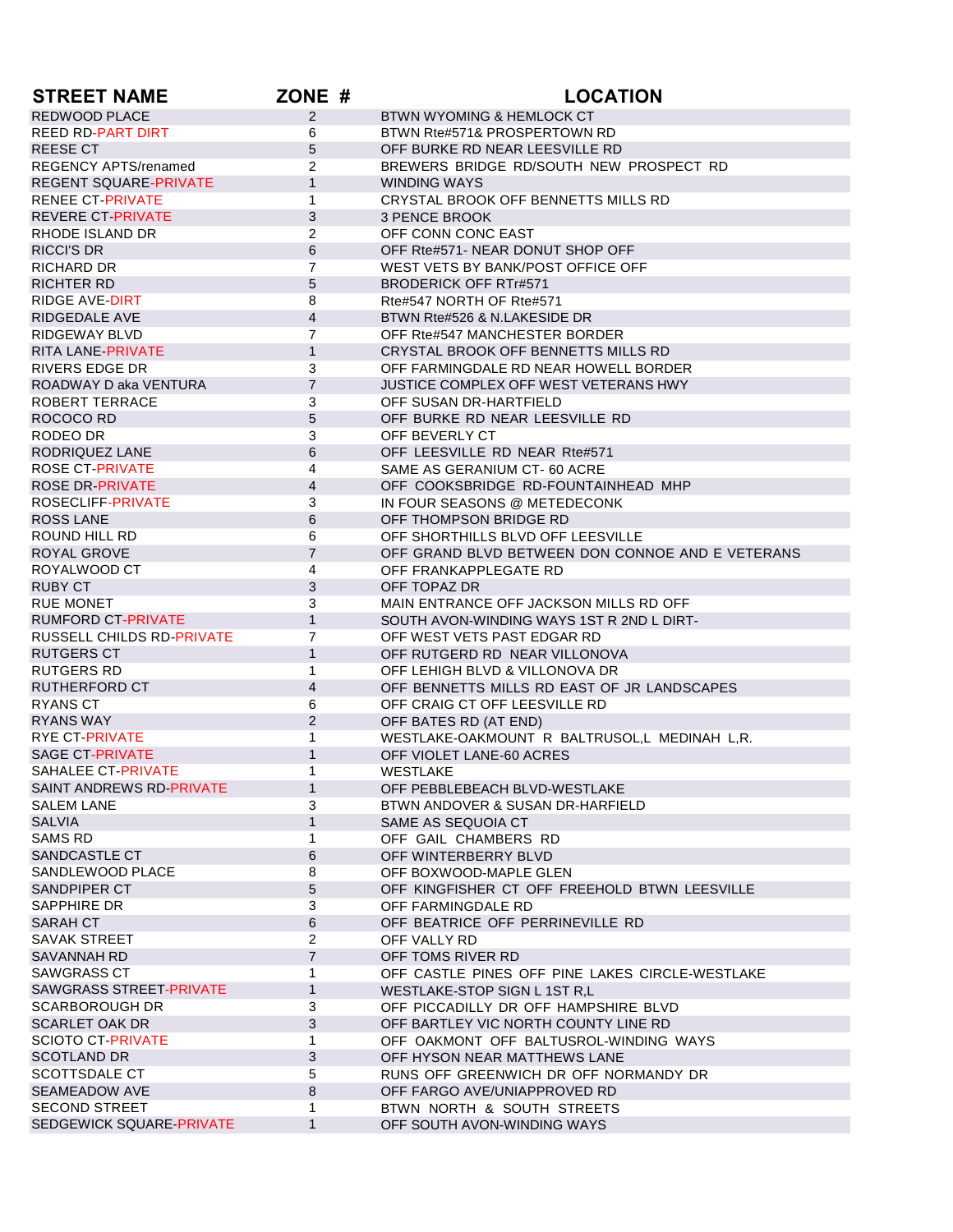| <b>STREET NAME</b>               | ZONE#           | <b>LOCATION</b>                                             |
|----------------------------------|-----------------|-------------------------------------------------------------|
| <b>SEMINOLE CT-PRIVATE</b>       | $\mathbf{1}$    | OFF CYPRESS POINT LANE OFF PINE VALLEY RD-WESTLAKE          |
| <b>SEMINOLE DR</b>               | 1               | Rte#526 NEAR BREWERS BRIDGE RD                              |
| <b>SEQUOIA CT-PRIVATE</b>        | $\mathbf{1}$    | 60 ACRES                                                    |
| <b>SERENDIPITY DR</b>            | 3               | OFF FARMINGDALE RD                                          |
| <b>SERGEY RD</b>                 | 6               | OFF Rte#571 NORTH OF Rte#528                                |
| <b>SEVENTH STREET-PRIVATE</b>    | $\mathbf{1}$    | <b>BTWN NORTH &amp; SOUTH STREETS</b>                       |
| <b>SHADOW CREEK CT-PRIVATE</b>   | $\overline{1}$  | OFF SEMINOLE CT OFF CYPRESS POINT-WESTLAKE                  |
| <b>SHADY LAKE CIRCLE</b>         | 4               | Rte#526 VIC JACKSON MILLS RD                                |
| <b>SHAW CT</b>                   | $\overline{2}$  | OFF CITADEL DR                                              |
| SHEFFEILD CIRCLE                 | 3               | OFF PICCADILLY DR OFF HAMPSHIRE BLVD                        |
| SHEFFEILD STREET                 |                 | OFF RTE#571                                                 |
| SHELDON DR                       | 6               | OFF OVERLOOK DR                                             |
| SHEPHERDS WAY                    | 5               | OFF BURKE NEAR LEESVILLE RD                                 |
| <b>SHERMAN RD</b>                | 6               | OFF OVERLOOK DR                                             |
| SHERWOOD CT                      | 6               | OFF LEESVILLE RD 1/4 MILE NORTH OF W. VETS HWY              |
| SHERWOOD LANE                    | 3               | <b>SOUTH KNOLLS</b>                                         |
| SHILLING WAY-PRIVATE             | 3               | MAIN ENTRANCE INTO 3 PENCE BROOK                            |
| <b>SHOAL RD-PRIVATE</b>          | $\mathbf{1}$    | WESTLAKE-2ND STOP SIGN L PINELAKE, 1ST L WINGEDFOOT R SHOAL |
| SHOOFLY CT-PRIVATE               | $\mathbf{1}$    | OFF WHISPERING OAK WAY                                      |
| <b>SHORT HILLS BLVD</b>          |                 | OFF LEESVILLE RD OFF QUAKERHILL                             |
| <b>SIENNA DR</b>                 | 6               | OFF EAST VETS HWY VIC DUNHILL RD                            |
|                                  | 1               |                                                             |
| SILOAM RD                        | 5               | <b>RUNS FROMCHANDLER TO Rte#527</b>                         |
| <b>SILVER TAIL CT</b>            | 6               | OFF RED FOX SONG BIRD OFF FOX HOLLOW                        |
| <b>SILVIA LANE-PRIVATE</b>       | 7               | Rte#571 NEAR AMVETS                                         |
| SINGER SQUARE-PRIVATE            | 1               | <b>WINDING WAYS</b>                                         |
| <b>SIX FLAGS BLVD-PRIVATE</b>    | 6               | OFF Rte#537                                                 |
| <b>SIXTH STREET-PRIVATE</b>      | $\overline{1}$  | BTWN NORTH & SOUTH STREETS                                  |
| SIXTY ACRES BLVD-PRIVATE         | $\mathbf{1}$    | MAIN ENTRANCE OFF MANHATTAN STR                             |
| <b>SKYLARK DR</b>                | $\mathbf{1}$    | OFF Rte#528 NEAR MEADOWBROOK VLG                            |
| SMITHBURG CT                     | 3               | OFF JACKSON MILLS NEAR I-195                                |
| <b>SNAP DRAGON CT-PRIVATE</b>    | 1               | OFF WHISPERING OAKS WAY-60 ACRES                            |
| <b>SOLAR AVE</b>                 | $\overline{2}$  | OFF CHRISTHOPER COLUMBUS/ aka CPL MARCIANI BLVD             |
| <b>SOLOMON CT</b>                | 5               | OFF BURKE RD ACROSS FROM AUTUMN LANE                        |
| SONGBIRD CT                      | 6               | WOODS EDGE DR OFF REED RD                                   |
| <b>SOUTH AVON DR-PRIVATE</b>     | 1               | <b>WINDING WAYS</b>                                         |
| SOUTH BAKER DR-PRIVATE           | $\mathbf{1}$    | <b>WINDING WAYS</b>                                         |
| <b>SOUTH BOSTON RD</b>           | $\overline{1}$  | DIRT-BTWN BENNETTS MILLS & TILFORD RD                       |
| SOUTH CAROLINA STREET            | $\overline{2}$  | BTWN CONN CONC & PENN AVE                                   |
| SOUTH COOKS BRIDGE RD-COU        | $\mathbf{1}$    | BTWN HOPE CHAPEL & BENNETTS MILLS RD                        |
| SOUTH DAKOTA DR                  | 3               | OFF WEST CONN CONC.                                         |
| <b>SOUTH GEORGE DR</b>           | $\overline{7}$  | RENAMED WALTER DR-OFF WEST VETERANS HWY                     |
| SOUTH STREET-PRIVATE             | $\mathbf{1}$    | <b>MAIN ENTRANCE OFF Rte#528</b>                            |
| <b>SOUTH WIND CIRCLE-PRIVATE</b> | $\overline{1}$  | OFF NORTH STREET                                            |
| SOUTH FORK DR                    | 4               | OFF FRANKAPPLEGATE RD                                       |
| SOUTH HOPE CHAPEL RD-COUN        | 8               | WESTCOUNTYLINE RD TO Rte#527-571                            |
| SOUTH LAKEVIEW DR                | 4               | OFF BENNETTS MILLS RD                                       |
| SOUTH NEW PROSPECT RD-CO         | $\overline{2}$  | BTWN WEST COUNTY LINE & BENNETTS MILLS RD                   |
| SOUTH STUMP TAVERN-COUNT         | $\overline{7}$  | WEST VETS TO TOMS RIVER                                     |
| <b>SPARROW CT</b>                | $5\overline{)}$ | BTWN DIAMOND AND BURKE RD                                   |
| <b>SPECTRUM CT</b>               | $\mathbf{1}$    | OFF S. COOKS BRIDGE RD NEAR NEW CENTRAL                     |
| SPENCER DR-PRIVATE               |                 | OFF WALTHAM-METEDECONK                                      |
| <b>SPRING STREET</b>             | 3<br>7          | RUNS OFF PARK AVE                                           |
| <b>SPRINGBROOK DR</b>            | 3               | OFF FARMERS LANE OFF HYSON RD                               |
|                                  |                 |                                                             |
| SPRINGFIELD AVE                  | 4               | OFF FLINT ST OFF GENOVA OFF CHANDLER                        |
| <b>SPRUCE TERRACE</b>            | 3               | BTWN BIRCH AND DOGWOOD                                      |
| <b>SPYGLASS DR-PRIVATE</b>       | $\mathbf{1}$    | OFF MERION LANE WESTLAKE                                    |
| <b>STACY CT</b>                  | $\mathbf{1}$    | OFF E VETS ACROSS FROM PLEASANT GARDENS                     |
| <b>STAMFORD PL</b>               | 5               | OFF MACK TERRACE                                            |
| STAMFORD DR-PRIVATE              | $\overline{4}$  | <b>SOUTH KNOLLS</b>                                         |
| <b>STANLEY PLACE</b>             | 3               | OFF HYSON RD                                                |
| <b>STARLING CT</b>               | $5\overline{)}$ | OFF GOLDFINCH BTWN FREEHOLD& WEST PLEASANT GROVE            |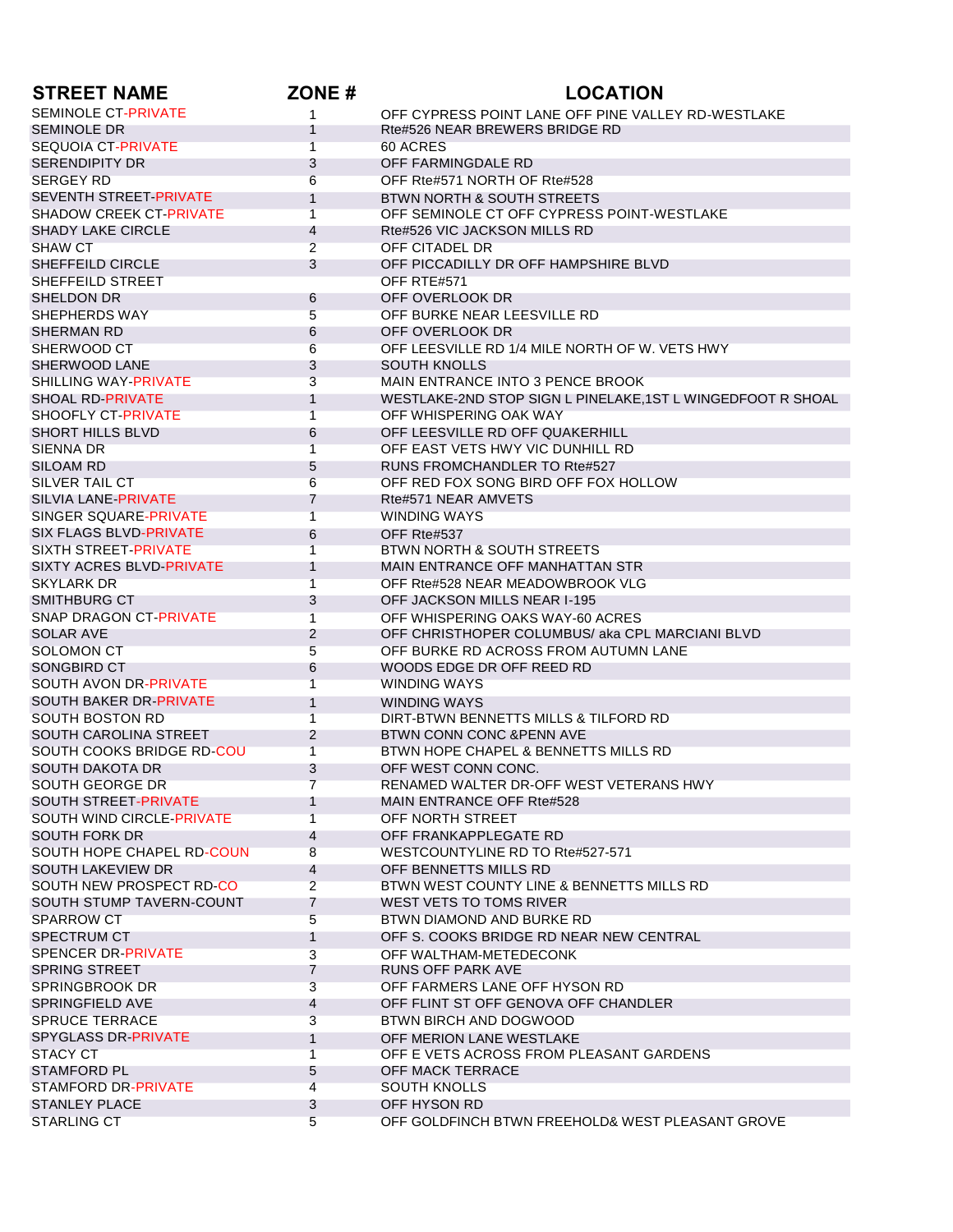| <b>STREET NAME</b>                       | ZONE#                        | <b>LOCATION</b>                                                 |
|------------------------------------------|------------------------------|-----------------------------------------------------------------|
| <b>STEPHANIE CT</b>                      | $\overline{2}$               | OFF MONROE LANE                                                 |
| STERLING ST-DIRT                         | 8                            | OFF FARRADAY DOVER BORDER                                       |
| <b>STEUBEN PLACE</b>                     | 2                            | OFF Rte#526 NEXT TO 7-11                                        |
| <b>STEVEN PLACE</b>                      | 3                            | BTWN LAWRENCE & NEAL STREET                                     |
| <b>STEWART CT-PRIVATE</b>                | 1                            | OFF SOUTH AVON-WINDING WAYS 3RD L OFF S AVON                    |
| <b>STONECRESS CT</b>                     | $\mathbf{1}$                 | OFF NATURE BLVD                                                 |
| STONEHENGE CT                            | 5                            | OFF WEST COMMODORE VIC BURKE RD                                 |
| <b>STURM LANE</b>                        | $\overline{2}$               | OFF BENNETTS MILLS NEAR PINEOAKA                                |
| <b>SUCCESS RD</b>                        | 6                            | OFF HAWKINS RD                                                  |
| <b>SUGAR BUSH</b>                        | 5                            | OFF TALL TREE CT / OFF DIAMOND RD                               |
| <b>SUGAR MAPLE CT</b>                    | 5                            | OFF BITTERSWEET DR                                              |
| SUGAR PINE DR                            | 5                            | OFF BITTERSWEET DR                                              |
| SUMMERFIELD CRES LANE-PRIV               | $\overline{4}$               | <b>JACKSON 21 APTS</b>                                          |
| <b>SUMMERHILL AVE</b>                    | 3                            | OFF WINTERWAY BLVD                                              |
| <b>SUMMERS DR</b>                        | $\mathbf{1}$                 | OFF BREWERS BRIDGE RD                                           |
| SUNBIRD CT                               | 5                            | OFF GOLDFINCH OFF FREEHOLD RD                                   |
| SUNFLOWER DR-PRIVATE                     | $\overline{4}$               | OFF ROSE DR-FOUNTAIN HEAD                                       |
| SUNNINGDALE RD                           | 1                            | WESTLAKE                                                        |
| <b>SUNNYBROOK RD</b>                     | 6                            | RUNS FROM THOMPSON BRIDGE TO FREEHOLD RD                        |
| <b>SUNNYWOODS LANE</b>                   | 3                            | OFF HYSON RD NEAR SUSAN DR                                      |
| <b>SUNSET DR-PRIVATE</b>                 | 3                            | OFF ELTONE RD                                                   |
| SUNSHINE WAY                             | 5                            | OFF DIAMOND NEAR KRULL                                          |
| <b>SUSAN DR</b>                          | 3                            | OFF HYSON RD                                                    |
| <b>SUSIE LANE</b>                        | $\overline{7}$               | OFF DON CONNOR-NEAR HIGH SCHOOL                                 |
| <b>SUSSEX PLACE</b>                      | 3                            | OFF HAMPSHIRE BLVD/OFF BARTLEY                                  |
| SUTER CT                                 | 6                            | OFF CONOR OFF WEST VETERANS HWY                                 |
| SWALLOWTAIL CT                           | $\mathbf{1}$                 | OFF MONARCH CT OFF EAST VETS HWY                                |
| <b>SWEET GUM LANE</b>                    | $\overline{7}$               | OFF PINE ACRE OFF BOWMAN RD                                     |
| <b>SWIMMING LANE-DIRT</b>                | $\overline{7}$               | OFF PARK AVE                                                    |
| SYCAMORE PLACE                           | 3                            | BTWN ALDRICH AND DAWN CYPRESS LANE                              |
| SYDOR AVE                                | $\overline{7}$               | OFF Rte#571 SOUTH OF Rte#528                                    |
| SYMPHONY CT                              | 3                            | OFF HYSON BTWN HARMONY & COOK                                   |
| TALL OAKS DR                             | $\overline{7}$               | OFF TOMS RIVER RD VIC BENZ LANE                                 |
| TALL TREE CT                             | 5                            | OFF DIAMOND RD                                                  |
| <b>TARANOFF RD-DIRT</b>                  | 6                            | OFF THOMPSON BRIDGE RD<br>OFF DAFFODIL CT-60 ACRES              |
| TASSELL CT<br><b>TAYLOR LANE-PRIVATE</b> | $\mathbf{1}$<br>$\mathbf{1}$ |                                                                 |
| TEAKWOOD CT                              |                              | OFF SOUTH BAKER-WINDING WAYS                                    |
| <b>TENZER WAY</b>                        | 3<br>6                       | OFF ASH RD<br>OFF BURKE TAVERN RD                               |
| TERI CT                                  | 4                            | OFF BENNETTS MILLS NEAR RUTHERFORD CT                           |
|                                          | 2                            |                                                                 |
| TEXAS DR<br>THATCHER BLVD-PRIVATE        | 1                            | BTWN OREGON & WEST VIRGINIA<br>OFF SOUTH BAKER-WINDING WAYS OFF |
| <b>THATCHER CT-PRIVATE</b>               | $\mathbf{1}$                 | THATCHER BLVD-WINDING WAYS                                      |
| THIRD STREET-PRIVATE                     | 1                            | SOUTHWIND MHP                                                   |
| THOMPSON BRIDGE RD                       | 6                            | RUNS FROM Rte#528 TO Rte#571BY ROVA FARMS                       |
| <b>THOMPSON LANE</b>                     | 3                            | OFF NEW PROSPECT RD                                             |
| <b>THOMPSON RD</b>                       | 6                            | SAME AS WISEMAN RD                                              |
| THREE PENCE LANE-PRIVATE                 | 3                            | OFF BENNETTS MILLS RD-3 PENCE BROOK                             |
| THYME CT-PRIVATE                         | $\mathbf{1}$                 | OFF BEGONIA CT-60ACRES                                          |
| <b>TIGER LILLY CT-PRIVATE</b>            | 1                            | OFF DAFFODIL CT-60 ACRES RUMS                                   |
| <b>TILFORD STREET</b>                    | 1                            | FROM BEAM TO OCEAN AVE OFF                                      |
| <b>TIMBER CT</b>                         | $\mathbf{1}$                 | <b>CAMBRIDGE CT-FLAIR</b>                                       |
| <b>TOMS RIVER RD-COUNTY</b>              | $\overline{7}$               | RTE #571 FROM BOWMAN TO Rte #528                                |
| TOMS RIVER RD-COUNTY                     | 8                            | rte#571 from Bowman (Patroits park side) to Rte 547             |
| <b>TOPAZ DR</b>                          | $\mathfrak{S}$               | OFF SAPPHIRE OFF FARMINGDALE RD                                 |
| <b>TOSHI CT</b>                          | 5                            | OFF LEESVILLE RD BTWN WEST PLEASANT GROVE RD                    |
| <b>TRACY PL</b>                          | 5                            | OFF CEDAR SWAMP NEAR Rte#526                                    |
| <b>TRANSIT STREET</b>                    | 8                            | <b>BTWN RIDGE&amp; WHITCOMB STREET</b>                          |
| <b>TRENTON STREET</b>                    | $\overline{2}$               | BTWN NEW PROSPECT & VERMONT AVE                                 |
| <b>TRINITY PL</b>                        | $\overline{2}$               | OFF BRYANT DR                                                   |
| <b>TROTTERS WAY</b>                      | 3                            | OFF COLTS CT OFF HYSON RD                                       |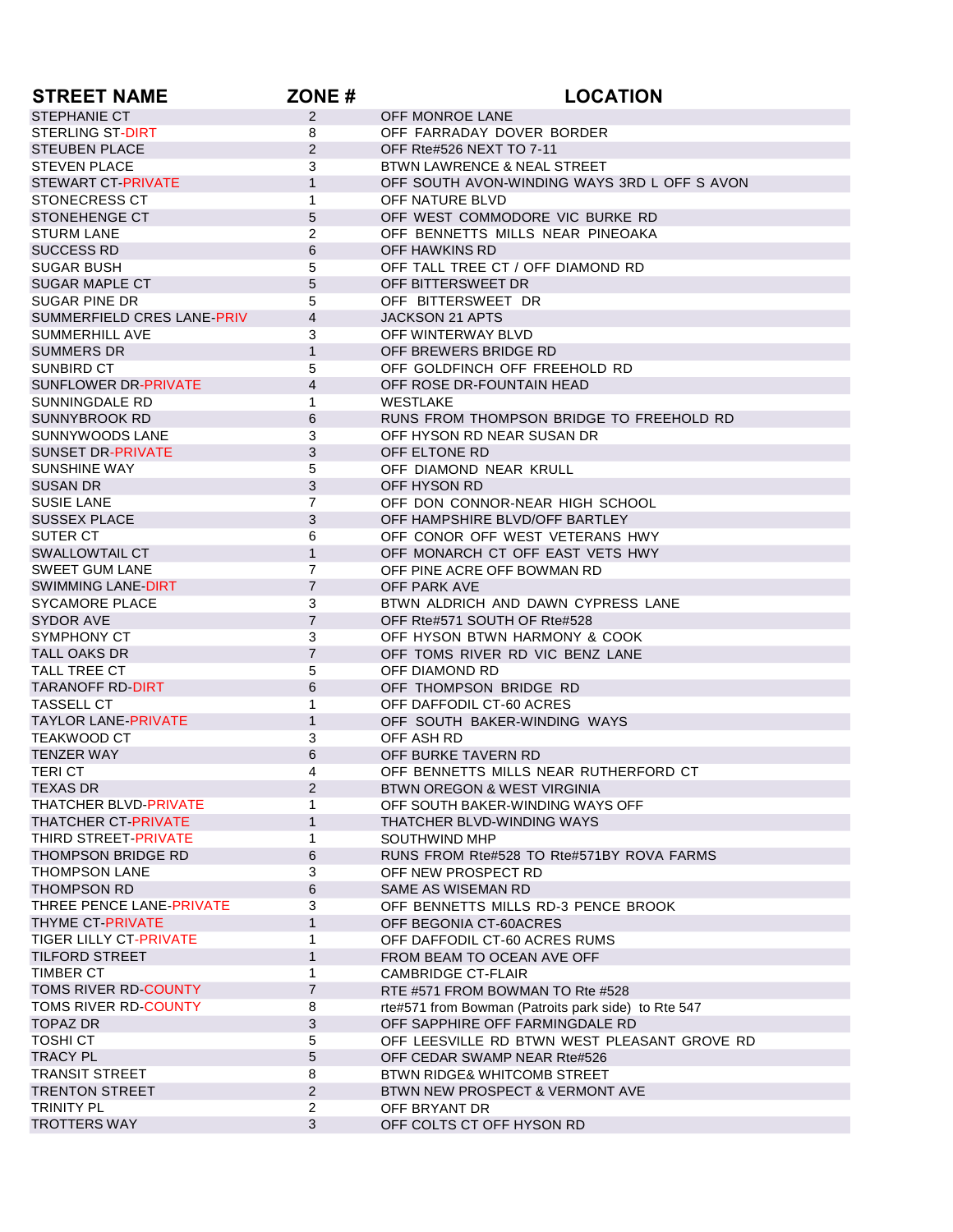| <b>STREET NAME</b>                             | ZONE#          | <b>LOCATION</b>                                                    |
|------------------------------------------------|----------------|--------------------------------------------------------------------|
| <b>TROY SQUARE-PRIVATE</b>                     | 1              | NORTH AVON DR-WINDING WAYS                                         |
| <b>TRUMAN STREET</b>                           | $\mathbf{1}$   | OFF SPRINGFIELD OFF FLINT OFF GENOVA                               |
| <b>TRUMBELL CT-PRIVATE</b>                     | 3              | OFF ELTONE NEAR FREEHOLD BORDER                                    |
| <b>TUDOR CT-PRIVATE</b>                        | $\mathbf{1}$   | OFF SOUTH AVON-WINDING WAYS                                        |
| <b>TULIP CT</b>                                | 3              | OFF DOGWOOD DR                                                     |
| <b>TURNBERRY PL-PRIVATE</b>                    | $\mathbf{1}$   | <b>WESTLAKE</b>                                                    |
| <b>TURNBRIDGE-PRIVATE</b>                      | 3              | <b>SOUTH KNOLLS</b>                                                |
| <b>TUSCANY DR</b>                              | 5              | OFF DIAMOND RD                                                     |
| <b>TUXEDO CT</b>                               | $\overline{7}$ | OFF TOMS RIVER RD NORTH OF BENZ LANE                               |
| <b>TWIN OAKS CT</b>                            | 6              | OFF WINTERBERRY DR                                                 |
| <b>TWINING CIRCLE-PRIVATE</b>                  | 5              | WAS PREVIOUSLY NAME FOR CIRCULAR PART OF FOUNTAIN C                |
| <b>UPPER PENN AVE</b>                          | $\overline{2}$ | BTWN TRENTON & EAST CONN CONUPPER PENN AVE                         |
| UTAH CT                                        | $\overline{2}$ | OFF FOREST DR                                                      |
| UTICA CT                                       | 2              | OFF BRYANT DR                                                      |
| <b>VALLEY RD</b>                               | $\overline{2}$ | RUNS FROM NEW PROSPECT TO BETHERL CHURCH RD                        |
| <b>VANHISEVILLE RD-COUNTY</b>                  | $\overline{7}$ | WAS WEST VETS IN FRONT OF SWITLIK SCHOOL                           |
| <b>VASSAR CT</b>                               | $\overline{1}$ | OFF ADELPHI DR                                                     |
| <b>VATH STREET</b>                             | 8              | OFF RIDGE AVE                                                      |
| <b>VERBENA CT-PRIVATE</b>                      | 1              | OFF WHISPERING OAKS WAY-60 ACRES                                   |
| <b>VERMONT</b>                                 | $\overline{2}$ | BTWN PENN AVE & ARKANSAS                                           |
| <b>VERONICA CT-CONTRACTOR</b>                  | 6              | OFF BANE RUNS OFF HAWKINS                                          |
| <b>VICTORIA CIRCLE</b>                         | 3              | OFF PICCADILLY DR OFF HAMPSHIRE BLVD                               |
| <b>VILLONOVA DR</b>                            | $\overline{1}$ | OFF Rte#526                                                        |
| <b>VINCENT LANE-PRIVATE</b>                    | $\overline{7}$ | OFF MARIA STREET                                                   |
| <b>VIOLET LANE-PRIVATE</b>                     | 1              | 60 ACRE                                                            |
| <b>WALDRON RD</b>                              | 7              | OFF OLD MILL PRESERVATION OFF DON CONNOR BLVD                      |
| <b>WALNUT DR</b>                               | $\overline{7}$ | OFF CHESTNUT DR                                                    |
| <b>WALPOLE WAY-PRIVATE</b>                     | 3              | OFF CHESTERFIELD-METEDECONK                                        |
| WALTER DR                                      | $\overline{7}$ | Rte#528 VIC BRENTWOOD DR                                           |
| <b>WALTHAM CT-PRIVATE</b>                      | 3              | OFF WALTHAM-METEDECONK                                             |
| WALTHAM WAY-PRIVATE                            | 3              | METEDECONK-R AT STOP SIGN 3RD R                                    |
| <b>WARWICK WAY-PRIVATE</b>                     | 3              | <b>METEDECONK</b>                                                  |
| <b>WASHINGTON CT</b>                           | $\overline{2}$ | OFF PENNSYLVANIA DR                                                |
| <b>WAVERLY LANE-PRIVATE</b>                    | $\mathbf{1}$   | OFF SOUTH BAKER-WINDING WAYS-1R,7R,2L                              |
| <b>WEBER RD-PRIVATE</b>                        | $\overline{7}$ | SAME AS RUSSELL CHILDS RD                                          |
| <b>WELLESLY CT</b>                             | 5              | OFF BRITTANY LANE OFF NORMANDY OFF BURKE                           |
| <b>WELLINGTON CT</b>                           | 6              | OFF FREEHOLD RD                                                    |
| <b>WEMROCK RD</b>                              | 3              | OFF BARTLEY RD                                                     |
| <b>WENDY CT</b>                                | 3              | OFF BARTLEY RD                                                     |
| <b>WERKO RD-DIRT</b>                           | 6              | OFF TARANOFF AVE                                                   |
| <b>WEST RD-PRIVATE</b>                         | $\overline{7}$ | OFF EAST VETERANS HWY                                              |
| WEST BIRD VILLAGE                              | 6              | OFF FREEHOLD RD                                                    |
| WEST COMMODORE BLVD-COU                        | 5              | Rte#526 FROM CEDAR SWAMP TO MILLSTONE                              |
| WEST CONN CONCOURSE                            | 3              | FROM ALDRICH RD TO CAMP JOY                                        |
| WEST COUNTY LINE RD                            | $\mathbf{1}$   | STOP AND SHOP SIDE RTE #526 FROM LIGHT TO LKWD BORDER              |
| <b>WEST COUNTY LINE RD</b>                     | 2              | Rte#526-BTWN BENNETTS MILLS RD TO Rte#(roller rink side)           |
| <b>WEST FISH RD</b>                            | 5              | BTWN DIAMOND AND CEDAR SWAMP RD                                    |
| <b>WESTLAKE BLVD-PRIVATE</b>                   | $\mathbf{1}$   | OFF SOUTH COOKS BRIDGE RD                                          |
| <b>WESTLAKE CT-PRIVATE</b>                     | $\overline{1}$ | <b>EAST VETS OFF WHITESVILLE RD</b>                                |
| WEST PLEASANT GROVE RD                         | 5              | BTWN LEESVILLE & CEDAR SWAMP RD                                    |
| WEST VETERANS HWY-COUNTY                       | 6              | Rte#528 west OF DON CONNOR BLVD-new mug rack side                  |
| <b>WEST VETERANS HWY-COUNTY</b>                | 7              | Rte#528 WEST OF DON CONNOR BLVD-cvs side                           |
| <b>WEST VIGINIA AVE</b>                        | $\overline{2}$ | BTWN BROOKWOOD PKWY & OREGON AVE                                   |
| <b>WESTMINSTER DR</b>                          | $\mathbf{1}$   | OFF BUCKINGHAM DR                                                  |
| <b>WESTON CT</b>                               | $\overline{2}$ | OFF CLARIDGE DR                                                    |
| <b>WEYFORD ST</b>                              | $\overline{7}$ | OFF PARK AVE                                                       |
| <b>WHISPERING GROVE</b>                        | 4              | OFF EAST PLEASANT GROVE RD                                         |
| WHISPERING OAKS WAY-PRIVAT                     | $\mathbf{1}$   | 60 ACRES-NATURE L, 2ND L                                           |
| WHITCOMB STREET-DIRT<br><b>WHITE RD-COUNTY</b> | 8              | OFF RTe3571 NEAR BLACKIES WELDING<br>BTWN CROSS ST &WHITESVILLE RD |
| <b>WHITESVILLE RD-COUNTY</b>                   | 8              | BTWN Rte#528 TO THE DOVER LINE                                     |
|                                                | 8              |                                                                    |